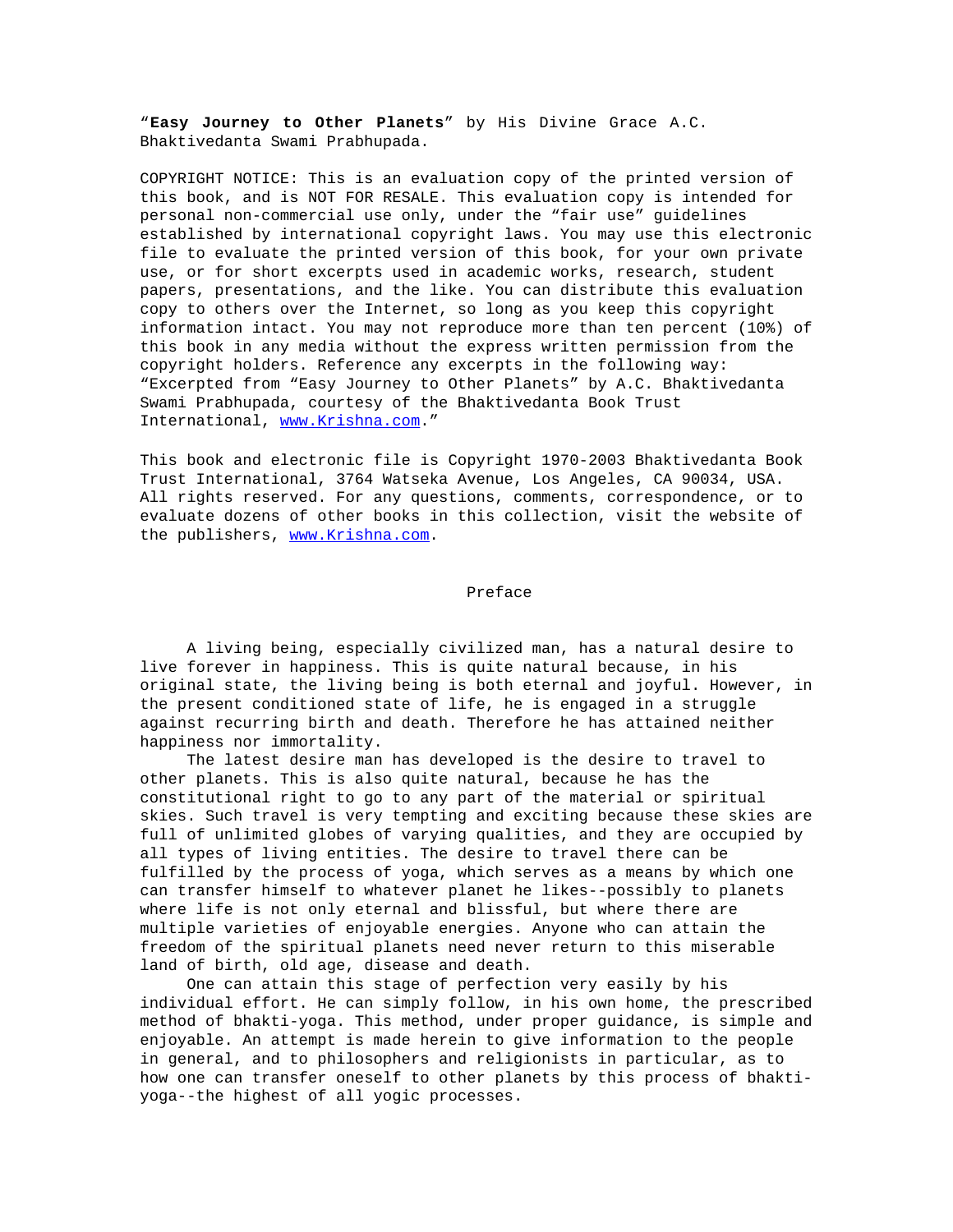## Chapter One

## Antimaterial Worlds

 Materialistic science may one day finally discover the eternal antimaterial world which has for so long been unknown to the wranglers of gross materialism. Regarding the scientists' present conception of antimatter, the Times of India (Oct. 27, 1959) published the following news release:

Stockholm, Oct. 26, 1959--Two American atomic scientists were awarded the 1959 Nobel Physics Prize today for the discovery of the antiproton, proving that matter exists in two forms--as particles and antiparticles. They are Italian-born Dr. Emillo Segre, 69, and Dr. Owen Chamberlain, born in San Francisco.... According to one of the fundamental assumptions of the new theory, there may exist another world, or an antiworld, built up of antimatter. This antimaterial world would consist of atomic and subatomic particles spinning in reverse orbits to those of the world we know. If these two worlds should ever clash, they would both be annihilated in one blinding flash.

In this statement, the following propositions are put forward:

 1. There is an antimaterial atom or particle which is made up of the antiqualities of material atoms.

 2. There is another world besides this material world of which we have only limited experience.

 3. The antimaterial and material worlds may clash at a certain period and may annihilate one another.

 Out of these three items, we, the students of theistic science, can fully agree with items 1 and 2, but we can agree with item 3 only within the limited scientific definition of antimatter. The difficulty lies in the fact that the scientists' conception of antimatter extends only to another variety of material energy, whereas the real antimatter must be entirely antimaterial. Matter as it is constituted is subjected to annihilation, but antimatter--if it is to be free from all material symptoms--must also be free from annihilation, by its very nature. If matter is destructible or separable, antimatter must be indestructible and inseparable. We shall try to discuss these propositions from the angle of authentic scriptural vision.

 The most widely recognized scriptures in the world are the Vedas. The Vedas have been divided into four parts: Sama, Yajur, Rg and Atharva. The subject matter of the Vedas is very difficult for a man of ordinary understanding. For elucidation, the four Vedas are explained in the historical epic called the Mahabharata and in eighteen Puranas. The Ramayana is also a historical epic which contains all the necessary information from the Vedas. So the four Vedas, the original Ramayana by Valmiki, the Mahabharata and the Puranas are classified as Vedic literatures. The Upanisads are parts of the four Vedas, and the Vedantasutras represent the cream of the Vedas. To summarize all these Vedic literatures, the Bhagavad-gita is accepted as the essence of all Upanisads and the preliminary explanation of the Vedanta-sutras. One may then conclude that from the Bhagavad-gita alone one can have the essence of the Vedas, for it is spoken by Lord Sri Krsna, the Supreme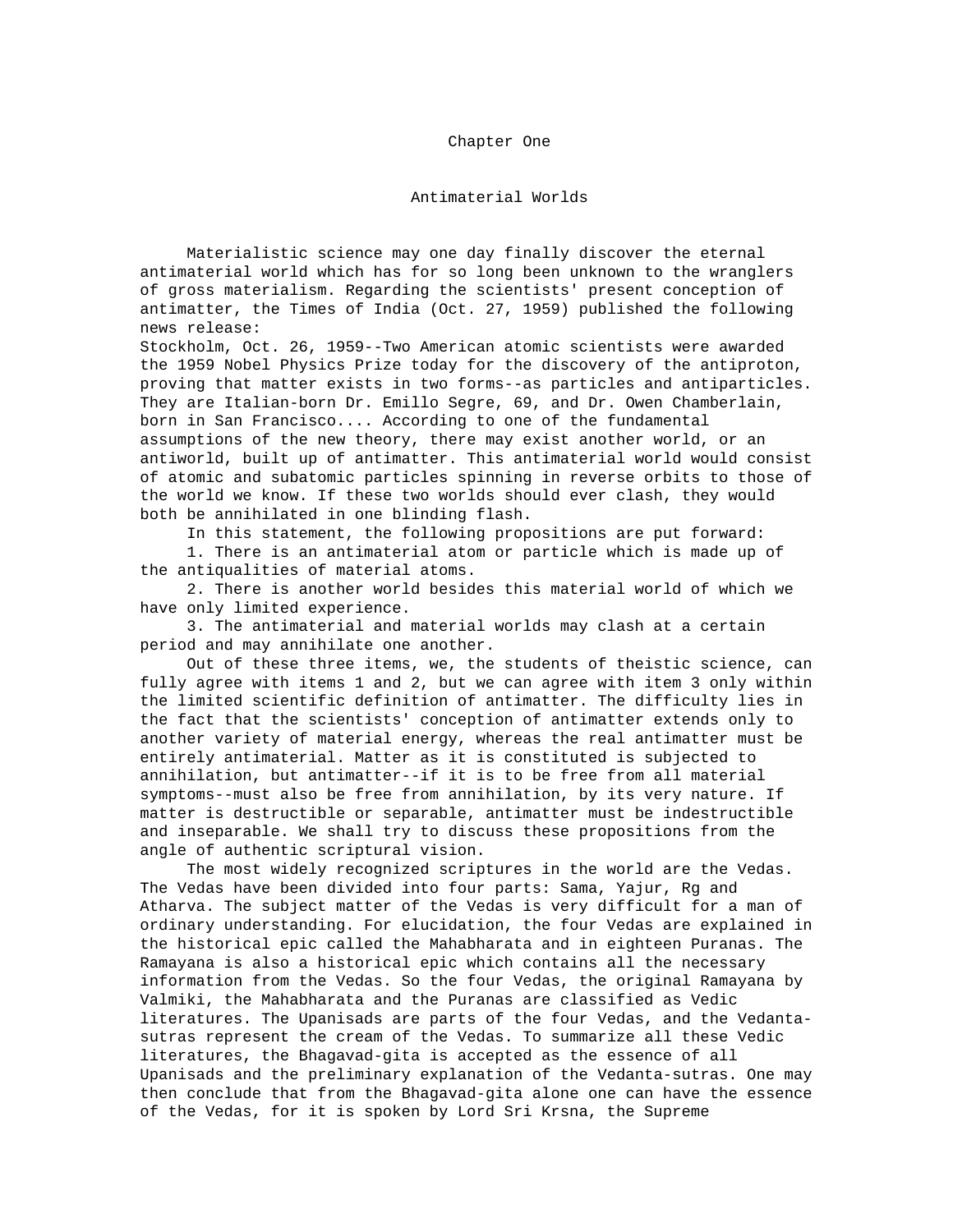Personality of Godhead, who descends upon this material world from the antimaterial world in order to give complete information of the superior form of energy.

 The superior form of energy of the Personality of Godhead is described in the Bhagavad-gita as para prakrti. The scientists have recently discovered that there are two forms of perishable matter, but the Bhagavad-gita describes most perfectly the concept of matter and antimatter in terms of two forms of energy. Matter is an energy which creates the material world, and the same energy, in its superior form, also creates the antimaterial (transcendental) world. The living entities belong to the category of superior energy. The inferior energy, or material energy, is called apara prakrti. In the Bhagavad-gita the creative energy is thus presented in two forms, namely apara and para prakrti.

 Matter itself has no creative power. When it is manipulated by the living energy, material things are produced. Matter in its crude form is therefore the latent energy of the Supreme Being. Whenever we think of energy, it is natural that we think of the source of energy. For example, when we think of electrical energy, we simultaneously think of the powerhouse where it is generated. Energy is not self-sufficient. It is under the control of a superior living being. For example, fire is the source of two other energies, namely light and heat. Light and heat have no independent existence outside of fire. Similarly, the inferior and superior energies are derived from a source, which one may call by any name. That source of energy must be a living being with full sense of everything. That supreme living being is the Personality of Godhead, Sri Krsna, or the all-attractive living being.

 In the Vedas the supreme living being, or the Absolute Truth, is called Bhagavan--the opulent one, the living being who is the fountainhead of all energies. The discovery of the two forms of limited energies by the modern scientists is just the beginning of the progress of science. Now they must go further to discover the source of the two particles or atoms which they term material and antimaterial.

 How can the antimaterial particle be explained? We have experience with material particles or atoms, but we have no experience with antimaterial atoms. However, the Bhagavad-gita gives the following vivid description of the antimaterial particle: This antimaterial particle is within the material body. Because of the presence of this antimaterial particle, the material body is progressively changing from childhood to boyhood, from boyhood to youth to old age, after which the antimaterial particle leaves the old, unworkable body and takes up another material body.

 This description of a living body confirms the scientific discovery that energy exists in two forms. When one of them, the antimaterial particle, is separated from the material body, the latter becomes useless for all purposes. As such, the antimaterial particle is undoubtedly superior to the material energy.

No one, therefore, should lament for the loss of material energy. All varieties of sense perception in the categories of heat and cold, happiness and distress, are but interactions of material energy which come and go like seasonal changes. The temporary appearance and disappearance of such material interactions confirms that the material body is formed of a material energy inferior to the living force, or jiva energy.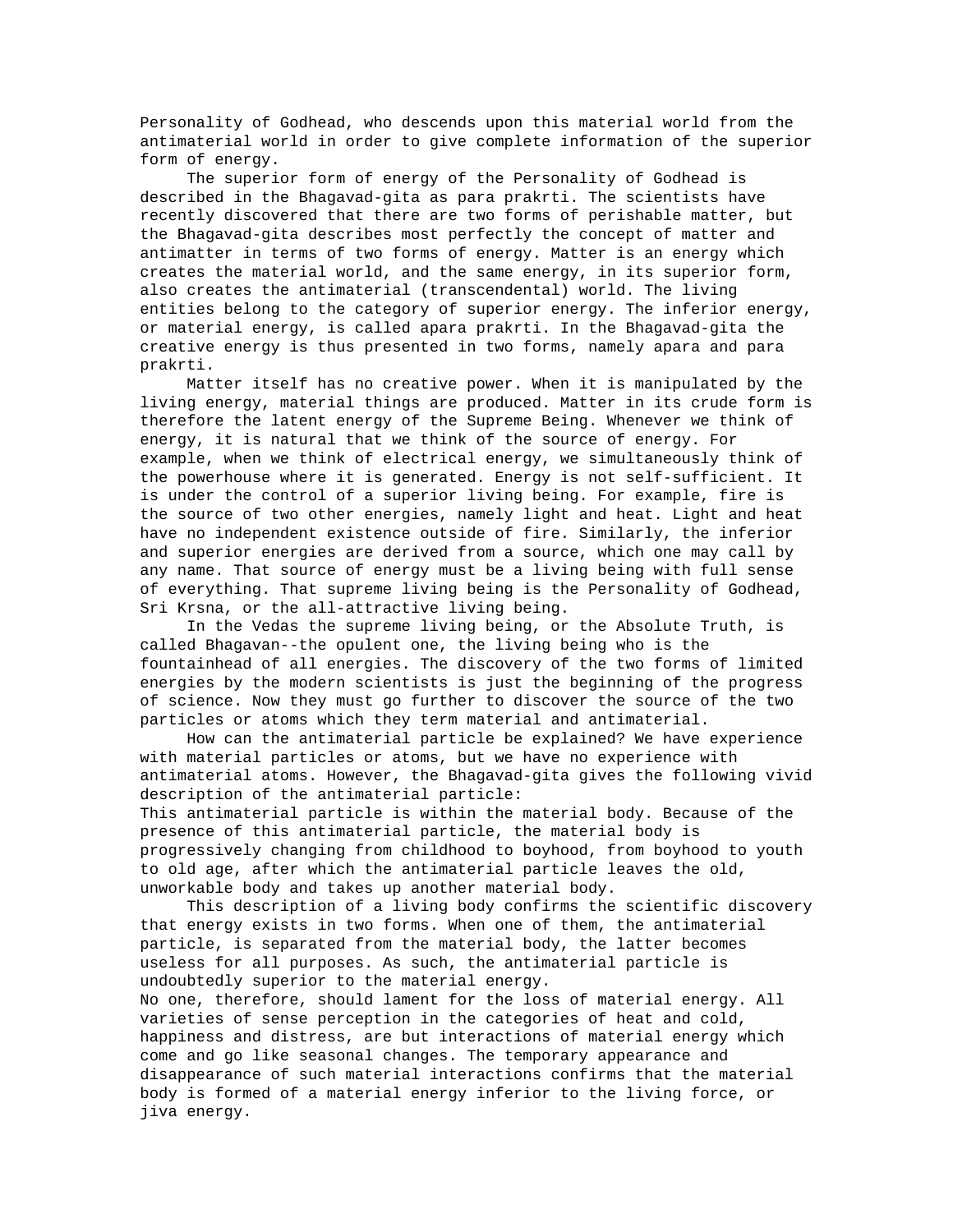Any intelligent man who is not disturbed by happiness and distress, understanding that they are different material phases resulting from the interactions of the inferior energy, is competent to regain the antimaterial world, where life is eternal, full of permanent knowledge and bliss.

 The antimaterial world is mentioned here, and in addition information is given that in the antimaterial world there is no "seasonal" fluctuation. Everything there is permanent, blissful, and full of knowledge. But when we speak of it as a "world," we must remember that it has forms and paraphernalia of various categories beyond our material experiences.

The material body is destructible, and as such it is changeable and temporary. So is the material world. But the antimaterial living force is nondestructible, and therefore it is permanent. Expert scientists have thus distinguished the different qualities of the material and antimaterial particles as temporary and permanent respectively.

 The discoverers of the two forms of matter have yet to find out the qualities of antimatter. But a vivid description is already given in the Bhagavad-gita as follows. The scientist can make further research on the basis of this valuable information.

The antimaterial particle is finer than the finest of material particles. This living force is so powerful that it spreads its influence all over the material body. The antimaterial particle has immense potency in comparison to the material particle, and consequently it cannot be destroyed.

This is but the beginning of the description of the antimaterial particle in the Bhagavad-gita. It is further explained as follows: The finest form of the antimaterial particle is encaged within the gross and subtle material bodies. Although the material bodies (both gross and subtle) are subject to destruction, the finer, antimaterial particle is eternal. One's interest, therefore, should be in this eternal principle.

 The perfection of science will occur when it is possible for the material scientists to know the qualities of the antimaterial particle and liberate it from the association of nonpermanent, material particles. Such liberation would mark the culmination of scientific progress.

 There is partial truth in the scientists' suggestion that there may exist also another world consisting of antimaterial atoms and that a clash between the material and antimaterial worlds will result in the annihilation of both. There is a clash which is continually going on: the annihilation of the material particles is taking place at every moment, and the nonmaterial particle is striving for liberation. This is explained in the Bhagavad-gita as follows:

The nonmaterial particle, which is the living entity, influences the material particle to work. This living entity is always indestructible. As long as the nonmaterial particle is within the lump of material energy--known by the names of gross and subtle bodies--then the entity is manifest as a living unit. In the continuous clashing between the two particles, the nonmaterial particle is never annihilated. No one can destroy the antimaterial particle at any time--past, present or future.

 Therefore, we think that the theory maintaining that the material and antimaterial worlds may clash, resulting in the annihilation of both worlds, is correct only within the context of the scientists' limited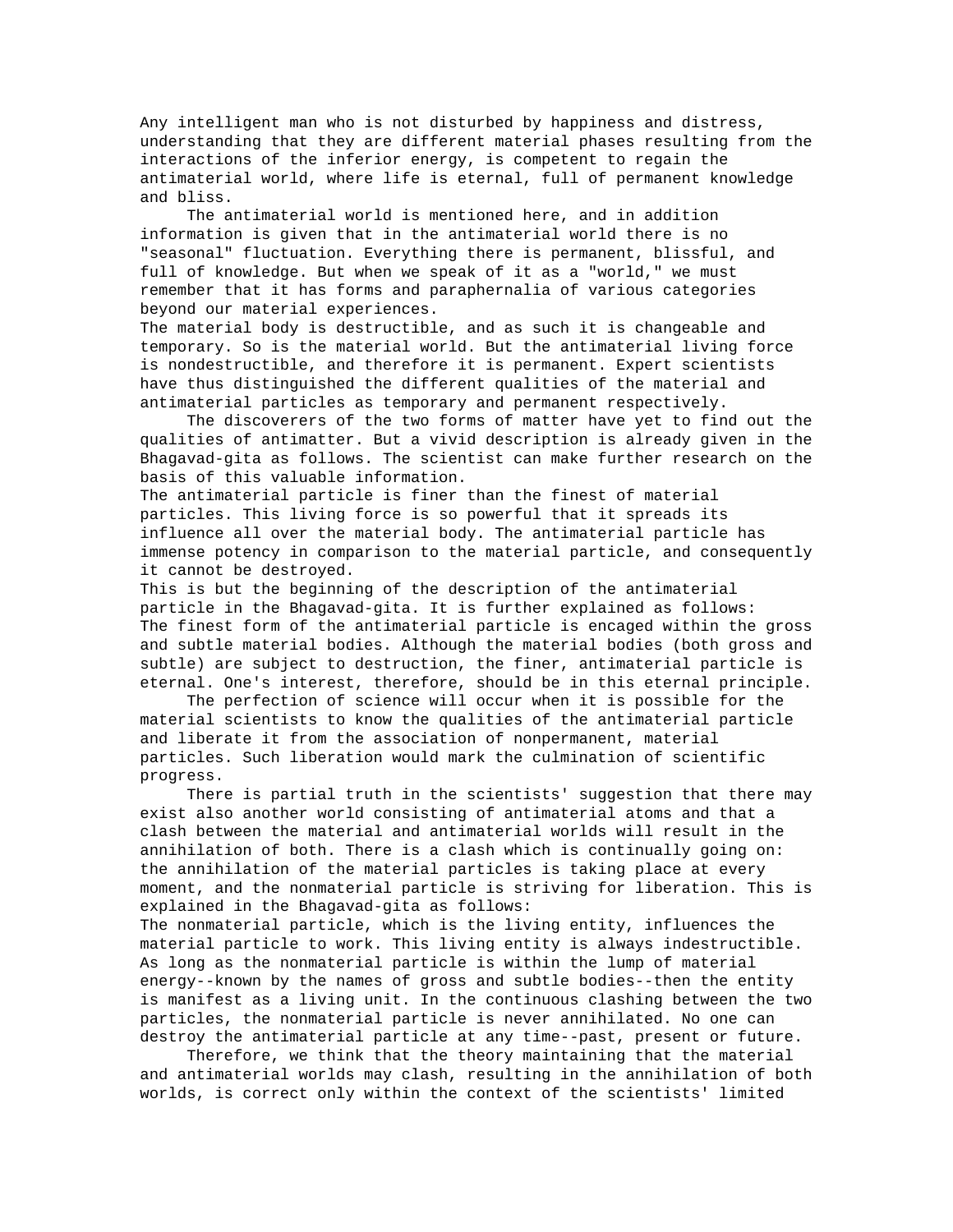definition of antimatter. The Bhagavad-gita explains the nature of the antimaterial particle, which can never be annihilated: The fine and immeasurable antimaterial particle is always indestructible, permanent and eternal. After a certain period, however, its encagement by material particles is annihilated. This same principle also operates in the case of the material and antimaterial worlds. No one should fear the annihilation of the antimaterial particle, for it survives the annihilation of material worlds.

 Everything that is created is annihilated at a certain stage. Both the material body and the material world are created, and they are therefore subject to annihilation. The antimaterial particle, however, is never created, and consequently it is never annihilated. This also is corroborated in the Bhagavad-gita:

The antimaterial particle, which is the vital force, is never born or created. It exists eternally. It has neither birth dates nor death dates. It is neither repeatedly created nor repeatedly destroyed. It is eternally existing, and therefore it is the oldest of the old, and yet it is always fresh and new. Although the material particle is annihilated, the antimaterial particle is never affected. The principle is also applicable to the antimaterial universe as well as to the antimaterial particle. When the material universe is annihilated, the antimaterial universe exists in all circumstances. This will be explained in more detail later.

 The scientist may also learn the following from the Bhagavad-gita: The learned man who knows perfectly well that the antimaterial particle is indestructible knows that it cannot be annihilated by any means.

 The atomic scientist may consider annihilating the material world by nuclear weapons, but his weapons cannot destroy the antimaterial world. The antimaterial particle is more clearly explained in the following lines:

It is neither cut into pieces by any material weapon, nor is it burnt by fire. Nor is it moistened by water, nor withered, nor dried up, nor evaporated in the air. It is indivisible, nonflammable and insoluble. Because it is eternal, it can enter into and leave any sort of body. Being steady by constitution, its qualities are always fixed. It is inexplicable, because it is contrary to all material qualities. It is unthinkable by the ordinary brain. It is unchangeable. No one, therefore, should ever lament for what is an eternal, antimaterial principle.

 Thus, in the Bhagavad-gita and in all other Vedic literatures the superior energy (antimaterial principle) is accepted as the vital force, or the living spirit. This is also called the jiva. This living principle cannot be generated by any combination of material elements. There are eight material principles which are described as inferior energies, and they are: (1) earth, (2) water, (3) fire, (4) air, (5) ether, (6) mind, (7) intelligence and (8) ego. Apart from these is the living force, or the antimaterial principle, which is described as the superior energy. These are called "energies" because they are wielded and controlled by the supreme living being, the Personality of Godhead (Krsna).

 For a long time the materialist was limited within the boundary of the eight material principles mentioned above. Now it is encouraging to see that he has a little preliminary information of the antimaterial principle and the antimaterial universe. We hope that with the progress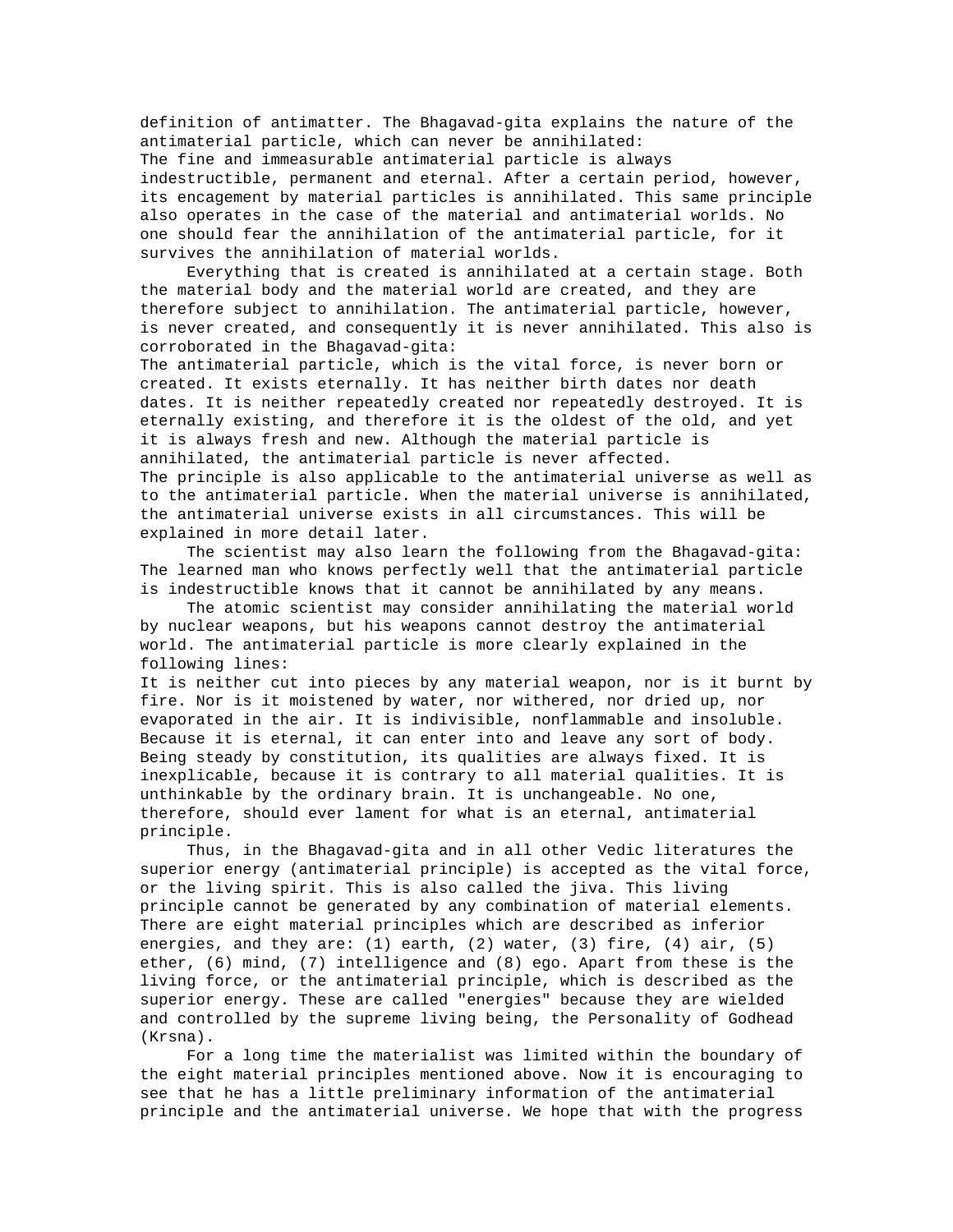of time the materialist will be able to estimate the value of the antimaterial world, in which there is no trace of material principles. Of course the very word "antimaterial" indicates that the principle is in opposition to all material qualities.

 There are, of course, the mental speculators who comment upon the antimaterial principle. These fall into two main groups, and they arrive at two different erroneous conclusions. One group (the gross materialists) either denies the antimaterial principle or admits only the disintegration of material combination at a certain stage (death). The other group accepts the antimaterial principle as being in direct opposition to the material principle with its twenty-four categories. This group is known as the Sankhyaites, and they investigate the material principles and analyze them minutely. At the end of their investigation, the Sankhyaites finally accept only a transcendental (antimaterial) nonactive principle. However, difficulties arise for all these mental speculators because they speculate with the help of inferior energy. They do not accept information from the superior. In order to realize the real position of the antimaterial principle, one must rise to the transcendental plane of superior energy. Bhakti-yoga is the very activity of superior energy.

 From the platform of the material world, one cannot estimate the real position of the antimaterial world. But the Supreme Lord, who is the controller of both material and antimaterial energies, descends out of His causeless mercy and gives us complete information of the antimaterial world. In this way we can know what the antimaterial world is. The Supreme Lord and the living entities are both antimaterial in quality, we are informed. Thus, we can have an idea of the Supreme Lord by an elaborate study of the living entities. Every living entity is an individual person. Therefore, the supreme living being must also be the supreme person. In the Vedic literatures the supreme person is properly claimed to be Krsna. The name "Krsna," indicating the Supreme Lord, is the only truly intelligible name of the highest order. He is the controller of both material and antimaterial energies, and the very word "Krsna" signifies that He is the supreme controller. In the Bhagavadgita the Lord confirms this as follows:

There are two worlds--the material and antimaterial. The material world is composed of inferior qualitative energy divided into eight material principles. The antimaterial world is made of superior qualitative energy. Because both the material and antimaterial energies are emanations of the Supreme Transcendence, the Personality of Godhead, it is proper to conclude that I [Lord Krsna] am the ultimate cause of all creations and annihilations.

 Because the Lord's two energies (inferior and superior) manifest the material and antimaterial worlds, He is called the Supreme Absolute Truth. Lord Krsna explains this in the Bhagavad-gita thus: I am, Arjuna, the highest principle of transcendence, and there is nothing greater than Me. Everything that be rests on My energies exactly like pearls on a thread.

 Long, long before the discovery of the principles of antimatter and the antimaterial worlds, the subject was delineated in the pages of Bhagavad-gita. The Gita itself indicates that its philosophy had previously been taught to the presiding deity of the sun, which implies that the principles of the Bhagavad-gita were expounded by the Personality of Godhead long before the Battle of Kuruksetra--at least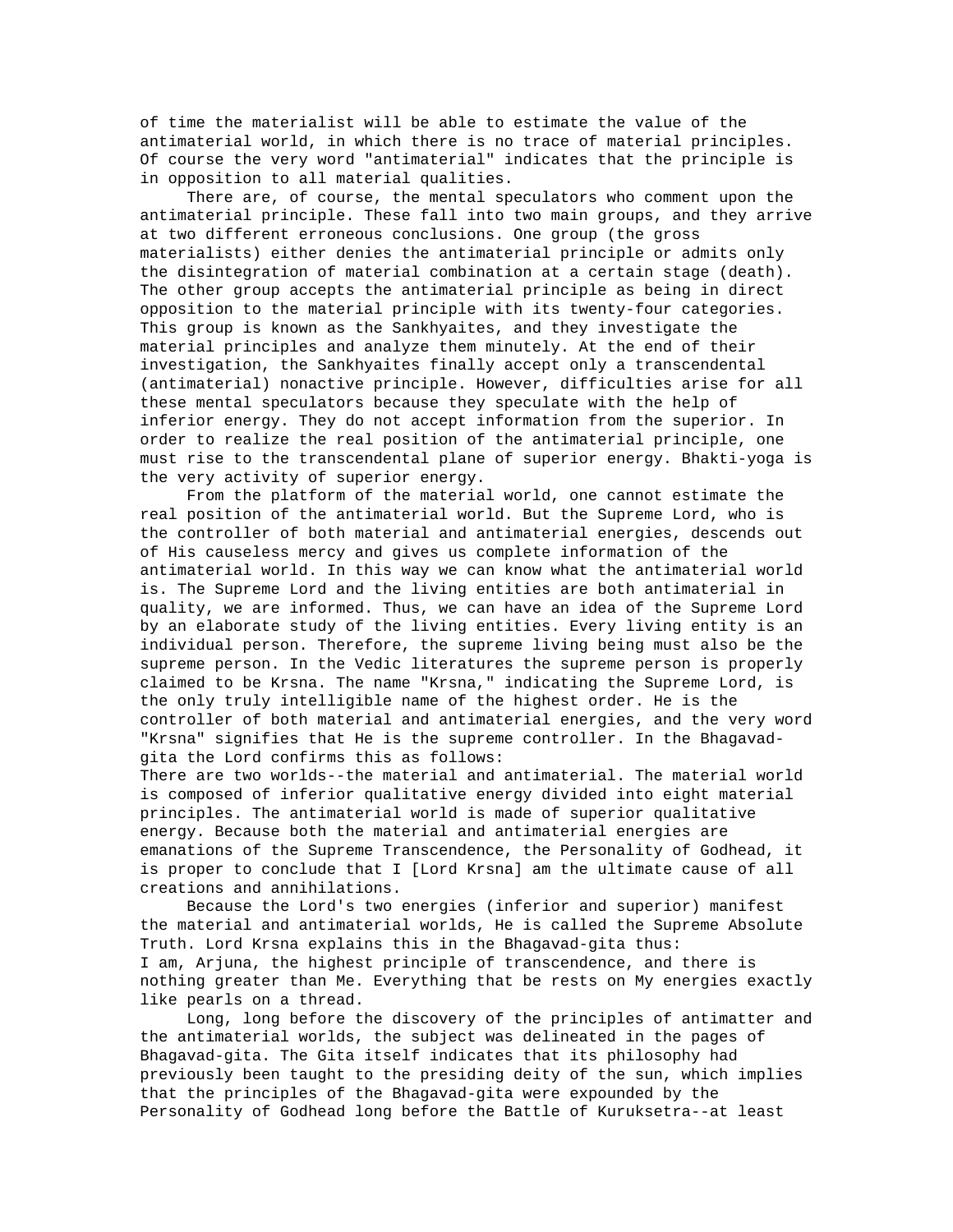some 120,000,000 years before. Now modern science has just discovered a fraction of the truths that are available in the Bhagavad-gita.

 The assumption of an antimaterial universe is also found in the Bhagavad-gita. And from all data available it is to be assumed without the slightest doubt that the antimaterial world is situated in the antimaterial sky, a sky which is mentioned in the Bhagavad-gita as sanatana-dhama, or the eternal nature.

 Exactly as material atoms create the material world, the antimaterial atoms create the antimaterial world with all its paraphernalia. The antimaterial world is inhabited by antimaterial living beings. In the antimaterial world there is no inert matter. Everything there is a living principle, and the Supreme Personality in that region is God Himself. The denizens of the antimaterial world possess eternal life, eternal knowledge and eternal bliss. In other words, they have all the qualifications of God.

 In the material world the topmost planet is called Satyaloka, or Brahmaloka. Beings of the greatest talents live on this planet. The presiding deity of Brahmaloka is Brahma, the first created being of this material world. Brahma is a living being like so many of us, but he is the most talented personality in the material world. He is not so talented that he is in the category of God, but he is in the category of those living entities directly dominated by God. God and the living entities both belong to the antimaterial world. The scientist, therefore, would be rendering service to everyone by researching the constitution of the antimaterial world--how it is administered, how things are shaped there, who are the presiding personalities, and so on. Of the Vedic literatures, Srimad-Bhagavatam deals elaborately with these matters. The Bhagavad-gita is the preliminary study of the Srimad-Bhagavatam. These two important books of knowledge should be thoroughly studied by all men in the scientific world. These books would give many clues to scientific progress and would indicate many new discoveries.

 The transcendentalists and the materialists are two distinct classes of men. The transcendentalist gathers knowledge from authoritative scriptures like the Vedas. Vedic literature is received from authoritative sources which are in the line of transcendental disciplic succession. This disciplic succession (parampara) is also mentioned in the Bhagavad-gita. Krsna says in the Bhagavad-gita that hundreds of thousands of years ago the Gita was spoken to the presiding deity of the sun, who delivered the knowledge to his son Manu, from whom the present generation of man has descended. Manu, in his turn, delivered this transcendental knowledge to his son King Iksvaku, who is the forefather of the dynasty in which the Personality of Godhead Sri Rama appeared. This long chain of disciplic succession was broken during the advent period of Lord Krsna (five thousand years ago), and for this reason Krsna restated the Bhagavad-gita to Arjuna, thereby making him the first disciple of this knowledge in this age. The transcendentalist of this age, therefore, is in the disciplic line that starts with Arjuna. Without troubling himself with materialistic research work, the transcendentalist acquires the truths concerning matter and antimatter in the most perfect way (through this disciplic succession) and thereby saves himself much botheration.

 The gross materialists, however, do not believe in the antimaterial worlds of the Personality of Godhead. They are therefore unfortunate creatures, although sometimes very talented, educated and advanced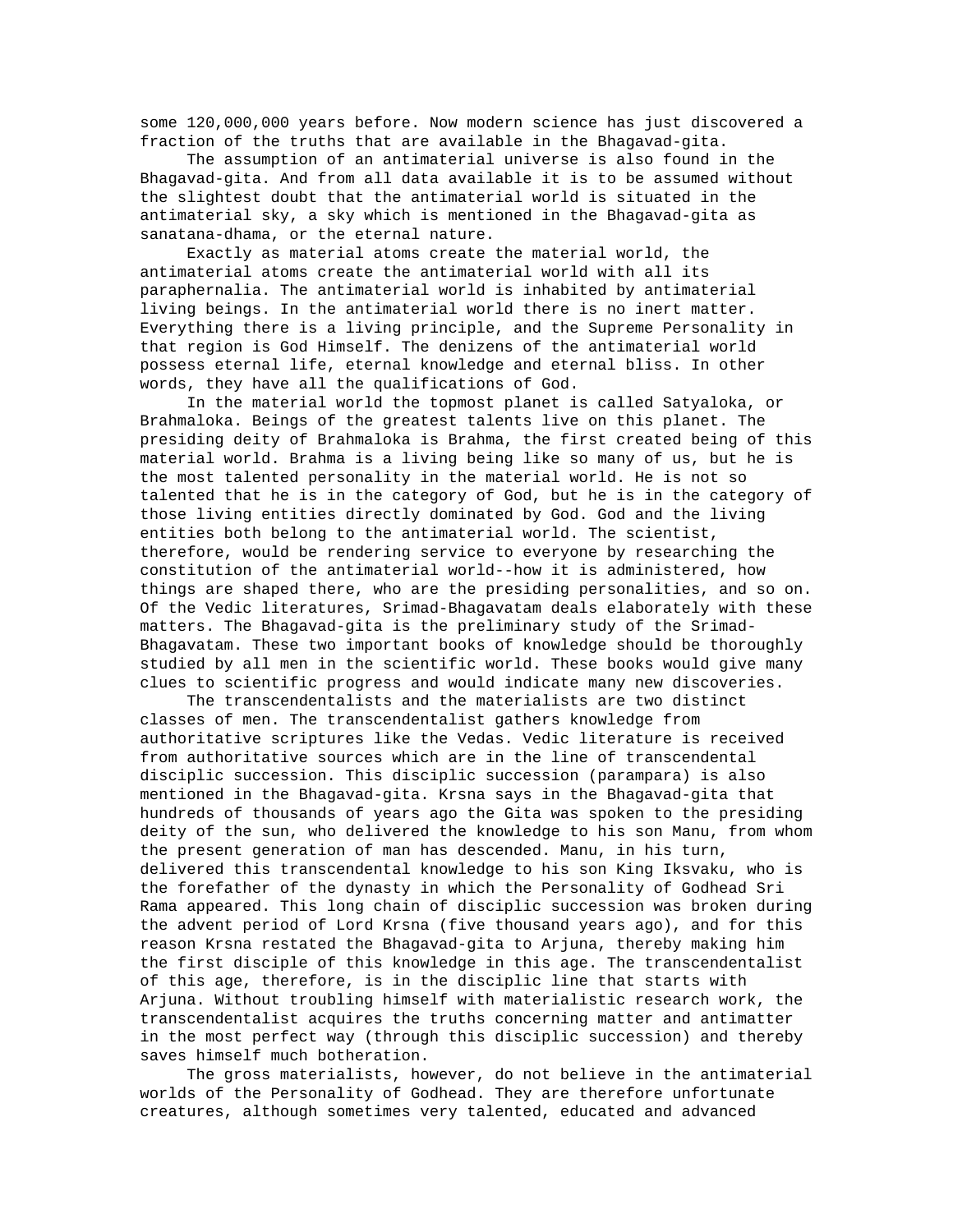otherwise. They are bewildered by the influence of the material manifestation and are devoid of knowledge of things antimaterial. It is a good sign, therefore, that the materialistic scientists are gradually progressing toward the region of the antimaterial world. It may even be possible for them to make sufficient progress to be able to know the details of this antimaterial world, where the Personality of Godhead resides as the predominating figure and where the living entities live with Him and serve Him. The living entities who serve the Godhead are equal in quality to Him, but at the same time they are predominated as servitors. In the antimaterial world there is no difference between the predominated and the predominator--the relationship is in perfection and without tinge of materialism.

 The nature of the material world is destructive. According to the Bhagavad-gita, there is some partial truth to the assumption of the physical scientist that there is annihilation of the material and antimaterial worlds when they chance to clash. The material world is a creation of changing modes of nature. These modes (gunas) are known as sattva (goodness), rajas (passion) and tamas (ignorance). The material world is created by the mode of rajas, maintained by the mode of sattva, and annihilated by the mode of tamas. These modes are omnipresent in the material world, and as such, at every hour, every minute, every second, the process of creation, maintenance and annihilation is taking place all over the material universe. The highest planet of the material universe, Brahmaloka, is also subjected to these modes of nature, although the duration of life on that planet, due to the predominance of the mode of sattva, is said to be  $4,300,000 \times 1,000 \times 2 \times 30 \times 12 \times 100$ solar years. Despite this long duration, however, Brahmaloka is subject to destruction. Although life on Brahmaloka is fantastically long compared to life on Earth, it is only a flash in comparison to the eternal life of the nonmaterial worlds. Consequently, the speaker of the Bhagavad-gita, Lord Sri Krsna, asserts the importance of the antimaterial universe, which is His abode.

 Lord Krsna instructs that all the planets within the material universe are destroyed at the end of  $4,300,000 \times 1,000 \times 2 \times 30 \times 12 \times$ 100 solar years. And all the living beings inhabiting these material planets are destroyed materially along with the destruction of the material worlds. The living entity, however, is constitutionally an antimaterial particle. But unless he elevates himself to the region of the antimaterial worlds by cultivation of antimaterial activities, he is destroyed materially at the annihilation of the material worlds and is subject to take rebirth in a material shape with the rebirth of a new material universe. In other words, he is subject to the pains of repeated birth and death. Only those living entities who take to the loving service of the Personality of Godhead during the manifested stage of material life are undoubtedly transferred to the antimaterial worlds after quitting the material body. Immortality is obtained only by those who return to Godhead by practice of antimaterial activities.

 What are these antimaterial activities? They are medicines. For example, when a man falls ill, he goes to a physician who prescribes medicines which eventually cure the suffering patient. Similarly, the materialist is ailing, and he should consult an expert transcendentalist-physician. What is his ailment? He is suffering the tribulations of repeated births, deaths, diseases and old age. Once he agrees to put himself under the "back to Godhead" treatment, he is able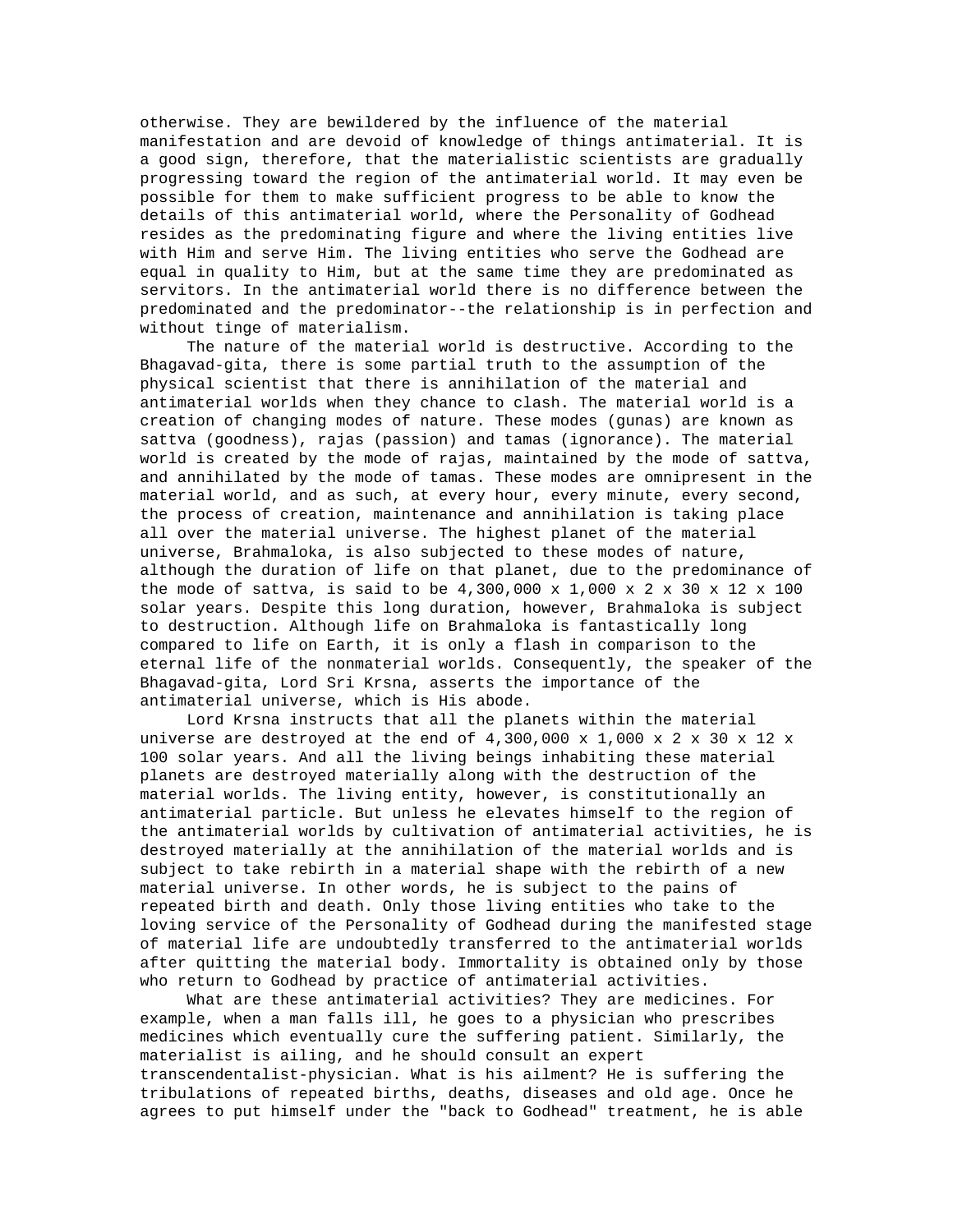to transfer himself to the antimaterial world, where there is eternal life instead of birth and death.

 Annihilation of the material world takes place in two ways. Partial annihilation occurs at the end of every 4,300,000 x 1,000 solar years, or at the end of each day of Brahmaloka, which is the topmost planet in the material world. During that time of partial annihilation, the topmost planets such as Brahmaloka are not annihilated, but at the end of each duration of  $4,300,000 \times 1,000 \times 2 \times 30 \times 12 \times 100$  solar years, the entire cosmic manifestation is merged into the antimaterial body from whence the material principles emanate, manifest and merge after annihilation. The antimaterial world, which is far removed from the material sky, is never annihilated. It absorbs the material world. It may be that a "clash" occurs between the material and antimaterial worlds, as suggested by the scientists, and that the material worlds are destroyed, but there is no annihilation of the antimaterial worlds. The eternally existing antimaterial world is unmanifested to the material scientist. He can simply have information of it insofar as the principles of its existence are contrary to the modes of the material world. Full details of the antimaterial universe can be known only from the infallible source of liberated authorities who have thoroughly realized the constitution of the antimaterial principle. This information is received by aural reception by a submissive disciple of the Personality of Godhead.

 The Vedic knowledge was thus imparted unto the heart of Brahma, the first living being in the material creation. It was Brahma who related this knowledge to the sage Narada Muni. Similarly, the Bhagavad-gita was spoken by the Personality of Godhead, Sri Krsna, to Vivasvan, the presiding deity of the sun, and when the aural chain of disciplic succession was broken, Lord Krsna repeated the Bhagavad-gita to Arjuna on the Battlefield of Kuruksetra. At that time, Arjuna took the role of disciple and student in order to receive transcendental knowledge from Sri Krsna. In order to drive out all misgivings which the gross materialists of the world may have, Arjuna asked all relevant questions, and the answers were given by Krsna so that any layman can understand them. Only those who are captivated by the glamour of the material world cannot accept the authority of Lord Sri Krsna. One has to become thoroughly clean in habit and heart before one can understand the details of the antimaterial world. Bhakti-yoga is a detailed scientific transcendental activity that both the neophyte and the perfect yogi can practice.

 The material world is only a shadow representation of the antimaterial world, and intelligent men who are clean in heart and habit will be able to learn, in a nutshell, all the details of the antimaterial world from the text of the Bhagavad-gita, and these are in actuality more exhaustive than material details. The basic details are as follows:

 The presiding Deity of the antimaterial world is Sri Krsna, who exists in His original personality as well as in His many plenary expansions. This personality and His plenary expansions can be known only by antimaterial activities commonly known as bhakti-yoga, or devotional service. The Personality of Godhead is the supreme truth, and He is the whole antimaterial principle. The material principle as well as the antimaterial principle is an emanation from His person. He is the root of the complete tree. When water is poured onto the root of a tree,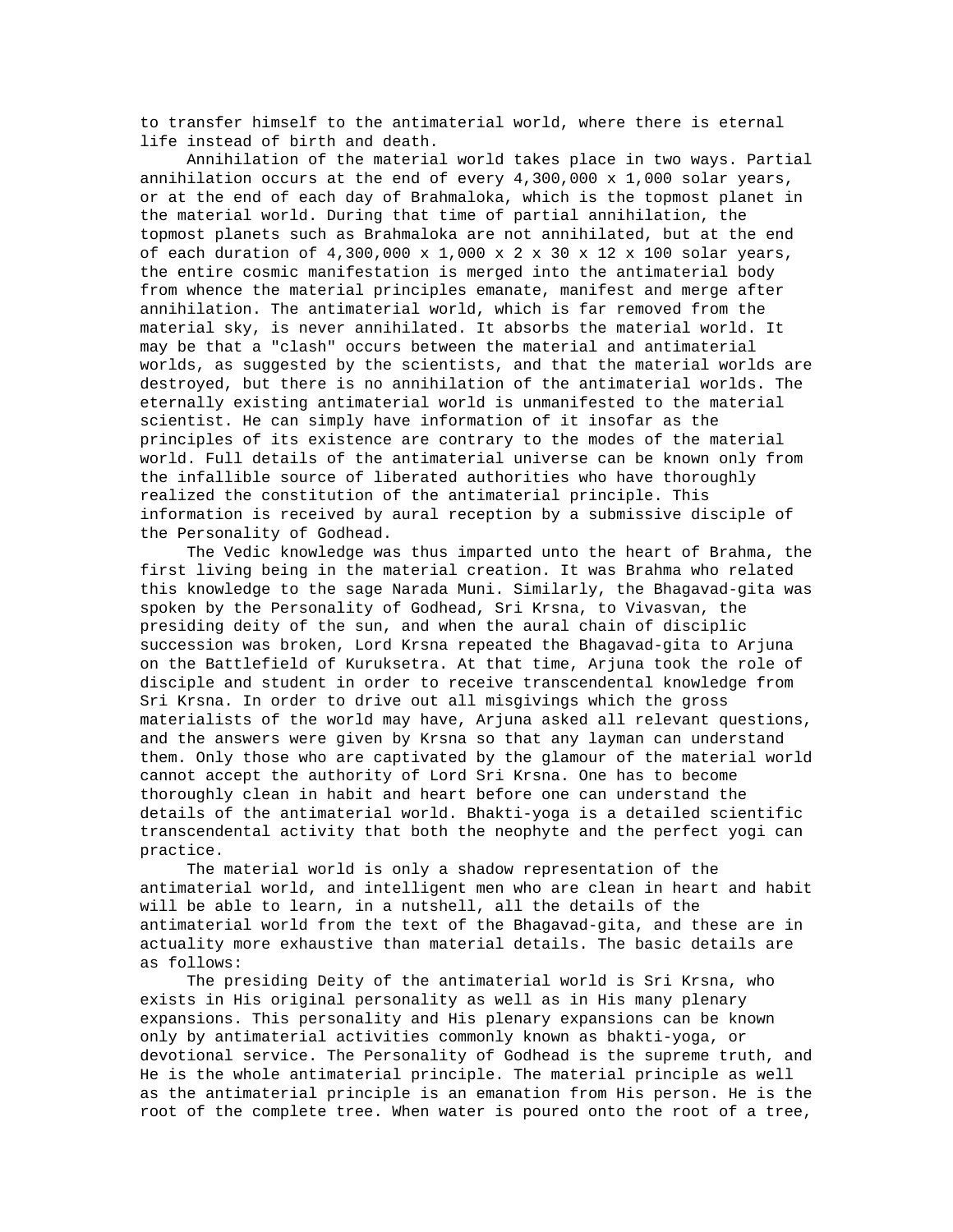the branches and leaves are nourished automatically. And in the same way, when Sri Krsna, the Personality of Godhead, is worshiped, all details of the material worlds are enlightened, and the heart of the devotee is nourished without his having to work in a materialistic way. This is the secret of the Bhagavad-gita.

 The process of entering into the antimaterial worlds differs from materialistic processes. The individual living being can very easily enter the antimaterial world by practicing antimaterial activities while residing in the material world. But those who are truly gross materialists, who depend on the limited strength of experimental thought, mental speculation and materialistic science, find great difficulty in entering the antimaterial worlds. The gross materialist may try to approach the antimaterial worlds by endeavoring with spaceships, satellites, rockets, etc., which he throws into outer space, but by such means he cannot even approach the material planets in the higher regions of the material sky, and what to speak of those planets situated in the antimaterial sky, which is far beyond the material universe. Even the yogis who have perfectly controlled mystic powers have great difficulty entering into that region. Master yogis who control the antimaterial particle within the material body by practice of mystic powers can give up their material bodies at will at a certain opportune moment and can thus enter the antimaterial worlds through a specific thoroughfare which connects the material and antimaterial worlds. If they are at all able, they act in accordance with the prescribed method given in the Bhagavad-gita: Those who have realized the Transcendence can reach the antimaterial world by leaving their material bodies during the period of uttarayana,

that is, when the sun is on its northern path, or during auspicious moments in which the deities of fire and effulgence control the atmosphere.

 The different deities, or powerful directing officers, are appointed to act in the administration of cosmic activities. Foolish people who are unable to see the intricacies of cosmic management laugh at the idea of personal management of fire, air, electricity, days, nights, etc., by demigods. But the perfect yogis know how to satisfy these unseen administrators of material affairs and, taking advantage of the good will of these administrators, leave their material bodies at will during opportune moments arranged for entrance into the antimaterial universe or into the highest planets of the material sky. In the higher planets of the material world, the yogis can enjoy more comfortable and more pleasant lives for hundreds of thousands of years, but life in those higher planets is not eternal. Those who desire eternal life enter into the antimaterial universe through mystic powers at certain opportune moments created by the demigod-administrators of cosmic affairs, administrators unseen by the gross materialists who reside on this seventh-class planet called "Earth." Those who are not yogis but who die at an opportune moment due to pious acts of sacrifice, charity, penance, etc., can rise to the higher planets after death, but are subject to return to this planet [Earth]. Their going forth takes place at a period known as dhuma, the dark, moonless half of the month, or when the sun is on its southern path.

 In summary, the Bhagavad-gita recommends that one adopt the means of devotional service, or antimaterial activities, if one wishes to enter the antimaterial world. Those who adopt the means of devotional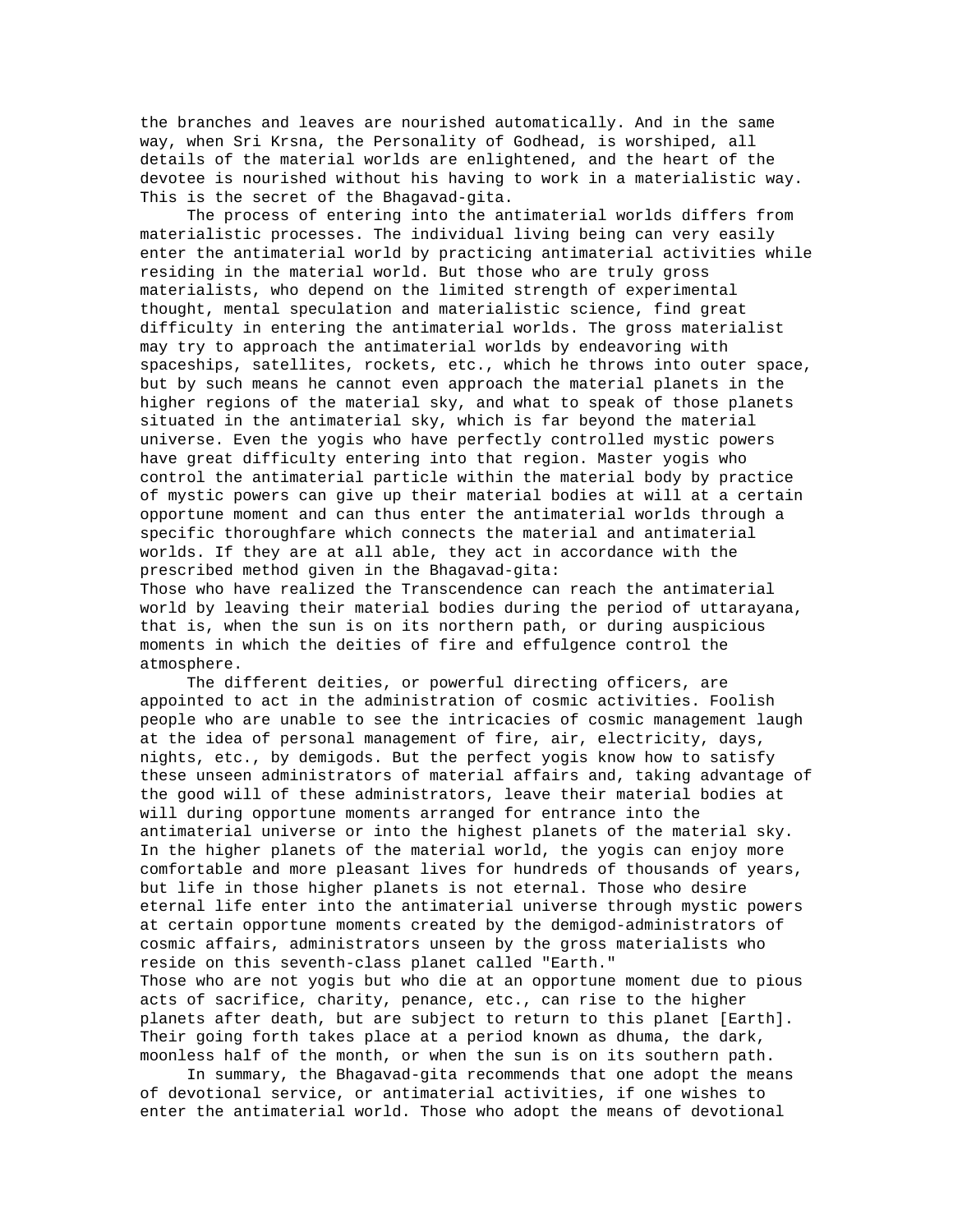service, as prescribed by the expert transcendentalist, are never disappointed in their attempts to enter the antimaterial world. Although the obstacles are many, the devotees of Lord Krsna can easily overcome them by rigidly following the path outlined by the transcendental devotees. Such devotees, who are passengers progressing in the journey of life toward the antimaterial kingdom of God, are never bewildered. No one is cheated or disappointed when he adopts the guaranteed path of devotion for entrance into the antimaterial universe. One can easily attain all the results that are derived from the studies of the Vedas, performances of sacrifice, practices of penance and offerings of charities simply by the unilateral performance of devotional service, technically known as bhakti-yoga.

 Bhakti-yoga is therefore the great panacea for all, and it has been made easy to practice, especially in this iron age, by Lord Krsna Himself in His most sublime, liberal and munificent appearance as Lord Sri Caitanya (1486-1534), who appeared in Bengal and spread the sankirtana movement--singing, dancing, and chanting the names of God- throughout India. By Lord Caitanya's grace, one can quickly pick up the principles of bhakti-yoga. Thus all misgivings in the heart will disappear, the fire of material tribulation will be extinguished, and transcendental bliss will be ushered in.

 In the Fifth Chapter of the Brahma-samhita there is a description of the variegated planetary system that is within the material world. It is also indicated in the Bhagavad-gita that there are variegated planetary systems in hundreds of thousands of material universes, and that altogether these universes comprise only a fraction (one fourth) of the creative energy of the Godhead. The majority (three fourths) of the Lord's creative energy is manifested in the spiritual sky, called the para-vyoma or the Vaikunthaloka. These instructions of the Brahmasamhita and Bhagavad-gita may be finally confirmed by the material scientist as he researches into the existence of the antimaterial world.

 In addition, a February 21, 1960, Moscow news release reported: Russia's well-known professor of astronomy Boris Vorontsov-Veliaminov said that there must be an infinite number of planets in the universe inhabited by beings endowed with reason.

 This statement of the Russian astronomer is a confirmation of the information given in the Brahma-samhita, which states:

> yasya prabha prabhavato jagandanda-koti kotisv asesa-vasudhadi-vibhuti-bhinnam tad brahma niskalam anantam asesa-bhutam govindam adi-purusam tam aham bhajami

 According to this quote from the Brahma-samhita, there are not only infinite numbers of planets, as confirmed by the Russian astronomer, but there are also infinite numbers of universes. All these infinite universes with their infinite planets within are floating on and are produced from the Brahman effulgence emanating from the transcendental body of Maha-Visnu, who is worshiped by Brahma, the presiding deity of the universe in which we are residing.

 The Russian astronomer also confirms that all the planets--which are estimated to be not less than one hundred million--are inhabited. In the Brahma-samhita there is indication that in each and every one of the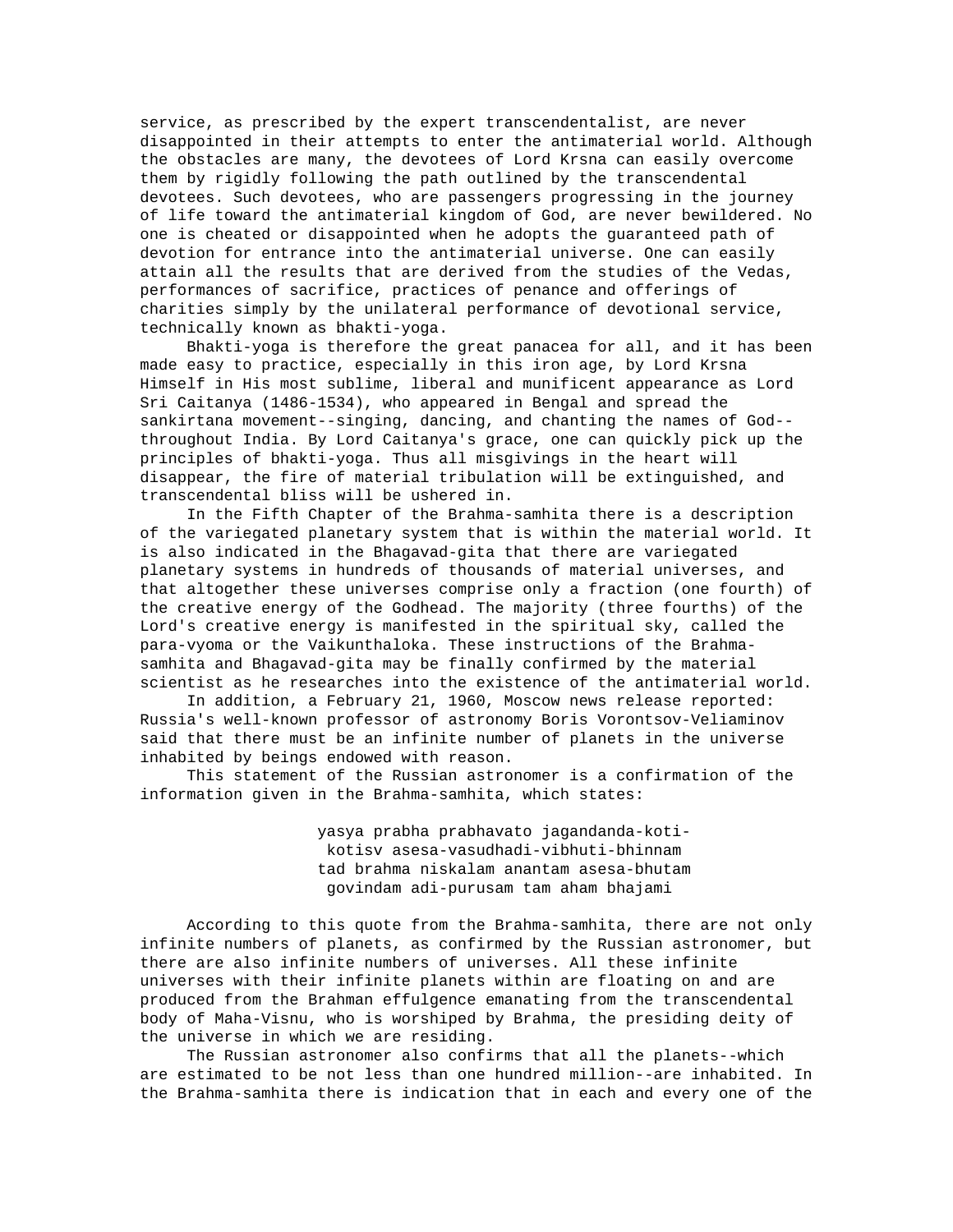infinite number of universes there are infinite numbers of variegated planets.

 The astronomer's view was seconded by Professor Vladimir Alpatov, a biologist, who maintained that some of the above-mentioned planets had reached a state of development corresponding to that of the earth. The report from Moscow continued:

It could be that life, similar to that on Earth, flourishes on such planets. Doctor of Chemistry Nikolai Zhirov, covering the problem of atmosphere on the planets, pointed out that the organism of a Martian, for instance, could very well adapt itself to normal existence with a low body temperature. He said that he felt that the gaseous composition of the atmosphere of Mars was quite suitable to sustain life of beings which have become adapted to it.

The adaptability of organisms in different varieties of planets is described in the Brahma-samhita as vibhuti-bhinnam, i.e., each and every one of the innumerable planets within the universes is endowed with a particular type of atmosphere, and the living beings there are advanced in science, psychology, etc., according to the superiority or inferiority of the atmosphere. Vibhuti means "specific power," and bhinnam means "variegated." Scientists who are attempting to explore outer space in an attempt to reach other planets by mechanical means must realize that organisms adapted to the atmosphere of the earth cannot exist in the atmospheres of other planets. As such, man's attempts to reach the moon, the sun, or Mars will be completely futile because of the different atmospheres prevailing on those planets. Individually, however, one can attempt to go to any planet he desires, but this is only possible by psychological changes in the mind. Mind is the nucleus of the material body. The gradual evolutionary progress of the material body depends on psychological changes within the mind. The change of the bodily construction of a worm into that of a butterfly and, in modern medical science, the conversion of a man's body into that of a woman (or vice versa) are more or less dependent on psychological changes.

 In the Bhagavad-gita it is said that if a man, at the time of death, concentrates his mind upon the form of the Personality of Godhead, Sri Krsna, and while so doing relinquishes his body, he at once enters the spiritual existence of the antimaterial world. This means that anyone who trains the mind to turn from matter to the spiritual form of the Godhead by performance of the prescribed rules of devotional service can easily attain the kingdom of God, in the antimaterial sky. And of this there is no doubt.

 And in the same way, if one desires to enter into any other planet of the material sky, he can go there just after quitting the present body (i.e., after death). Thus if someone wants to go to the moon, the sun or Mars, he can do so simply by performing acts for that purpose. The Bhagavad-gita confirms this statement in the following words: That upon which a person meditates at the time of death, quitting his body absorbed in the thought thereof, that particular thing he attains after death.

 Maharaja Bharata, despite a life of severe penances, thought of a stag at the time of his death and thus became a stag after death. However, he did retain a clear consciousness of his past life and realized his mistake. It is important to realize that one's thoughts at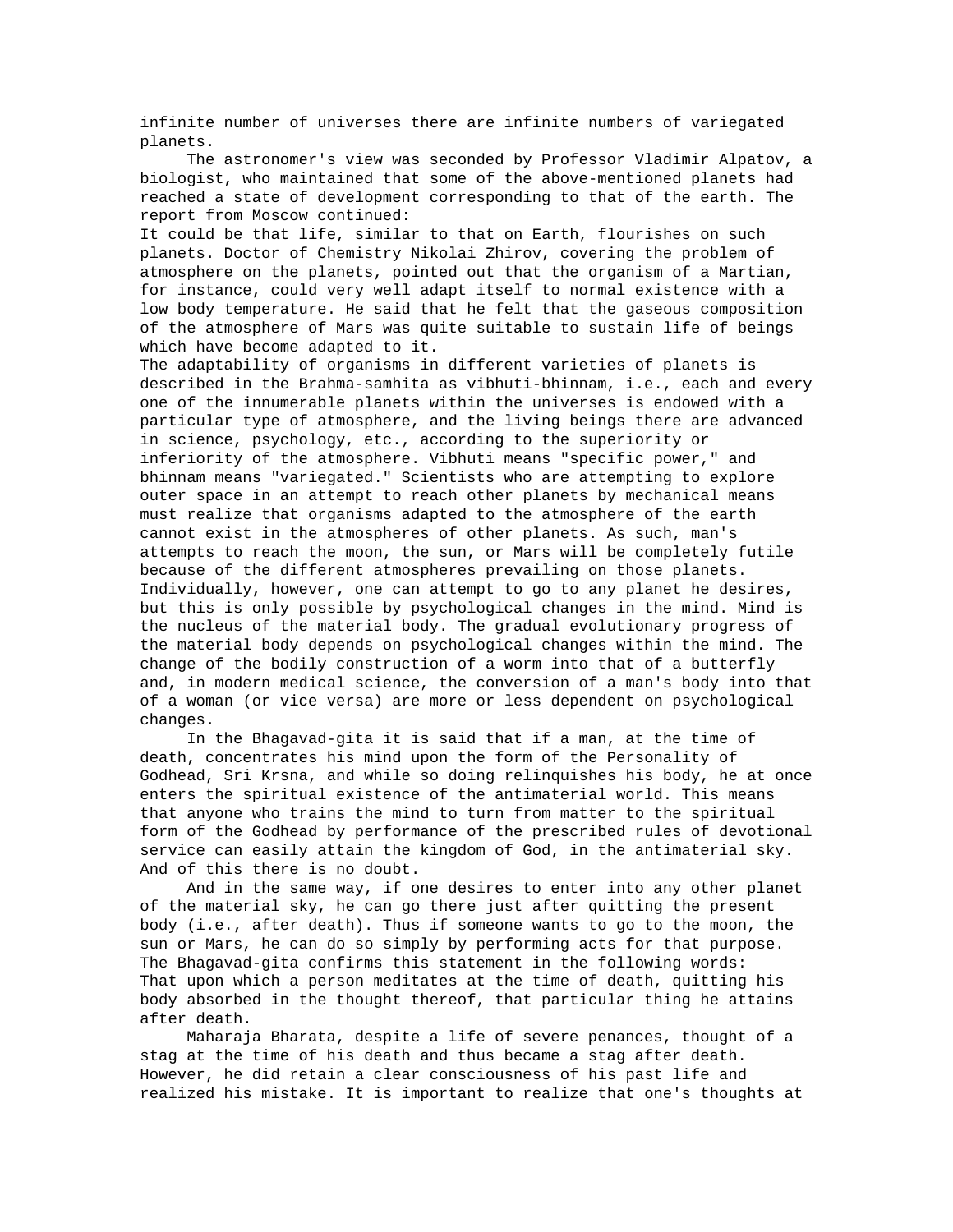the time of death are influenced by the actual deeds which one performs during his life.

 In the Srimad-Bhagavatam (Third Canto, Chapter Thirty-two), the process of entering the moon is described as follows: Materialistic-minded men, who have no information of the kingdom of God, are always mad after material acquisition of wealth, fame and adoration. Such men are interested in the progressive weal of their particular family unit for their own self-satisfaction and so are also interested in the progress of social and national welfare. These men attain their desired objects by material activities. They are mechanically engaged in the ritualistic discharge of prescribed duties and are consequently inclined to satisfy the Pitas, or bygone forefathers, and controlling demigods by performance of sacrifices as prescribed by the revealed scriptures. Addicted to such acts of sacrifices and ceremonial observances, such souls enter into the moon after death. When one is thus promoted to the moon, he receives the capacity to enjoy the drinking of soma-rasa, a celestial beverage. The moon is a place where the demigod Candra is the predominating deity. The atmosphere and amenities of life there are far more comfortable and advantageous than those here on earth. After reaching the moon, if a soul does not utilize the opportunity for promotion to better planets, he is degraded and forced to return to earth or a similar planet. However, materialistic persons, although they may attain to the topmost planetary system, are certainly annihilated at the time of the cosmic manifestation's dissolution.

 As far as the planetary system of the spiritual sky is concerned, there are unlimited Vaikuntha planets in the para-vyoma. The Vaikunthas are spiritual planets which are manifestations of the internal potency of the Lord, and the ratio of these planets to the material planets (external energy) in the material sky is three to one. So the poor materialist is busy making political adjustments on a planet which is most insignificant in God's creation. To say nothing of this planet earth, the whole universe with innumerable planets throughout the galaxies is comparable to a grain of mustard seed in a bag full of mustard seeds. But the poor materialist makes plans to live comfortably here and thus wastes his valuable human energy in something which is doomed to frustration. Instead of wasting his time with business speculations, he might have sought the life of plain living and high spiritual thinking and thus saved himself from perpetual materialistic unrest.

 Even if a materialist wants to enjoy developed material facilities, he can transfer himself to planets where he can experience material pleasures much more advanced than those available on the earth planet. But the best plan is to prepare oneself to return to the spiritual sky after leaving the body. However, if one is intent on enjoying material facilities, one can transfer himself to other planets in the material sky by utilizing yogic powers. The playful spaceships of the astronauts are but childish entertainments and are of no use for this purpose.

 The astanga-yoga system is also materialistic, inasmuch as it teaches one to control the movements of air within the material body. The spiritual spark, the soul, is floating on air within the body, and inhalation and exhalation are the waves of that air containing the soul. Therefore the yoga system is a materialistic art of controlling this air by transferring it from the stomach to the navel, from the chest to the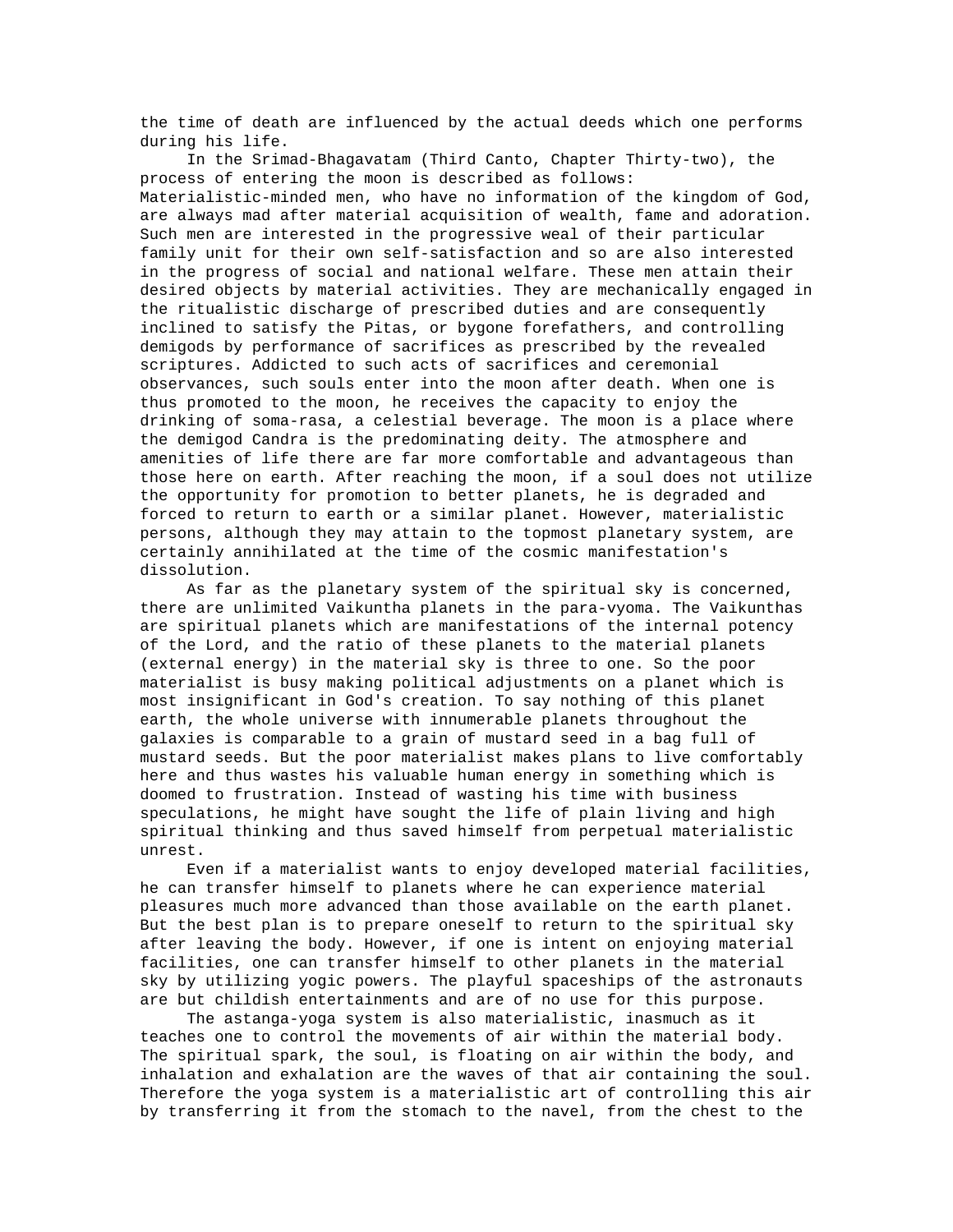collarbone and from there to the eyeballs and from there to the cerebellum and from there to any desired planet. The velocities of air and light are taken into consideration by the material scientist, but he has no information of the velocity of the mind and intelligence. We have some limited experience of the velocity of the mind, because in a moment we can transfer our minds to places hundreds of thousands of miles away. Intelligence is even finer. Finer than intelligence is the soul, which is not matter like mind and intelligence but is spirit, or antimatter. The soul is hundreds of thousands of times finer and more powerful than intelligence. We can thus only imagine the velocity of the soul in its traveling from one planet to another. Needless to say, the soul travels by its own strength and not with the help of any kind of material vehicle.

 The bestial civilization of eating, sleeping, fearing and sensegratifying has misled modern man into forgetting how powerful a soul he has. As we have already described, the soul is a spiritual spark which is many, many times more illuminating, dazzling and powerful than sun, moon or electricity. Human life is spoiled when man does not realize his real identity with his soul. Lord Caitanya appeared with His disciple Nityananda to save man from this type of misleading civilization.

 Srimad-Bhagavatam also describes how yogis can travel to all the planets in the universe. When the vital force is lifted to the cerebellum, there is every chance of this force bursting out from the eyes, nose, ears, etc., as these are places which are known as the seventh orbit of the vital force. But the yogis can block out these holes by complete suspension of air. The yogi then concentrates the vital force in the middle position, that is, between the eyebrows. At this position, the yogi can think of the planet into which he wants to enter after leaving the body. He can then decide whether he wants to go to the abode of Krsna in the transcendental Vaikunthas from which he will not be required to descend into the material world, or to travel to higher planets in the material universe. The perfect yogi is at liberty to do either.

 For the perfect yogi who has attained success in the method of leaving his body in perfect consciousness, transferring from one planet to another is as easy as an ordinary man's walking to the grocery store. As already discussed, the material body is just a covering of the spiritual soul. Mind and intelligence are the undercoverings, and the gross body of earth, water, air, etc., is the overcoating of the soul. As such, any advanced soul who has realized himself by the yogic process, who knows the relationship between matter and spirit, can leave the gross dress of the soul in perfect order and as he desires. By the grace of God, we have complete freedom. Because the Lord is kind to us, we can live anywhere--either in the spiritual sky or in the material sky, upon whichever planet we desire. However, misuse of this freedom causes one to fall down into the material world and suffer the threefold miseries of conditioned life. The living of a miserable life in the material world by dint of the soul's choice is nicely illustrated by Milton in Paradise Lost. Similarly, by choice the soul can regain paradise and return home, back to Godhead

 At the critical time of death, one can place the vital force between the two eyebrows and decide where he wants to go. If he is reluctant to maintain any connection with the material world, he can, in less than a second, reach the transcendental Vaikuntha and appear there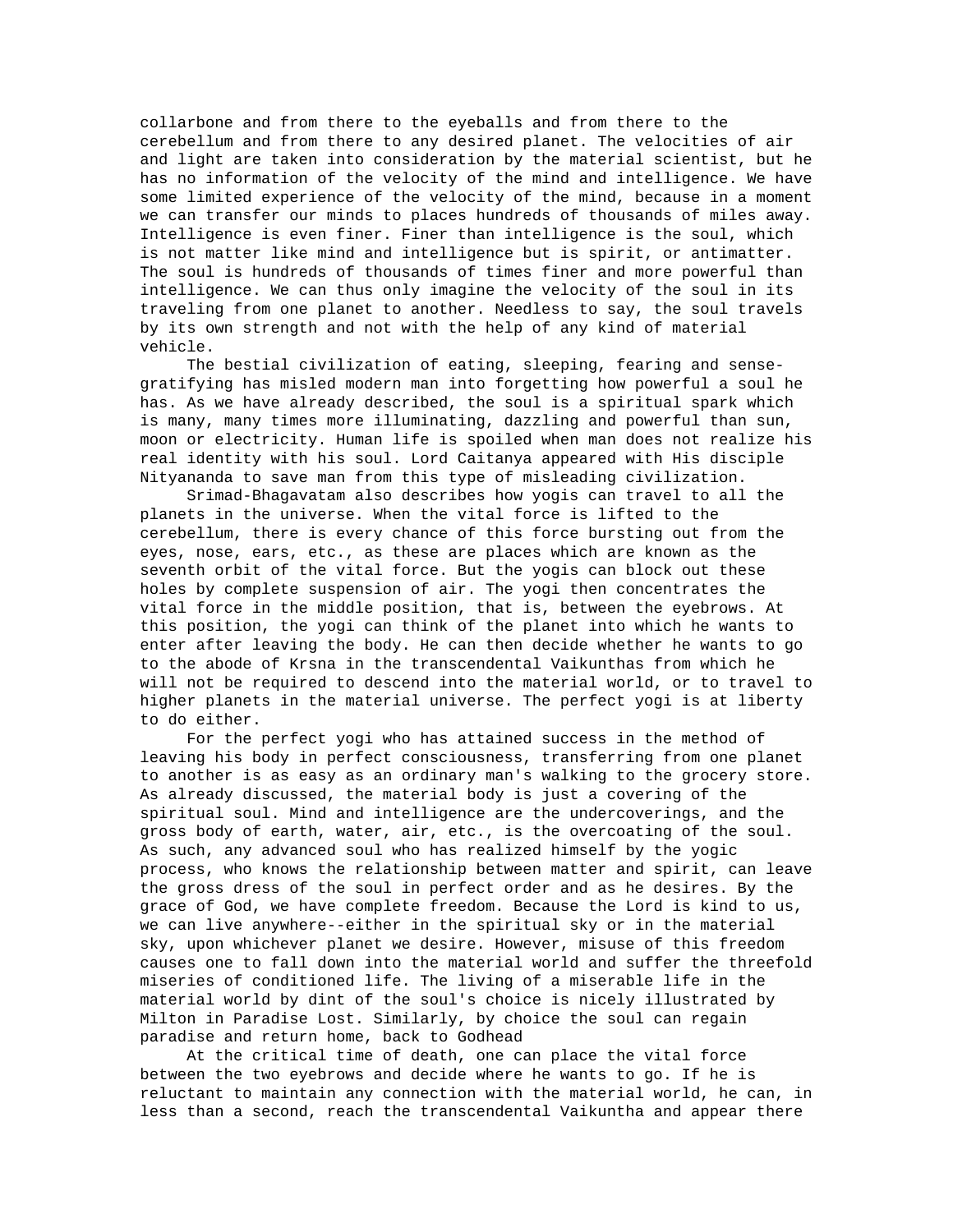completely in his spiritual body which will be suitable for him in the spiritual atmosphere. He has simply to desire to leave the material world in both finer and grosser forms and then move the vital force to the topmost part of the skull and leave the body from the hole in the skull called the brahma-randhra. This is the highest perfection in the practice of yoga.

 Of course man is endowed with free will, and as such if he does not want to free himself of the material world he may enjoy the life of brahma-pada (occupation of the post of Brahma) and visit Siddhaloka, the planets of materially perfect beings who have full abilities to control gravity, space, time, etc. To visit these higher planets in the material universe, one need not give up his mind and intelligence (finer matter), but need only give up grosser matter (the material body).

 Man-made satellites and mechanical space vehicles will never be able to carry human beings to the planets of outer space. Men cannot even go on their much-advertised trips to the moon, for, as we have already stated, the atmosphere on such higher planets is different from the atmosphere here on earth. Each and every planet has its particular atmosphere, and if one wants to travel to any particular planet within the material universe, one has to have a material body exactly adapted to the climatic condition of that planet. For instance, if one wants to go from India to Europe, where the climatic condition is different, one has to change his dress accordingly. Similarly, a complete change of body is necessary if one wants to go to the transcendental planets of Vaikuntha.

 If one wants to go to the higher material planets, he can keep his finer dress of mind, intelligence and ego, but has to leave his gross dress (body) made of earth, water, fire, etc. When one goes to a transcendental planet, however, it is necessary to change both the finer and gross bodies, for one has to reach the spiritual sky completely in a spiritual form. This change of dress will take place automatically at the time of death if one so desires. But this desire is possible at death only if the desire is cultivated during life. Where one's treasures are, there also is one's heart. When one practices devotional service, one cultivates a desire for the kingdom of God. The following details outline a general practice by which one can prepare himself for an easy journey to the Vaikuntha (antimaterial) planets, where life is free from birth, old age, disease and death.

General practice (positive functions):

 1. The serious candidate must accept a bona fide spiritual master in order to be trained scientifically. Because the senses are material, it is not at all possible to realize the Transcendence by them. Therefore the senses have to be spiritualized by the prescribed method under the direction of the spiritual master.

 2. When the student has chosen a bona fide spiritual master, he must take the proper initiation from him. This marks the beginning of spiritual training.

 3. The candidate must be prepared to satisfy the spiritual master in every way. A bona fide spiritual master who is fully cognizant of the methods of spiritual science, learned in the spiritual scriptures such as the Bhagavad-gita, Vedanta, Srimad-Bhagavatam and Upanisads, and who is also a realized soul who has made a tangible connection with the Supreme Lord, is the transparent medium by which the willing candidate is led to the path of the Vaikunthas. The spiritual master must be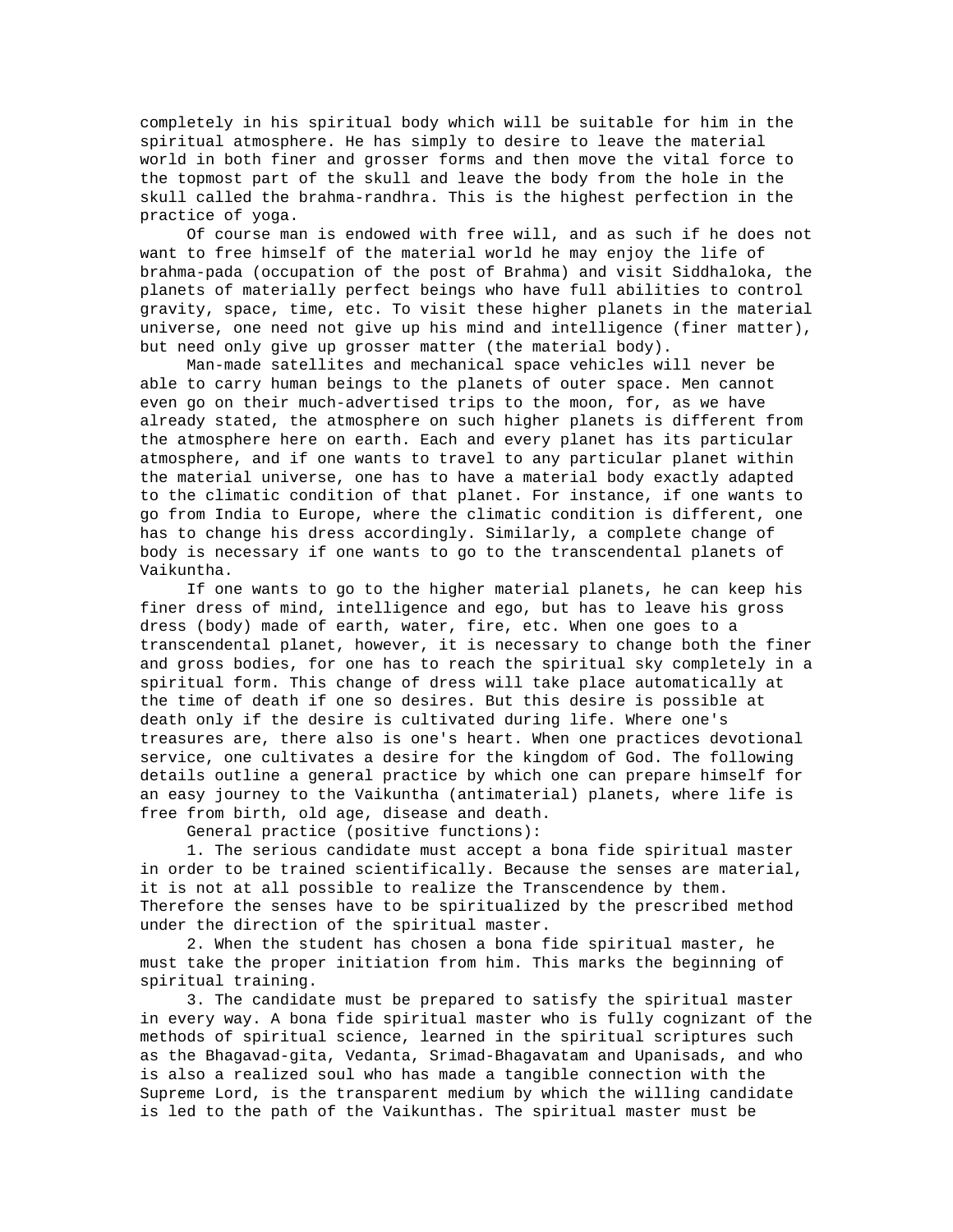satisfied in all respects, because simply by his good wishes a candidate can make wonderful progress along the path.

 4. The intelligent candidate places intelligent questions to the spiritual master in order to clear his path of all uncertainties. The spiritual master shows the way, not whimsically, but in accordance with the principles of the authorities who have actually traversed the path. The names of these authorities are disclosed in the scriptures, and one has simply to follow them under the direction of the spiritual master. The spiritual master never deviates from the path of the authorities.

 5. The candidate should always try to follow in the footsteps of the great sages who have practiced the method and obtained success. This should be taken as a motto in life. One should not superficially imitate them, but should follow them sincerely in terms of the particular time and circumstances.

 6. The candidate must be prepared to change his habits in terms of the instructions contained in the books of authority, and for the satisfaction of the Lord he must be prepared to sacrifice both sense gratification and sense abnegation, following the example of Arjuna.

7. The candidate should live in a spiritual atmosphere.

 8. He must be satisfied with as much wealth as is sufficient for maintenance only. He should not try to amass more wealth than is necessary to sustain himself in a simple way.

 9. He must observe the fasting dates, such as the eleventh day of the growing and waning moon.

 10. He must show respect to the banyan tree, the cow, the learned brahmana and the devotee.

 These are the first stepping-stones toward the path of devotional service. Gradually one has to adopt other items, which are negative in character:

 11. One should avoid offenses in the discharge of devotional service and in chanting the holy names.

12. He should avoid extensive association with nondevotees.

 13. He must not take on unlimited disciples. This means that a candidate who has successfully followed the first twelve items can also become a spiritual master himself, just as a student becomes a monitor in class with a limited number of disciples.

 14. He must not pose himself as a vastly learned man simply by quoting statements in books. He must have solid knowledge of the necessary books without superfluous knowledge in others.

 15. A regular and successful practice of the above fourteen items will enable the candidate to maintain mental equilibrium even amidst great trials of material loss and gain.

 16. In the next stage, the candidate does not become afflicted by lamentation and illusion.

 17. He does not deride another's mode of religion or worship, nor does he deride the Personality of Godhead or His devotees.

18. He never tolerates blasphemy against the Lord or His devotees.

 19. He should not indulge in the discussion of topics dealing with the relationship between man and woman; nor should he engage in useless topics concerning others' family affairs.

 20. He should not inflict pain--either in body or in mind--upon other living beings, whomsoever they may be.

 Out of the above twenty items, the first three positive items are imperative and most essential for the serious candidate.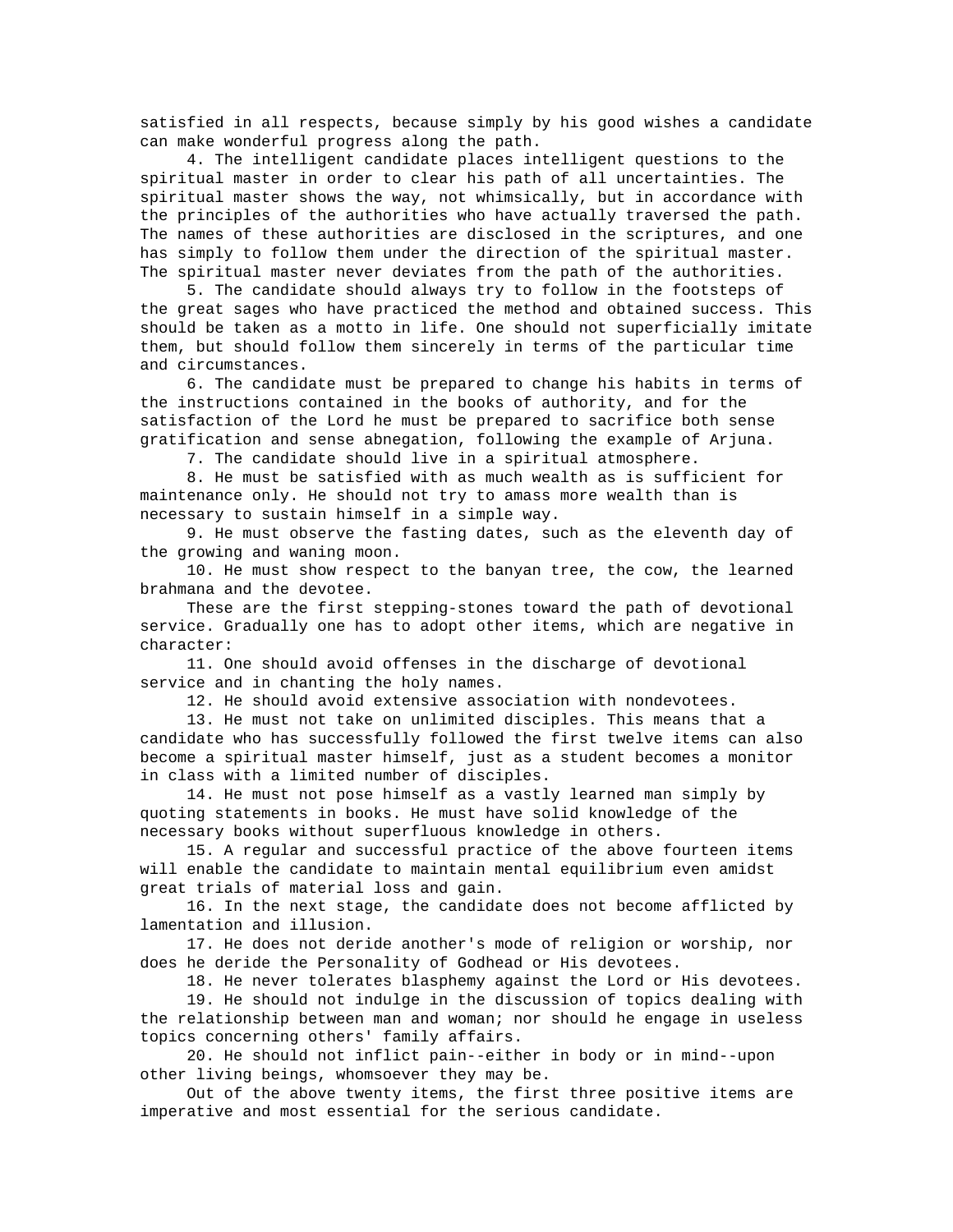There are forty-four other items to be followed by the serious candidate, but Lord Caitanya has selected five as the most important. These were selected owing to the present conditions of civic life. They are as follows:

 1. One should associate with the devotees. Association with devotees is made possible by hearing them attentively, by asking them relevant questions, by supplying them food and by accepting food from them, and by giving them charity and by accepting from them whatever they offer.

 2. One should chant the holy name of the Lord in all circumstances. The chanting of the Lord's name is an easy and inexpensive process of realization. One can chant any of the innumerable names of the Lord at any time. One should try to avoid offenses. There are ten offenses which one can commit while chanting the transcendental names, and these should be avoided as far as possible, but in any event, one should try to chant the holy names of the Lord at all times.

 3. One should hear the transcendental topics enunciated in the Srimad-Bhagavatam. This hearing is made possible through platform lectures by bona fide devotees and by authorized translations of the Bhagavatam.

 4. One should make his home at Mathura, the birthplace of Lord Krsna. Or one may make his home as good as Mathura by installing the Deity of the Lord to be worshiped by all members of the family after proper initiation from the spiritual master.

 5. One should worship the installed Deity with attention and devotion so that the whole atmosphere of one's home becomes the replica of the Lord's abode. This is made possible by the direction of the spiritual master who knows the transcendental art and can show the candidate the proper method.

 The above five items can be adopted by any man in any part of the world. Thus anyone can prepare himself for returning home, back to Godhead, by the simple method recognized by authorities such as Lord Sri Caitanya Mahaprabhu, who specifically advented Himself to deliver the fallen souls of this age.

 For further details on this subject, one should read literatures like the Bhakti-rasamrta-sindhu, of which we have presented an English summary study entitled The Nectar of Devotion.

 The whole process of transferring oneself to the spiritual sky involves gradually liquidating the material composition of the gross and subtle coverings of the spirit soul. The above-mentioned five items of devotional activities are so spiritually powerful that their performance by a devotee, even in the preliminary stage, can very quickly promote the sincere executor to the stage of bhava (the stage just prior to love of Godhead), or emotion on the spiritual plane, which is transcendental to mental and intellectual functions. A complete absorption in bhava, or love of God, makes one fit to be transferred to the spiritual sky just after leaving the material tabernacle. The perfection of love of God by a devotee actually situates him on the spiritual platform, even though he may still maintain a gross material body. He becomes like a red-hot iron which, when in contact with fire, actually ceases to be iron and acts like fire. These things are made possible by the Lord's inscrutable and inconceivable energy, which material science has not the scope to calculate. One should therefore engage himself in devotional service with absolute faith, and to make his faith steadfast one should seek the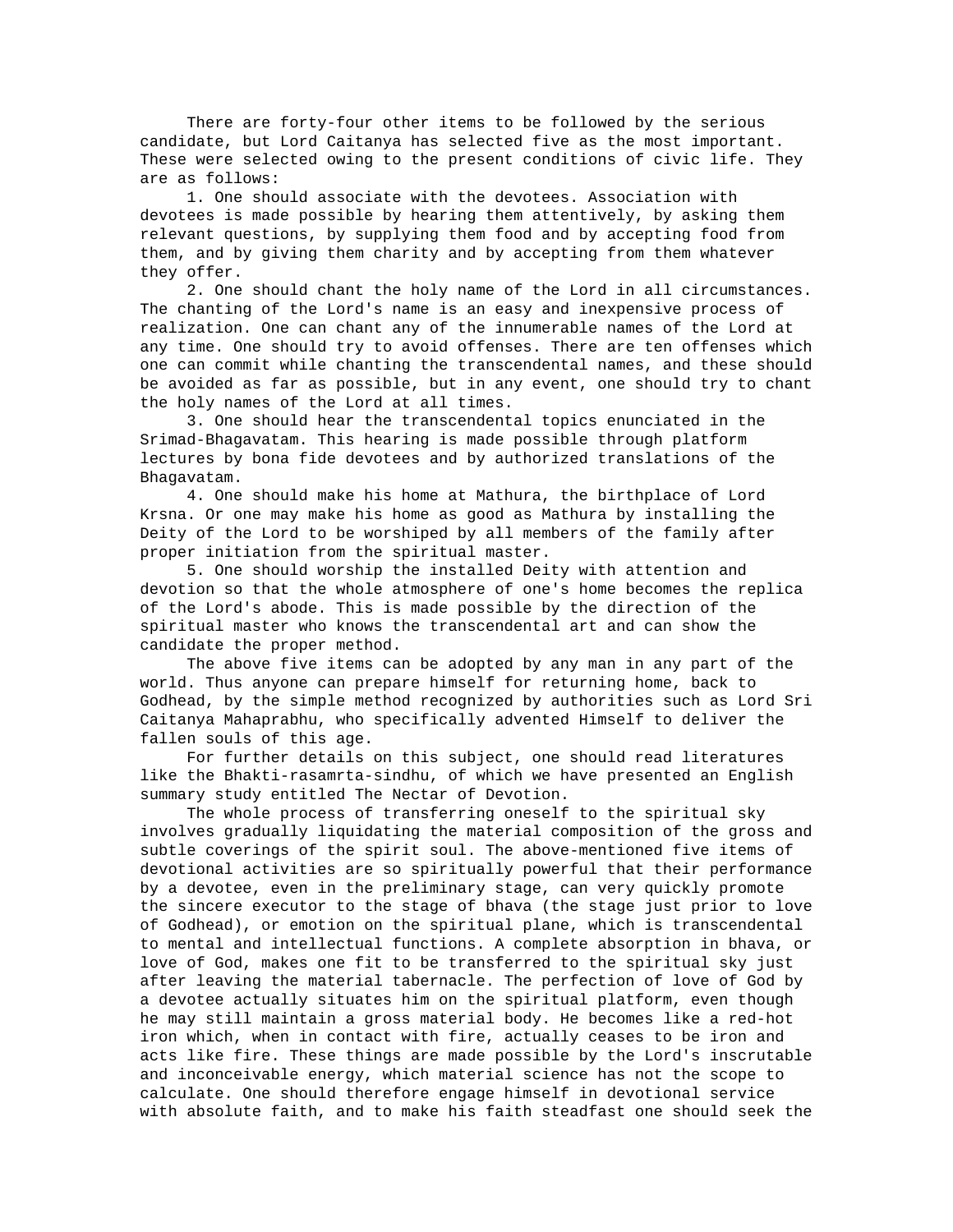association of the standard devotees of the Lord by personal association (if possible) or by thinking of them. This association will help one develop factual devotional service to the Lord, which will cause all material misgivings to disappear like a flash of lightning. All these different stages of spiritual realization will be personally felt by the candidate, and this will create in him a firm belief that he is making positive progress on the way to the spiritual sky. Then he will become sincerely attached to the Lord and His abode. Such is the gradual process of evolving love of God, which is the prime necessity for the human form of life.

"**Easy Journey to Other Planets**" by His Divine Grace A.C. Bhaktivedanta Swami Prabhupada.

COPYRIGHT NOTICE: This is an evaluation copy of the printed version of this book, and is NOT FOR RESALE. This evaluation copy is intended for personal non-commercial use only, under the "fair use" guidelines established by international copyright laws. You may use this electronic file to evaluate the printed version of this book, for your own private use, or for short excerpts used in academic works, research, student papers, presentations, and the like. You can distribute this evaluation copy to others over the Internet, so long as you keep this copyright information intact. You may not reproduce more than ten percent (10%) of this book in any media without the express written permission from the copyright holders. Reference any excerpts in the following way: "Excerpted from "Easy Journey to Other Planets" by A.C. Bhaktivedanta Swami Prabhupada, courtesy of the Bhaktivedanta Book Trust International, www.Krishna.com."

This book and electronic file is Copyright 1970-2003 Bhaktivedanta Book Trust International, 3764 Watseka Avenue, Los Angeles, CA 90034, USA. All rights reserved. For any questions, comments, correspondence, or to evaluate dozens of other books in this collection, visit the website of the publishers, www.Krishna.com.

 There are instances in history of great personalities, including sages and kings, who attained perfection by this process. Some of them attained success even by adhering to one single item of devotional service with faith and perseverance. Some of these personalities are listed below.

 1. Emperor Pariksit attained the spiritual platform simply by hearing from such an authority as Sri Sukadeva Gosvami.

 2. Sri Sukadeva Gosvami attained the same simply by recitation, verbatim, of the transcendental message which he received from his great father, Sri Vyasadeva.

 3. Emperor Prahlada attained spiritual success by remembering the Lord constantly, in pursuance of instructions given by Sri Narada Muni, the great saint and devotee.

 4. Laksmiji, the goddess of fortune, attained success simply by sitting and serving the lotus feet of the Lord.

5. King Prthu attained success simply by worshiping the Lord.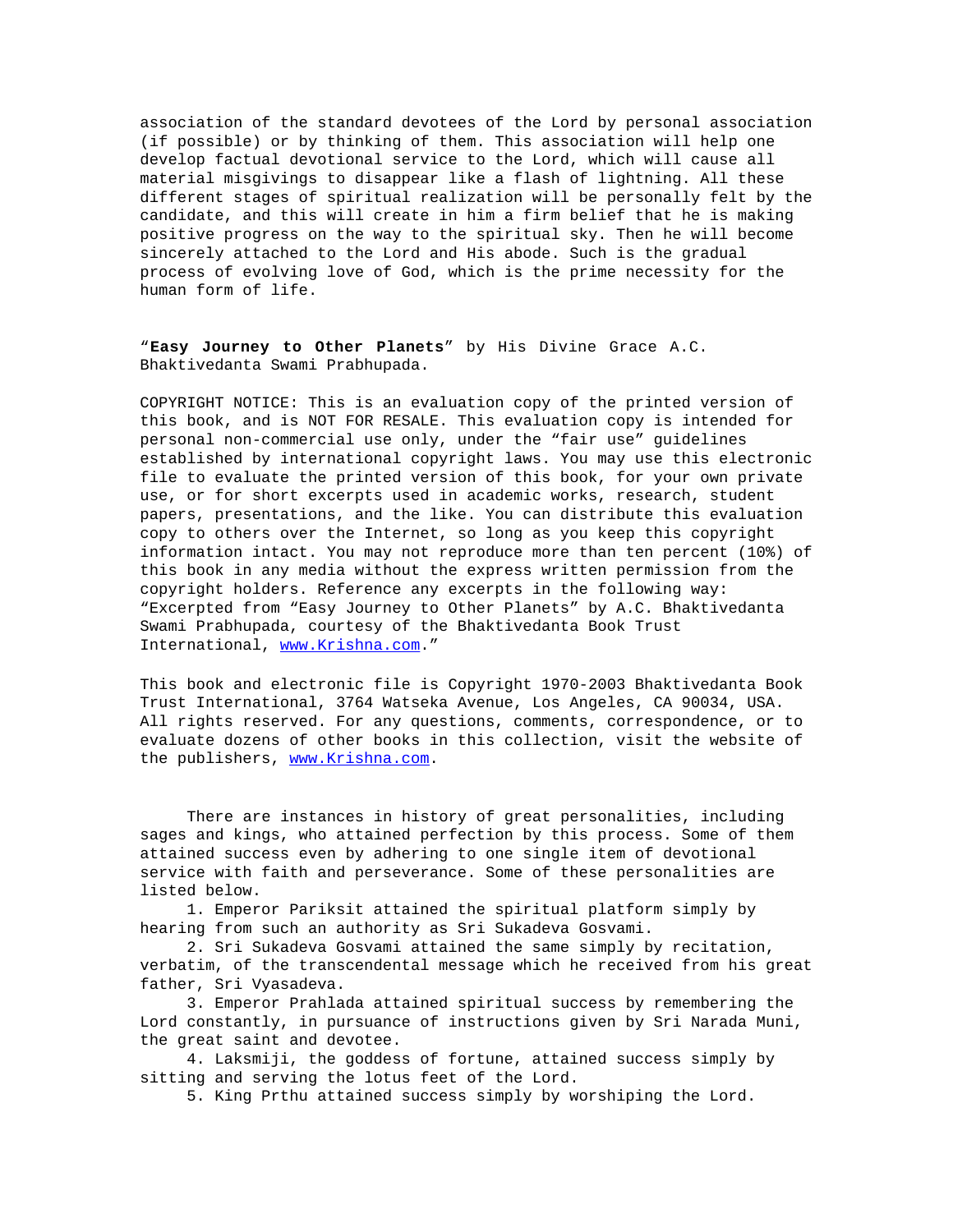6. Akrura, the charioteer, attained success simply by chanting prayers for the Lord.

 7. Hanuman (Mahavira), the famous nonhuman devotee of Lord Sri Ramacandra, attained success simply by carrying out the orders of the Lord.

 8. Arjuna, the great warrior, attained the same perfection simply by making friends with the Lord, who delivered the message of Bhagavadgita to enlighten Arjuna and his followers.

 9. Emperor Bali attained success by surrendering everything unto the Lord, including his personal body.

 These are nine standard modes of devotional service to the Lord, and a candidate can choose to adopt any one, two, three, four or all, however he likes. All the services rendered to the Absolute are in themselves absolute, with none of the quantitative or qualitative differences found on the material platform. On the spiritual platform everything is identical with everything else, although there is transcendental variegatedness. Emperor Ambarisa adopted all the above nine items, and he attained perfect success. It was he who engaged his mind on the lotus feet of the Lord, his voice in describing the spiritual world, his hands in cleansing the temple of the Lord, his ears in submissively hearing the words of Lord Sri Krsna, his eyes in viewing the Deities of the Lord, his body in touching the bodies of the devotees, his nostrils in smelling the flowers offered to the Lord, his tongue in tasting the food offered to the Lord, his legs in visiting the temple of the Lord, and all the energy of his life in executing the services of the Lord without in the least desiring his own sense gratification. All these activities helped him attain the perfect stage of life which defeats all dexterities of material science.

 It is therefore important for all human beings to adopt these principles of spiritual realization for the perfection of life. A human being's only obligation is spiritual realization. Unfortunately, in modern civilization, human society is too busy in discharging national duties. Actually, national duties, social duties and humanitarian duties are obligatory only to those who are bereft of spiritual duties. As soon as a man takes his birth on this earth, not only does he have national, social and humanitarian obligations, but he also has obligations to the demigods who supply air, light, water, etc. He also has obligations to the great sages who have left behind them vast treasure-houses of knowledge to guide him through life. He has obligations to all kinds of living beings, to his forefathers, family members and so forth and so on. But as soon as one engages himself in the one single obligatory duty--the duty of spiritual perfection--then he automatically liquidates all other obligations without having to make separate efforts.

 A devotee of the Lord is never a disturbing element in society--on the contrary, he is a great social asset. Since no sincere devotee is attracted to sinful actions, as soon as a man becomes a pure devotee he can do inestimable selfless service to society for the peace and prosperity of all concerned, in this life and in the next. But even if such a devotee commits some offense, the Lord Himself rectifies it in no time. Therefore, there is no need for a devotee to cultivate materialistic knowledge, nor does a devotee need to renounce everything and live as a hermit. He can simply remain at home and execute devotional service smoothly in any order of life. And there are instances in history of extremely cruel men becoming kindhearted simply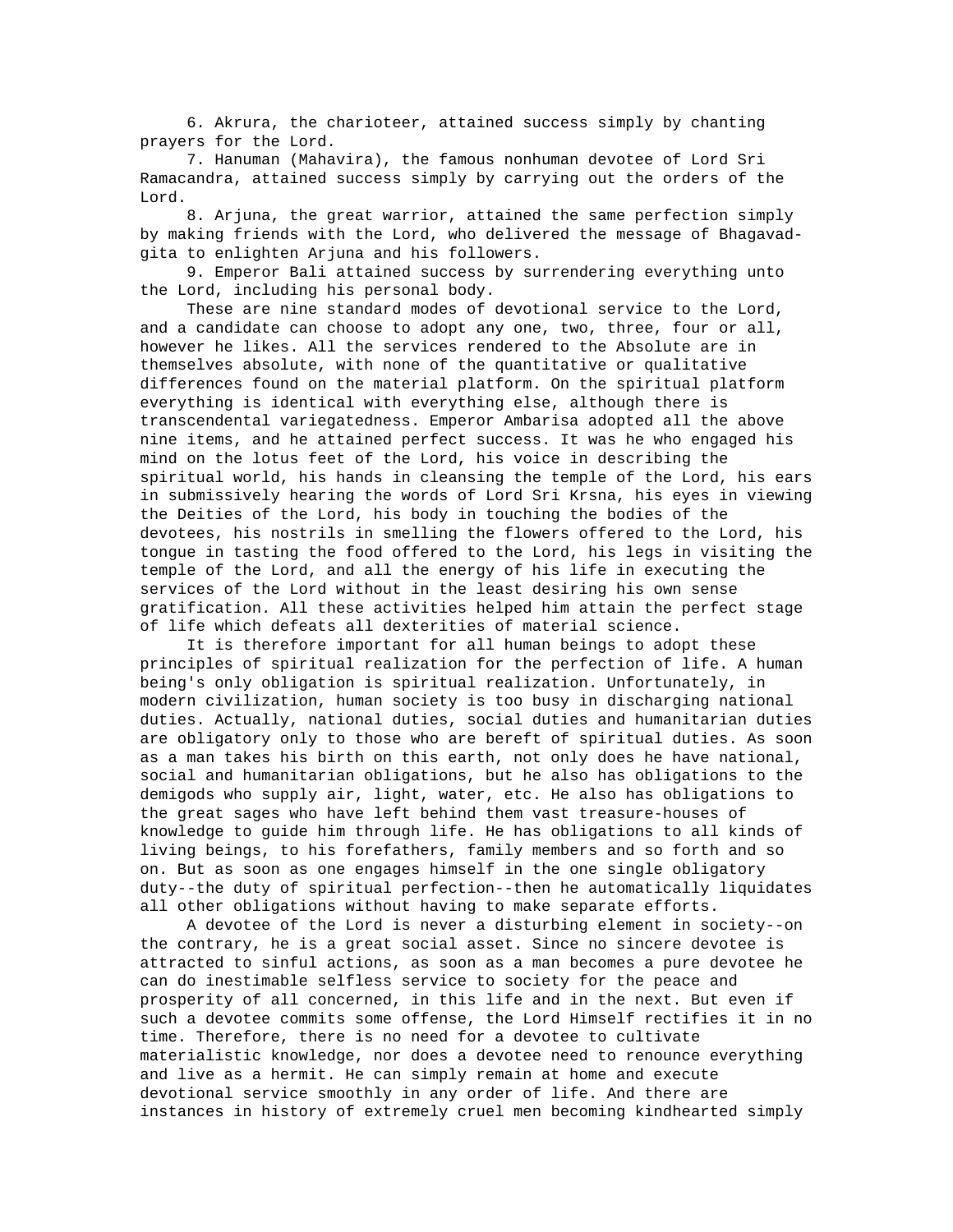by the execution of devotional service. Knowledge and abnegation of an inferior way of life follow automatically in the life of a pure devotee without his having to make extraneous effort.

 This spiritual art and science of devotional service is the highest contribution of Indian sages to the rest of the world. Therefore everyone who has taken his birth in India has an obligation to perfect his life by adopting the principles of this great art and science and distributing it to the rest of the world, which is still ignorant of the ultimate aim of life. Human society is destined to reach this stage of perfection by gradual development of knowledge. Indian sages, however, have already reached that position. Why do others have to wait for thousands and thousands of years to attain their heights? Why not give them the information immediately in a systematic way, so that they may save time and energy? They should take advantage of a life for which they may have labored millions of years to attain.

 A Russian fiction writer is now contributing suggestions to the rest of the world that scientific progress can help man to live forever. Of course, he does not believe in a Supreme Being who is the creator. Yet we welcome his suggestion because we know that actual progress in scientific knowledge will certainly take men to the spiritual sky and inform the scientist that there is a supreme creator who has full potencies beyond all materialistic scientific conceptions.

 As mentioned, every living being is eternal in form, but he has to change his outer coverings, gross and subtle, and this changing process is technically known as life and death. As long as a living being has to put on the shackles of material bondage, there is no relief from this changing process, which continues even in the highest stage of material life. The Russian fiction writer may speculate, as fiction writers are apt to do, but saner people with some knowledge of natural law will not agree that man can life forever within this material world.

 A naturalist can see the general course of material nature simply by studying a piece of fruit. A small fruit develops from a flower, grows, stays for some time on a branch, becomes full-grown, ripens, then begins to dwindle daily until it finally falls from the tree and commences to decompose into the earth and at last mingles with the earth, leaving behind its seed which in its turn grows to become a tree and produces many fruits in time, which will all meet the same fate, and so on and so on.

 Similarly, a living being (as a spiritual spark, a part of the Supreme Being) takes its organic form in the womb of a mother just after sexual intercourse. It grows little by little within the womb, is born, then continues growing, becomes a child, boy, youth, adult, old man, then finally dwindles and meets death, despite all the good wishes and hopeful pipe dreams of fiction writers. By comparison, there is no difference between man and the fruit. Like the fruit, the man may leave behind him his seeds of numerous children, but he cannot exist eternally within his material body due to the law of material nature.

 How can anyone ignore the law of material nature? No material scientist can change the stringent laws of nature, however boastful he may be. No astronomer or scientist can change the course of the planets- -he can only manufacture a paltry toy planet which he calls a satellite. Foolish children may be impressed by this and may give a great deal of credit to the inventors of modern satellites, sputniks, etc., but the saner section of humanity gives more credit to the creator of the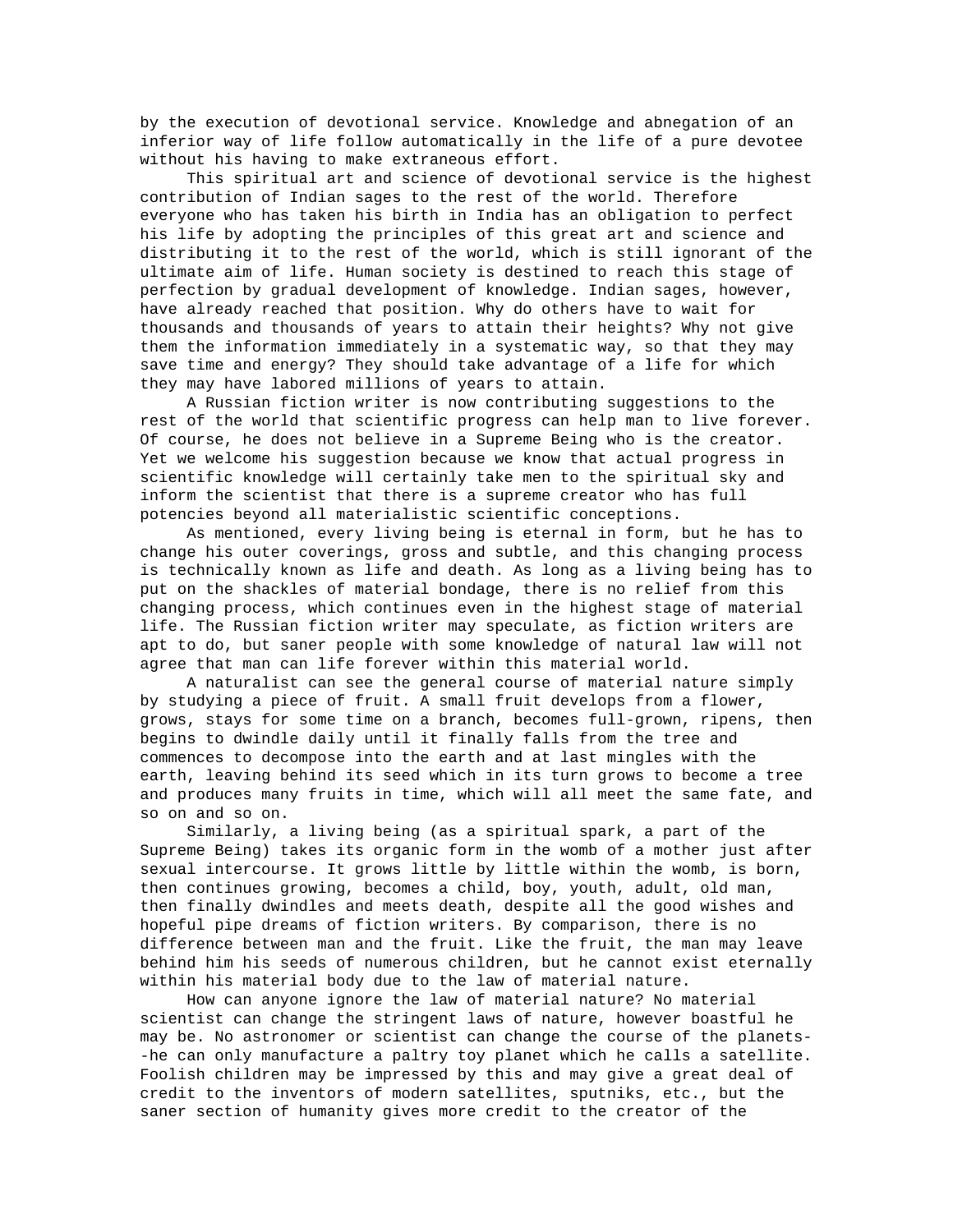gigantic satellites, namely the sun, stars and planets of which the material scientist can see no end. If a small toy satellite has a creator in Russia or America, it is reasonable that the gigantic satellites have their creator in the spiritual sky. If a toy satellite requires so many scientific brains for its manufacture and its orbiting, what kind of subtle and perfect brain created galaxies of stars and maintains them in their orbits? Thus far the atheistic class have not been able to answer this.

 Nonbelievers put forward their own theories of the creation, which usually result in statements such as, "It's hard to understand," "Our imagination cannot conceive it, but it's quite possible," "It's incomprehensible," and so forth. This only means that their information has no authoritative basis and is not backed by scientific data. They simply speculate. However, authorized information is available in the Bhagavad-gita. For instance, the Bhagavad-gita informs us that within the material world there are living beings whose duration of life covers 4,300,000 x 1,000 x 2 x 30 x 12 x 100 solar years. We accept the Bhagavad-gita as authority because this book of knowledge was so accepted by India's great sages like Sankaracarya, Sri Ramanujacarya, Sri Madhvacarya and Sri Caitanya Mahaprabhu. The Bhagavad-gita indicates that in the material world all component forms are subject to decay and death, regardless of their duration of life.

 Therefore all material shapes are subject to the law of change, although potentially the material energy is conserved. Potentially, everything is eternal, but in the material world matter takes shape, remains for some time, develops into maturity, grows old, begins to dwindle and at last disappears again. This is the case with all material objects. The materialist's suggestion that beyond the material sky there is "some other form" which is beyond the boundary of visibility and which is strange and inconceivable is but a faint indication of the spiritual sky. However, the basic principle of spirit is much closer- for it functions within all living beings. When that spiritual principle is out of the material body, then the material body has no life. Within the body of a child, for instance, the spiritual principle is present, and therefore changes take place in the body and it develops. But if the spirit leaves the body, the development stops. This law is applicable to every material object. Matter transforms from one shape to another when it is in contact with spirit. Without spirit there is no transformation. The entire universe develops in that way. It emanates from the energy of the Transcendence because of the spiritual force which is His, and it develops into gigantic forms like the sun, moon, earth, etc. There are fourteen divisions of planetary systems, and although they are all different in dimension and quality, the same principle of development holds true for all. The spiritual force is the creator, and by this spiritual principle only, transformation, transition and development take place.

 Life is definitely not generated simply by a material reaction like a chemical combination, as many foolish men claim. Material interaction is set in motion by a superior being who creates a favorable circumstance to accommodate the spiritual living force. The superior energy handles matter in an appropriate way--as determined by the free will of the spiritual being. For example, building materials do not automatically "react" and suddenly assume the shape of a residential house. The living spiritual being handles matter appropriately by his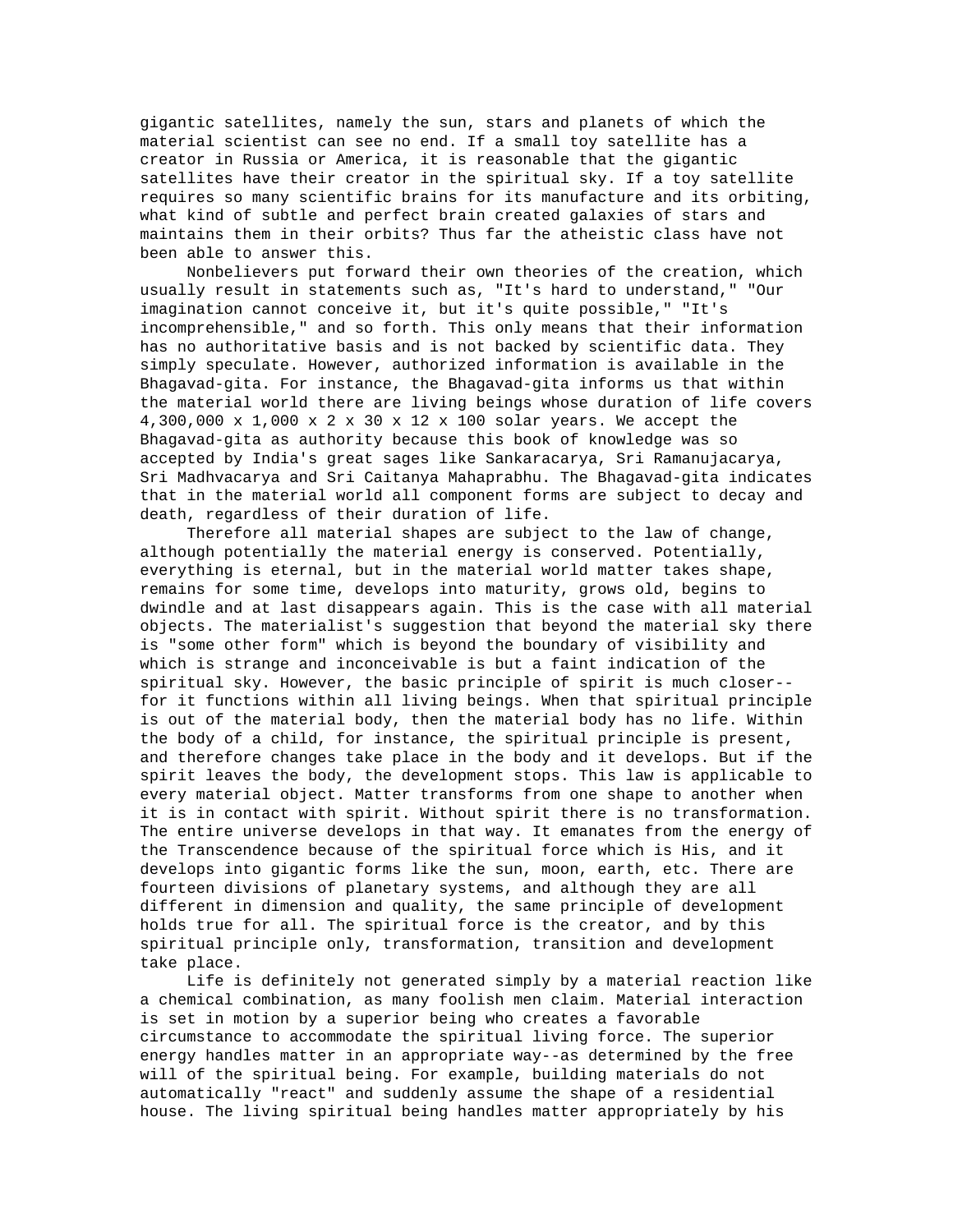free will and thus constructs his house. Similarly, matter is the ingredient only, but the spirit is the creator. Only a man with a poor fund of knowledge avoids this conclusion. The creator may remain unseen in the background, but that does not mean that there is no creator. One should not be illusioned simply by the gigantic form of the material universe. Rather, one should learn to discern the existence of supreme intelligence behind all these material manifestations. The Supreme Being, who is the supreme intelligence, is the ultimate creator, the all-attractive Personality of Godhead, Sri Krsna. Although one may not be aware of this, there is definite information of the creator given in Vedic literatures such as the Bhagavad-gita and especially the Srimad-Bhagavatam.

 When a satellite is thrown into outer space, a child may not understand that there are scientific brains behind it, but an intelligent adult realizes that scientific brains on earth are controlling the satellite. Similarly, less intelligent persons do not have information of the creator and His eternal abode in the spiritual world, which is far beyond our range of visibility, but in actuality there is a spiritual sky, and spiritual planets which are more spacious and greater in number than planets in the material sky. From the Bhagavad-gita we receive information that the material universe only constitutes a fraction (one fourth) of the creation. Such information is extensively available in the Srimad-Bhagavatam and in other Vedic literatures.

 If living energy can be generated in the scientist's laboratory by "the interaction of certain physical and chemical combinations," then why haven't the boastful material scientists been able to manufacture life? They should know definitely that spiritual force is distinct from matter and that such energy is not possible to produce by any amount of material adjustment. At present Russians and Americans are undoubtedly very much advanced in many departments of technological science, but they are still ignorant of the spiritual science. They will have to learn from superior intelligence in order to make a perfect and progressive human society.

 The Russians are unaware that in the Srimad-Bhagavatam the socialist philosophy is most perfectly described. The Bhagavatam instructs that whatever wealth exists--all natural resources (agricultural, mining, etc.)--is created by the ultimate creator, and therefore every living being has a right to take part of them. It is further said that a man should only possess as much wealth as is sufficient to maintain his body, and that if he desires more than that, or if he takes more than his share, he is subject to punishment. It is also stated that animals should be treated as one's own children.

 We believe that no nation on earth can describe socialism as well as the Srimad-Bhagavatam. Living beings other than humans can be treated as brothers and children only when one has a full conception of the creator and the actual constitution of the living being.

 Man's desire to be deathless is realized only in the spiritual world. As stated at the beginning of this essay, a desire for eternal life is a sign of dormant spiritual life. The aim of human civilization should be targeted to that end. It is possible for every human being to transfer himself to that spiritual realm by the process of bhakti-yoga, as described herein. It is a great science, and India has produced many scientific literatures by which the perfection of life may be realized.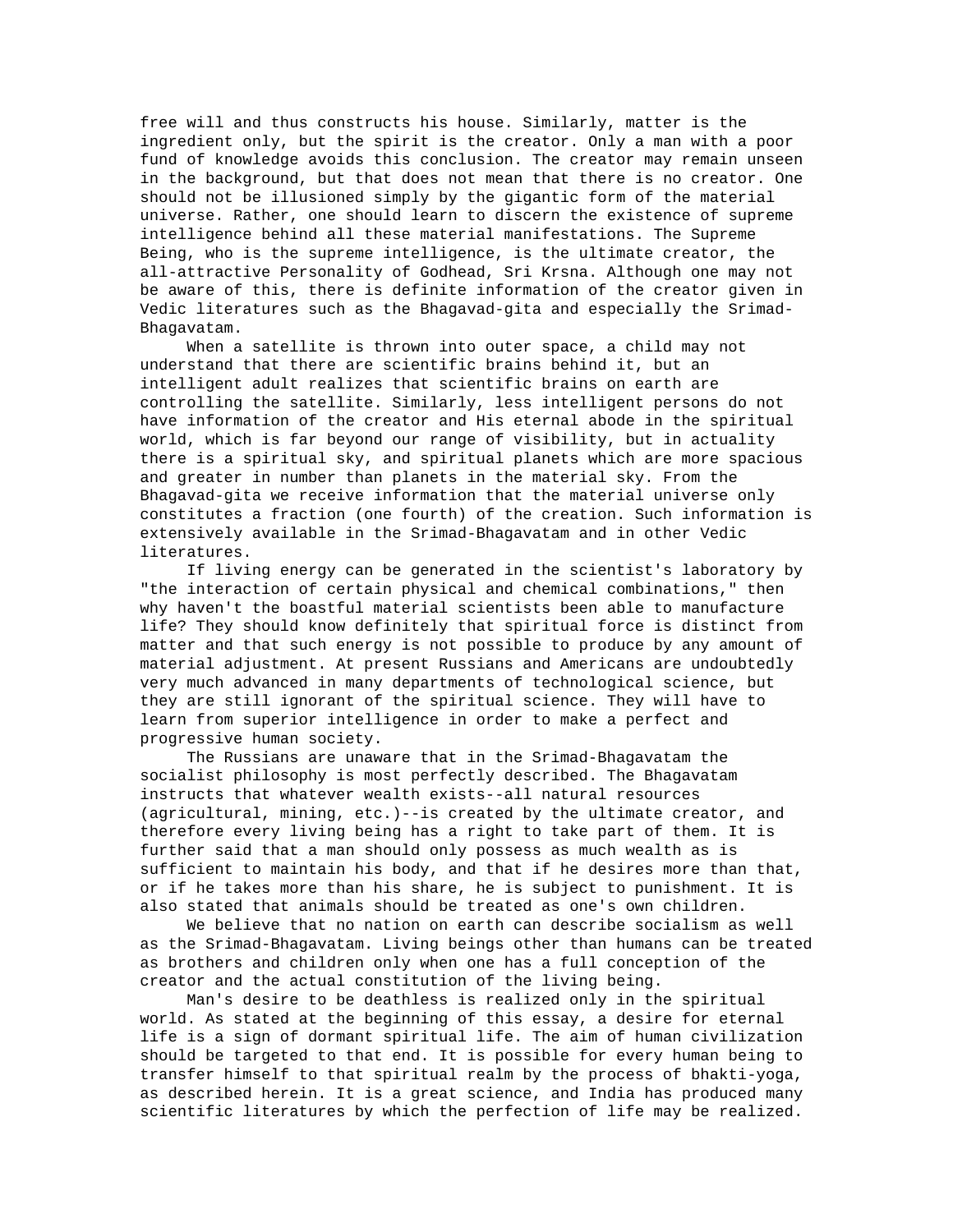Bhakti-yoga is the eternal religion of man. At a time when material science predominates all subjects--including the tenets of religion--it would be enlivening to see the principles of the eternal religion of man from the viewpoint of the modern scientist. Even Dr. S. Radhakrishnan admitted at a world religion conference that religion will not be accepted in modern civilization if it is not accepted from a scientific point of view. In reply, we are glad to announce to the lovers of the truth that bhakti-yoga is the eternal religion of the world and is intended for all living beings, who are all eternally related with the Supreme Lord.

 Sripada Ramanujacarya defines the word sanatana, or "eternal," as that which has neither beginning nor end. When we speak of sanatanadharma, eternal religion, we take this definition for granted. That which has neither beginning nor end is unlike anything sectarian, which has limits and boundaries. In the light of modern science it will be possible for us to see sanatana-dharma as the main occupation of all the people of the world--nay, of all living entities of the universe. Nonsanatana religious faith may have some beginning in the anals of man, but there is no historic origin of sanatana-dharma because it eternally remains with the living entities.

 When a man professes to belong to a particular faith--Hindu, Muslim, Christian, Buddhist or any other sect--and when he refers to a particular time and circumstance of birth, such designations are called non-sanatana-dharma. A Hindu may become a Muslim or a Muslim may become a Hindu or Christian, etc., but in all circumstances there is one constant. In all circumstances, he is rendering service to others. A Hindu, Muslim, Buddhist or Christian is in all circumstances a servant of someone. The particular type of faith professed is not sanatanadharma. Sanatana-dharma is the constant companion of the living being, the unifier of all religions. Sanatana-dharma is the rendering of service.

 In the Bhagavad-gita there are several references to that which is sanatana. Let us learn the import of sanatnana-dharma from this authority.

 There is reference to the word sanatanam in the tenth verse of the Seventh Chapter, in which the Lord says that He is the eternal fountainhead of everything and is therefore sanatanam. The fountainhead of everything is described in the Upanisads as the complete whole. All emanations of the fountainhead are also complete in themselves, but although many complete units emanate from the complete sanatana fountainhead, the sanatana head does not diminish in quality or quantity. That is because the nature of sanatana is unchangeable. Anything that changes under the influence of time and circumstances is not sanatana. Therefore anything that changes whatsoever in form or quality cannot be accepted as sanatana. To give a material example, the sun has been disseminating its rays for hundreds and millions of years, and yet although it is a materially created object, its form and rays are still unchanged. Therefore, that which is never created cannot change in formation and quality, even though He is the seedling source of everything.

 The Lord claims to be the father of all species of life. He claims that all living beings--regardless of what they are--are part and parcel of Him. Consequently, the Bhagavad-gita is meant for all of them. In the Gita there is information of this sanatana nature of the Supreme Lord.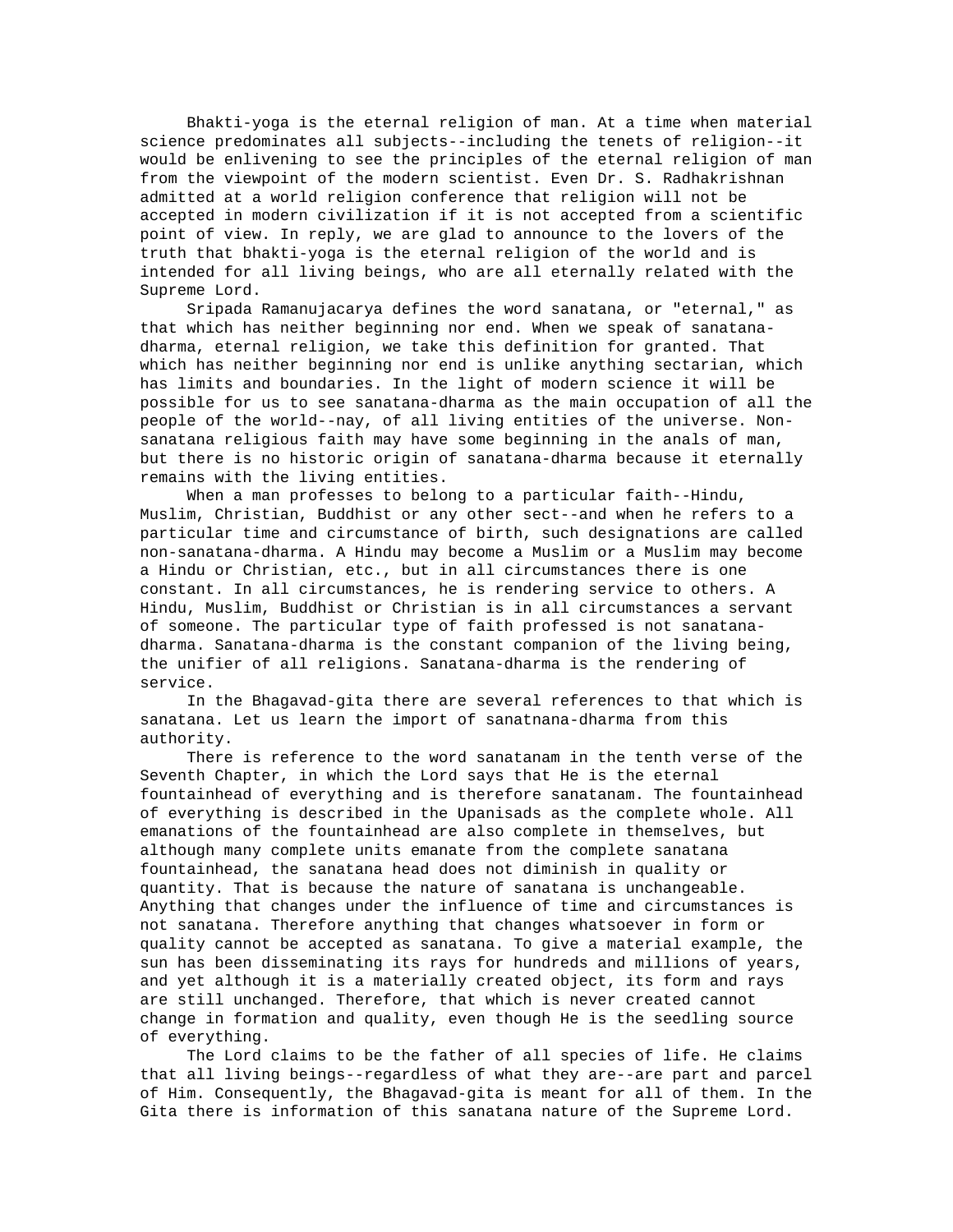There is also information of His abode, which is far beyond the material sky, and of the sanatana nature of the living beings.

 Lord Krsna, in the Bhagavad-gita, also informs us that this material world is full of miseries in the shape of birth, old age, disease and death. Even in the topmost planet of the material universe, Brahmaloka, these miseries are present. Only in His own abode is there a total absence of misery. In that abode there is no need of light from sun, moon or fire. The planets are self-luminous. Life there is perpetual and full of knowledge and bliss. That is what is known as sanatana-dharma. It is therefore natural to conclude that the living entities must return home, back to Godhead, to enjoy life in the sanatana-dhama with the sanatana-purusa, or the purusottama, Lord Sri Krsna. They must not remain to rot in this miserable land of material existence. There is no happiness in the material sphere--even in Brahmaloka--so plans and activities for elevation to higher planets within the material universe are carried out by those who are less intelligent. Less intelligent men also take shelter of demigods and only derive benefits which endure for a limited period. Thus their religious principles and the benefits derived therefrom are only temporary. The intelligent man, however, abandons all engagements in the name of religion and takes shelter of the Supreme Personality of Godhead and thus receives absolute protection from the Almighty Father. Sanatanadharma is therefore the process of bhakti-yoga, by which one can come to know the sanatana Lord and His sanatana abode. By this process only can one return to the spiritual universe, the sanatana-dhama, to take part in the sanatana enjoyment prevailing there.

 Those who are followers of sanatana-dharma may henceforward take up those principles in the spirit of the Bhagavad-gita. There is nothing barring anyone from adopting the eternal principles. Even persons who are less enlightened can return to Godhead. This is the version taught by Srimad-Bhagavatam and by the Supreme Lord Himself in the Bhagavadgita. Mankind should be given a chance to take advantage of this opportunity. Because Bhagavad-gita was spoken in the land of Bharatavarsa, every Indian has the responsibility to broadcast the message of real sanatana-dharma in the other parts of the world. Especially at the present moment, misguided men are suffering in the darkness of materialism, and their so-called learning has enabled them to discover the atomic bomb. They are consequently on the verge of annihilation. Sanatana-dharma, however, will teach them about the real purpose of life, and they will benefit by its propagation.

Chapter Two

Varieties of Planetary Systems

 In these days, when men are trying to go to the moon, people should not think that Krsna consciousness is concerned with something oldfashioned. When the world is progressing to reach the moon, we are chanting Hare Krsna. But people should not misunderstand and assume that we are lagging behind modern scientific advancement. We have already passed all scientific advancement. In Bhagavad-gita it is said that man's attempt to reach higher planets is not new. Newspaper headlines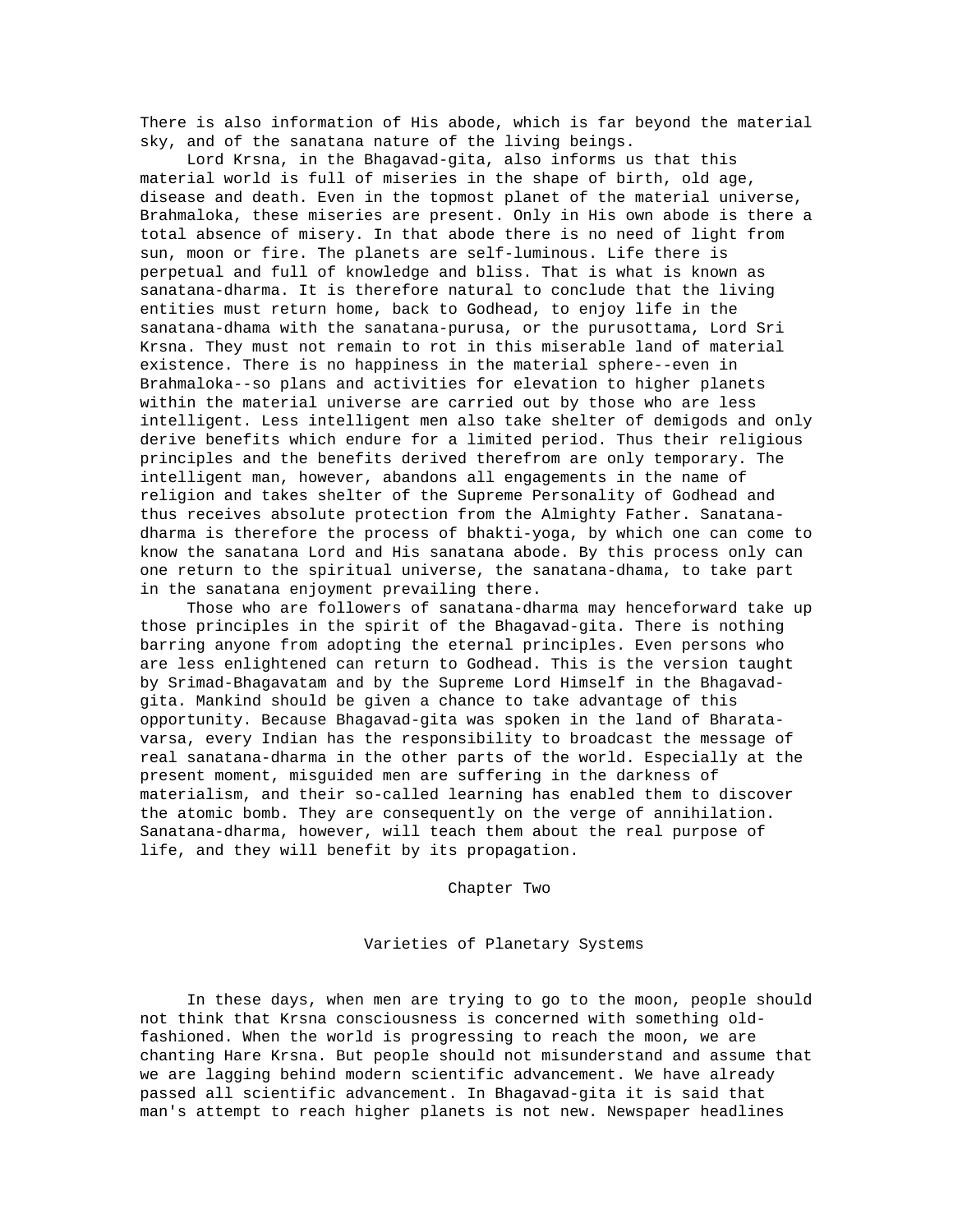read, "Man's First Steps on the Moon," but the reporters do not know that millions and millions of men went there and came back. This is not the first time. This is an ancient practice. In Bhagavad-gita (8.16) it is clearly stated, abrahma-bhuvanal lokah punar avartino 'rjuna: "My dear Arjuna, even if you go to the highest planetary system, which is called Brahmaloka, you will have to come back." Therefore, interplanetary travel is not new. It is known to the Krsna conscious devotees.

 Since we are Krsna conscious, we take what Krsna says to be the Absolute Truth. According to Vedic literature, there are many planetary systems. The planetary system in which we are living is called Bhurloka. Above this planetary system is Bhuvarloka. Above that is Svarloka (the moon belongs to the Svarloka planetary system). Above Svarloka is Maharloka; above that is Janaloka; and above that is Satyaloka. Similarly, there are lower planetary systems. Thus there are fourteen statuses of planetary systems within this universe, and the sun is the chief planet. The sun is described in the Brahma-samhita (5.52):

> yac-caksur esa savita sakala-grahanam raja samasta-sura-murtir asesa-tejah yasyajnaya bhramati sambhrta-kala-cakro govindam adi-purusam tam aham bhajami

 "I worship Govinda [Krsna], the primeval Lord, by whose order the sun assumes immense power and heat and traverses its orbit. The sun, which is the chief among all planetary systems, is the eye of the Supreme Lord." Actually, without the sun we cannot see. We may be very proud of our eyes, but we cannot even see our next-door neighbor. People challenge, "Can you show me God?" But what can they see? What is the value of their eyes? God is not cheap. We cannot see anything, not to speak of God, without sunshine. Without sunlight we are blind. At night, we cannot see anything, and therefore we use electricity because the sun is not present.

 There is not only one sun in the cosmic manifestation; there are millions and trillions of suns. That is also stated in the Brahmasamhita (5.40):

> yasya prabha prabhavato jagad-anda-koti kotisv asesa-vasudhadi-vibhuti-bhinnam tad brahma niskalam anantam asesa-bhutam govindam adi-purusam tam aham bhajami

 The spiritual bodily effulgence of the Supreme Personality of Godhead, Krsna, is called the brahmajyoti, and in that brahmajyoti there are countless planets. Just as within the sunshine there are innumerable planets, in the shining effulgence of the body of Krsna there are innumerable planets and universes. We have knowledge of many universes, and in each universe there is a sun. Thus there are millions and billions of universes and millions and billions of suns and moons and planets. But Krsna says that if one tries to go to one of these planets, he will simply waste his time.

 Now someone has gone to the moon, but what will human society gain from it? If, after spending so much money, so much energy and ten years of effort, one goes to the moon and simply touches it, what is the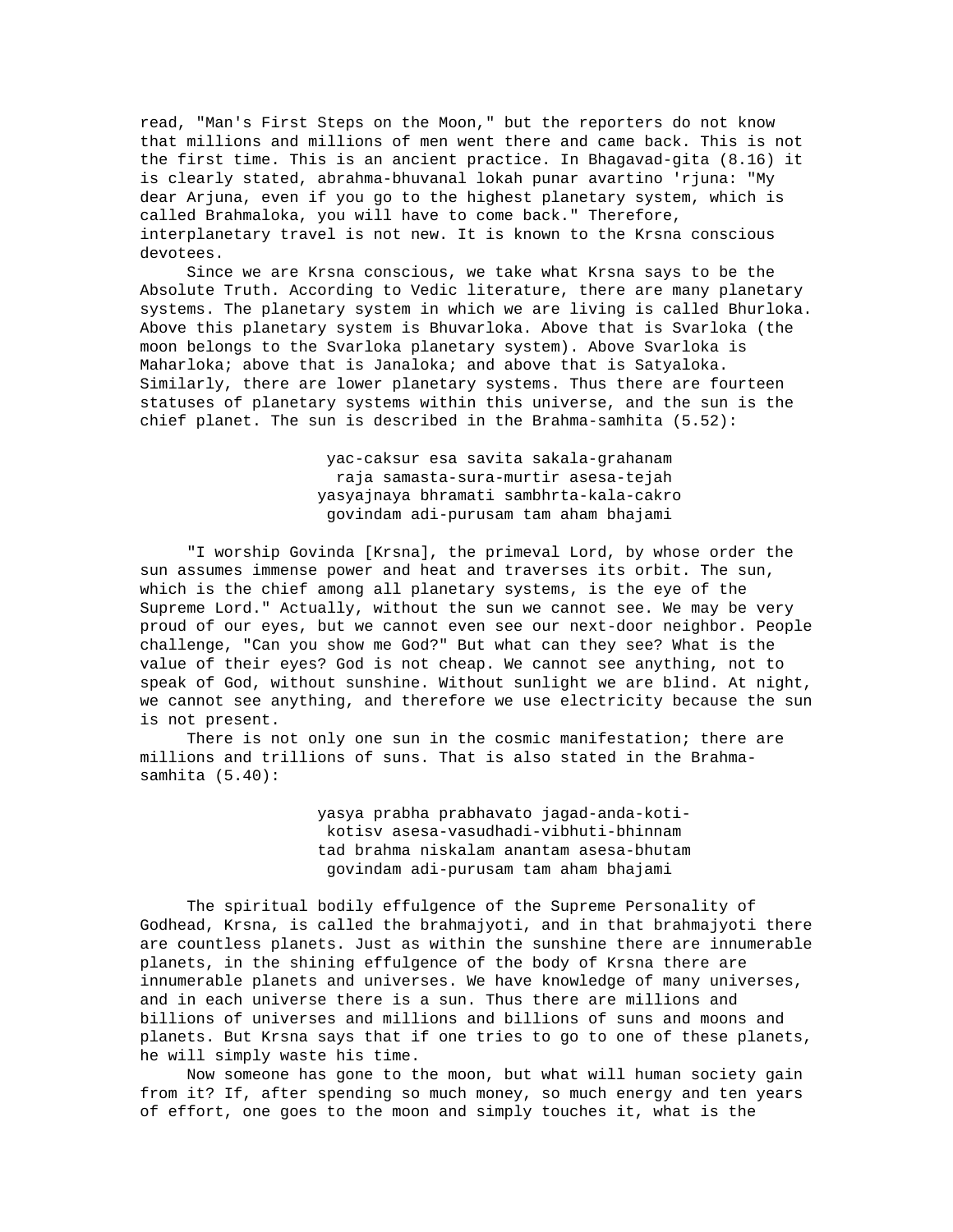benefit of that? Can one remain there and call his friends to come? And even if one goes there and remains, what will be the benefit? As long as we are in this material world, either on this planet or other planets, the same miseries--birth, death, old age and disease--will follow us. We cannot rid ourselves of them.

 If we go to live on the moon--assuming it is possible--even with an oxygen mask, how long could we stay? Furthermore, even if we had the opportunity to stay there, what would we gain? We might gain a little longer life perhaps, but we could not live there forever. That is impossible. And what would we gain by a longer life? Taravah kim na jivanti: are not the trees living for many, many years? Near San Francisco I have seen a forest where there is a tree seven thousand years old. But what is the benefit? If one is proud of standing in one place for seven thousand years, that is not a very great credit.

 How one goes to the moon, how he comes back, etc., is a great story, and this is all described in the Vedic literature. It is not a very new process. But the aim of our Krsna consciousness society is different. We are not going to waste our valuable time. Krsna says, "Don't waste your time attempting to go to this planet or to that planet. What will you gain? Your material miseries will follow you wherever you go." Therefore, in the Caitanya-caritamrta (Adi 3.97) it is very nicely said by the author:

> keha pape, keha punye kare visaya-bhoga bhakti-gandha nahi, yate yaya bhava-roga

 "In this material world someone is enjoying and someone is not enjoying, but actually everyone is suffering, although some people think that they are enjoying, whereas others realize that they are suffering." Actually everyone is suffering. Who in this material world does not suffer disease? Who does not suffer from old age? Who does not die? No one wants to grow old or suffer from disease, but everyone must do so. Where then is the enjoyment? This enjoyment is all nonsense because within this material world there is no enjoyment. It is simply our imagination. One should not think, "This is enjoyment, and this is suffering." Everything is suffering! Therefore, it is stated in the Caitanya-caritamrta, "The principles of eating, sleeping, mating and defending will always exist, but they will exist in different standards." For example, the Americans have taken birth in America as a result of pious activities performed in previous lifetimes. In India the people are poverty-stricken and are suffering, but although the Americans are eating very nicely buttered bread and the Indians are eating without butter, they are both eating nevertheless. The fact that India is poverty-stricken has not caused the whole population to die for want of food. The four principal bodily demands--eating, sleeping, mating and defending--can be satisfied under any circumstances, whether one is born in an impious condition or in a pious condition. The problem, however, is how to become free from the four principles of birth, death, old age and disease.

 This is the real problem. It is not "What shall I eat?" The birds and beasts have no such problem. In the morning they are immediately chirping, "Jee, jee, jee, jee." They know that they will have their food. No one is dying, and there is no such thing as overpopulation because everyone is provided for by God's arrangement. There are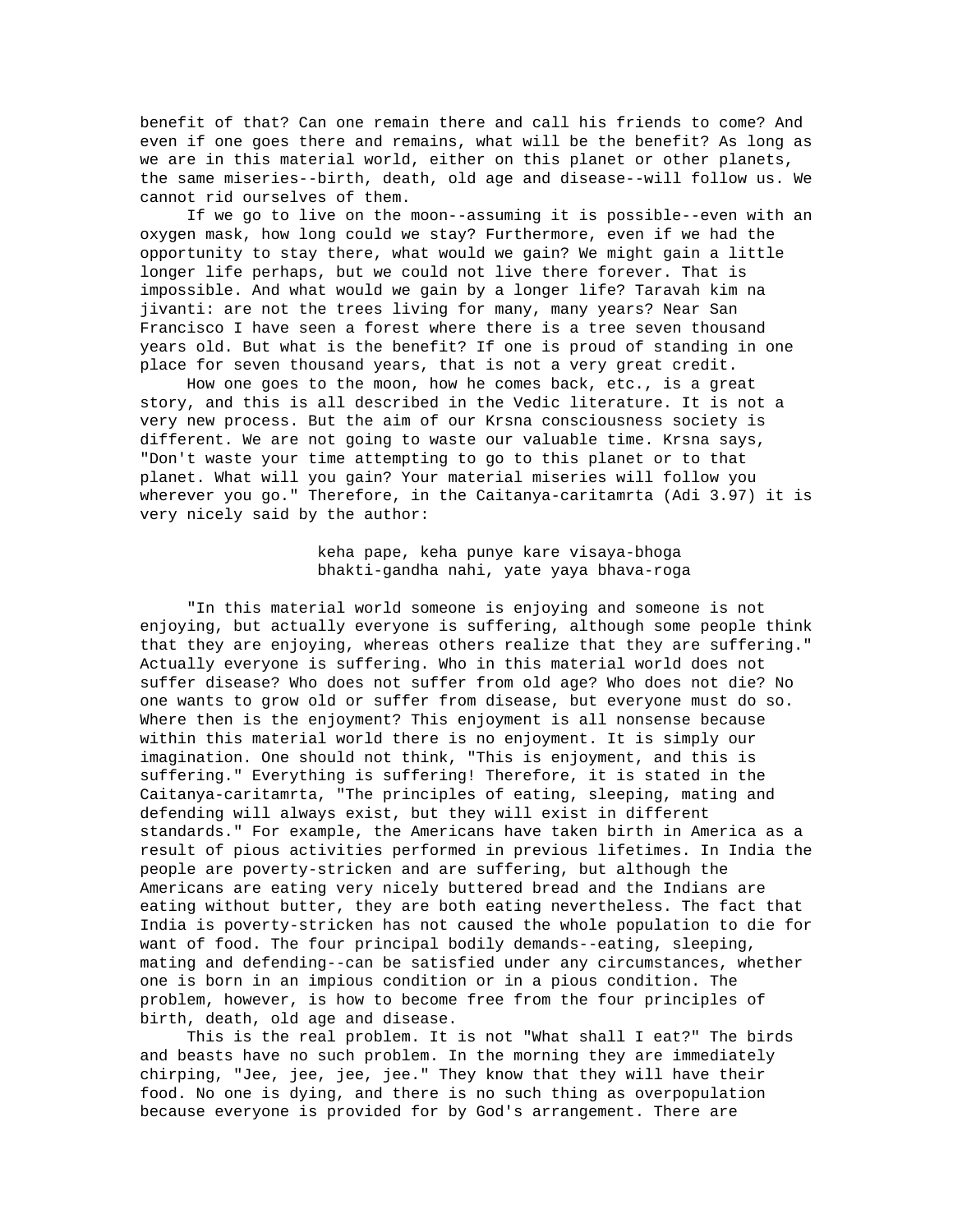qualitative differences, but obtaining a superior quality of material enjoyment is not the end of life. The real problem is how to get free of birth, death, old age and disease. This cannot be solved by simply wasting time traveling within this universe. Even if one goes to the highest planet, this problem cannot be solved, for there is death everywhere.

 The duration of life on the moon, according to Vedic information, is ten thousand years, and one day there is equal to six months here. Thus ten thousand multiplied by one hundred eighty years is the duration of life on the moon. However, it is impossible for earthmen to go to the moon and live there for very long. Otherwise the whole Vedic literature would be false. We can attempt to go there, but it is not possible to live there. This knowledge is in the Vedas. Therefore, we are not very eager to go to this planet or that planet. We are eager to go directly to the planet where Krsna lives. Krsna states in Bhagavad-gita (9.25):

> yanti deva-vrata devan pitrn yanti pitr-vratah bhutani yanti bhutejya yanti mad-yajino 'pi mam

 "One can go to the moon, or one can even go to the sun or to millions and trillions of other planets, or if one is too materially attached he may remain here--but those who are My devotees will come to Me." This is our aim. Initiation into Krsna consciousness insures that the student ultimately can go to the supreme planet, Krsnaloka. We are not sitting idly; we are also attempting to go to other planets, but we are not merely wasting time.

 A sane and intelligent man does not wish to enter any of the material planets because the four conditions of material miseries exist on all of them. From Bhagavad-gita we can understand that even if we enter Brahmaloka, the highest planetary system of this universe, the four principles of misery will be present. We learn from Bhagavad-gita that the duration of one day on Brahmaloka is millions of years of our calculation. That is a fact.

 Even the highest planetary system, Brahmaloka, may be reached, but scientists say that it will take forty thousand years at sputnik speed. Who is prepared to travel in space for forty thousand years? From the Vedic literature we can understand that we can enter any of the planets, provided we prepare for that purpose. If one prepares himself to enter into the higher planetary systems, which are said to be inhabited by demigods, he can go there. Similarly, one can go to a lower planetary system, or if one desires he can remain on this planet. Finally, if one desires, he can enter the planet of the Supreme Personality of Godhead. It is all a matter of preparation. However, all planetary systems within our material universe are temporary. The duration of life on certain material planets may be very long, but all living entities in the material universe are eventually subject to annihilation and have to again develop other bodies. There are different types of bodies. A human body exists one hundred years, whereas an insect body may exist for twelve hours. Thus the duration of these different bodies is relative. If one enters the planet called Vaikunthaloka, the spiritual planet. however, he then achieves eternal life, full of bliss and knowledge. A human being can attain that perfection if he tries. That is stated in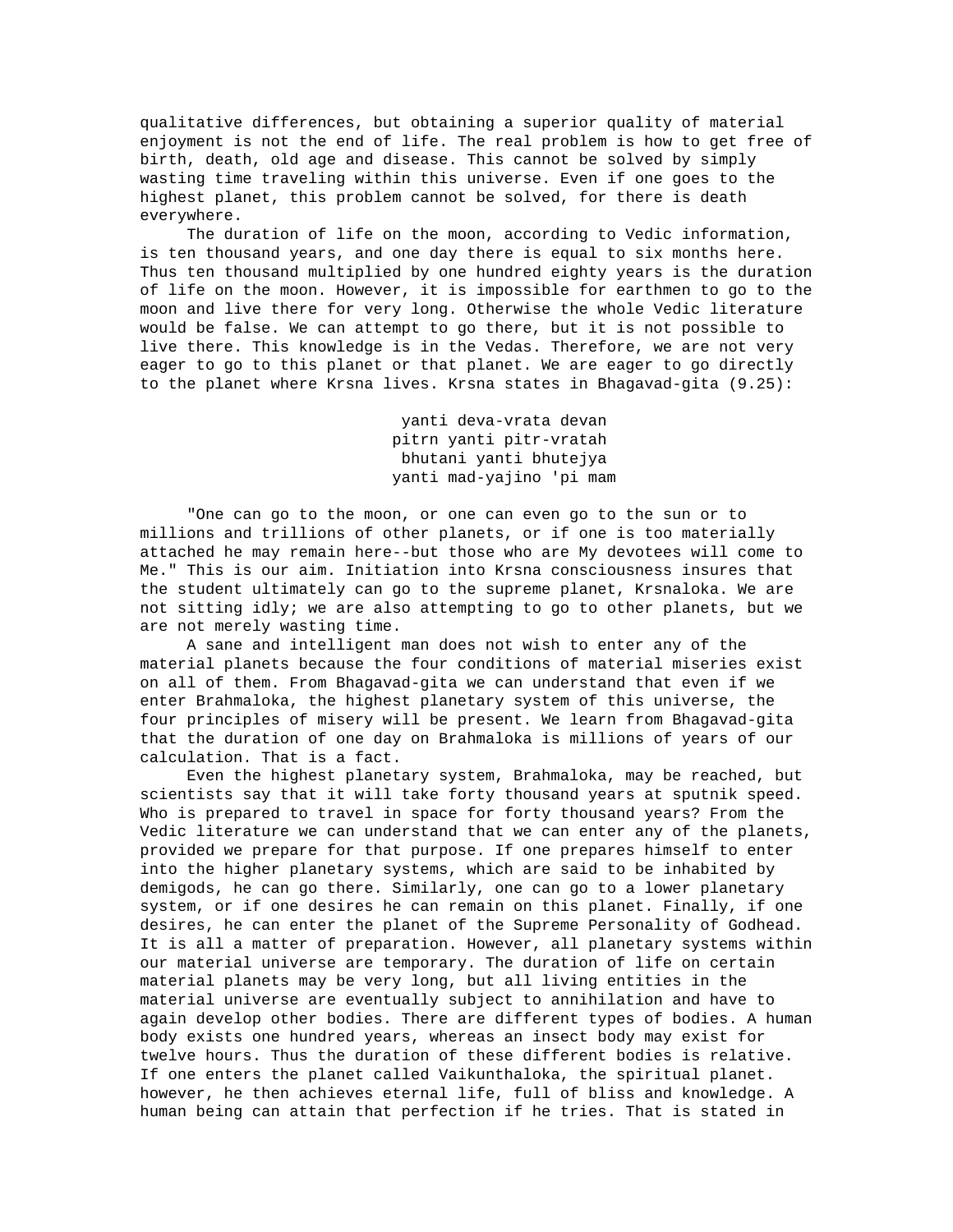Bhagavad-gita when the Lord says, "Anyone who knows in truth about the Supreme Personality of Godhead can attain to My nature."

 Many people claim, "God is great," but this is a hackneyed phrase. One must know how He is great, and that can be known from authorized scripture. In the Bhagavad-gita God describes Himself. He says, "My appearance of taking birth just like an ordinary human being is actually transcendental." God is so kind that He comes before us as an ordinary human being, but His body is not exactly like a human body. Those rascals who do not know about Him think that Krsna is like one of us. That is also stated in Bhagavad-gita (9.11):

> avajananti mam mudha manusim tanum asritam param bhavam ajananto mama bhuta-mahesvaram

 "Fools deride Me when I descend in the human form. They do not know My transcendental nature and My supreme dominion over all that be." We have a chance to know about Krsna provided we read the right literature under the right direction, and if we simply know what the nature of God is, then by understanding this one fact alone we become liberated. It is not possible in our human condition to understand the Absolute Supreme Personality of Godhead completely, but with the help of Bhagavad-gita, the statements given by the Supreme Personality of Godhead, and of the spiritual master, we can know Him to the best of our capacity. If we can know Him in reality, then immediately after leaving this body we can enter into the kingdom of God. Krsna says, tyaktva deham punar janma naiti mam eti so 'rjuna: "After leaving this body, one who is in knowledge does not come again to this material world, for he enters into the spiritual world and comes to Me." (Bg. 4.9)

 The purpose of our Krsna consciousness movement is to propagate this advanced scientific idea to people in general, and the process is very simple. Simply by chanting the holy names of God--Hare Krsna, Hare Krsna, Krsna Krsna, Hare Hare/ Hare Rama, Hare Rama, Rama Rama, Hare Hare--one cleanses the dirt from his heart and gains understanding that he is part and parcel of the Supreme Lord and that it is his duty to serve Him. This process is very pleasant: we chant the Hare Krsna mantra, we dance rhythmically, and we eat nice prasada. While enjoying this life, we are preparing to enter into the kingdom of God in our next life. This is not a fabrication--it is all factual. Although to a layman this appears to be a fabrication, Krsna reveals Himself from within to one who is serious about God realization. Both Krsna and the spiritual master help the sincere soul. The spiritual master is the external manifestation of God, who is situated in everyone's heart as Supersoul. For one who is very serious about understanding the Supreme Personality of Godhead, Supersoul immediately renders assistance by directing him to a bona fide spiritual master. In this way the spiritual candidate is helped from within and without.

 According to the Bhagavata Purana, the Supreme Truth is realized in three stages. First there is impersonal Brahman, or the impersonal Absolute; then the Paramatma, or localized aspect of Brahman. The neutron of the atom may be taken as the representation of Paramatma, who also enters into the atom. This is described in the Brahma-samhita. But ultimately the Supreme Divine Being is realized as the supreme all-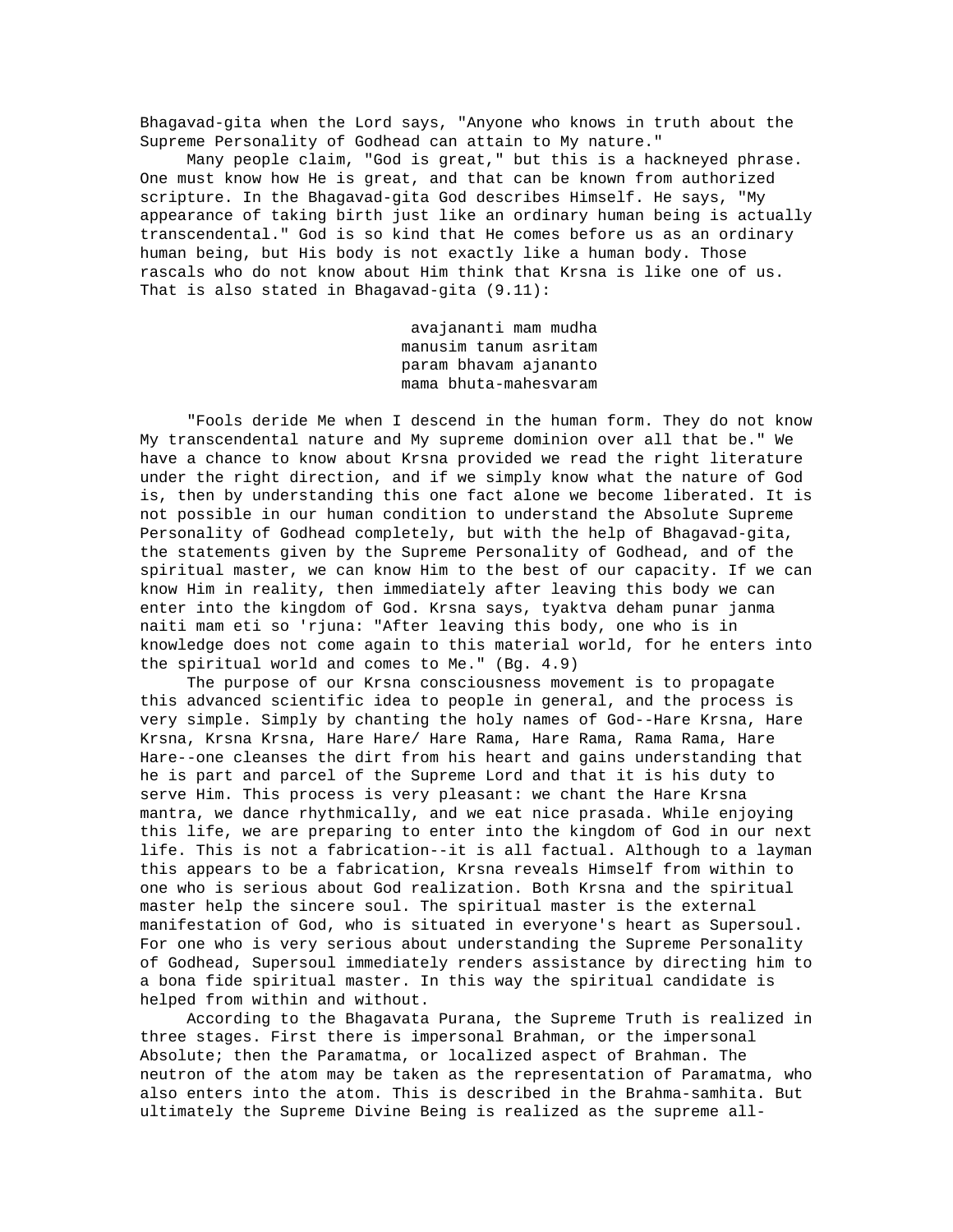attractive person (Krsna) with full and inconceivable potencies of opulence, strength, fame, beauty, knowledge and renunciation. These six potencies are fully exhibited by Sri Rama and Sri Krsna when They descend before human beings. Only a section of human beings--the unalloyed devotees--can recognize Krsna on the authority of revealed scriptures, but others are bewildered by the influence of material energy. The Absolute Truth is therefore the Absolute Person who has no equal or competitor. The impersonal Brahman rays are the rays of His transcendental body, just as the sun's rays are emanations from the sun.

 According to the Visnu Purana, the material energy is called avidya, or nescience, and is exhibited in the fruitive activities of sense enjoyment. But although the living being has the tendency to be illusioned and trapped by the material energy for sense enjoyment, he belongs to the antimaterial energy, or spiritual energy. In this sense the living being is the positive energy, whereas matter is the negative energy. Matter does not develop unless in contact with the superior spiritual, or antimaterial, energy, which is directly part and parcel of the spiritual whole. The subject matter of this spiritual energy exhibited by living beings is undoubtedly very complicated for an ordinary man, who is therefore astounded by the subject. Sometimes he partially understands it through the imperfect senses, and sometimes he fails to know it altogether. It is best, therefore, to hear from the highest authority, Sri Krsna, or from His devotee who represents Him in the chain of disciplic succession.

 This Krsna consciousness movement is meant for the purpose of understanding God. The spiritual master is the living representative of Krsna who helps externally, and Krsna as Supersoul helps internally. The living entity can take advantage of such guidance and make his life successful. We request that everyone read authoritative literature in order to understand this movement. We have published Bhagavad-gita As It Is; Teachings of Lord Caitanya; Srimad-Bhagavatam; Krsna, the Supreme Personality of Godhead; and The Nectar of Devotion. We are also publishing our magazine Back to Godhead every month in many languages. Our mission is to save human society from the pitfalls of incarnating again in the cycle of birth and death.

 Everyone should attempt to go to Krsna. We have published an article in our Back to Godhead magazine entitled "Beyond the Universe." This article describes a place beyond this universe according to knowledge which is in Bhagavad-gita. Bhagavad-gita is a very popular book, and there are many editions of it in America and also many from India. Unfortunately, however, many rascals have come to the West to preach Bhagavad-gita. They are designated as rascals because they are bluffers who do not give real information. In our Bhagavad-gita As It Is, however, the spiritual nature is authoritatively described.

 This cosmic manifestation is called "nature," but there is another nature, which is superior. The cosmic manifestation is inferior nature, but beyond this nature, which is manifested and unmanifested, there is another nature, which is called sanatana, eternal. It is easy to understand that everything manifested here is temporary. The obvious example is our body. If one is thirty years old, thirty years ago his body was not manifested, and in another fifty years it will again be unmanifested. That is a factual law of nature. It is manifested and again annihilated, just as waves in the sea rise frequently and then recede. The materialist, however, is simply concerned with this mortal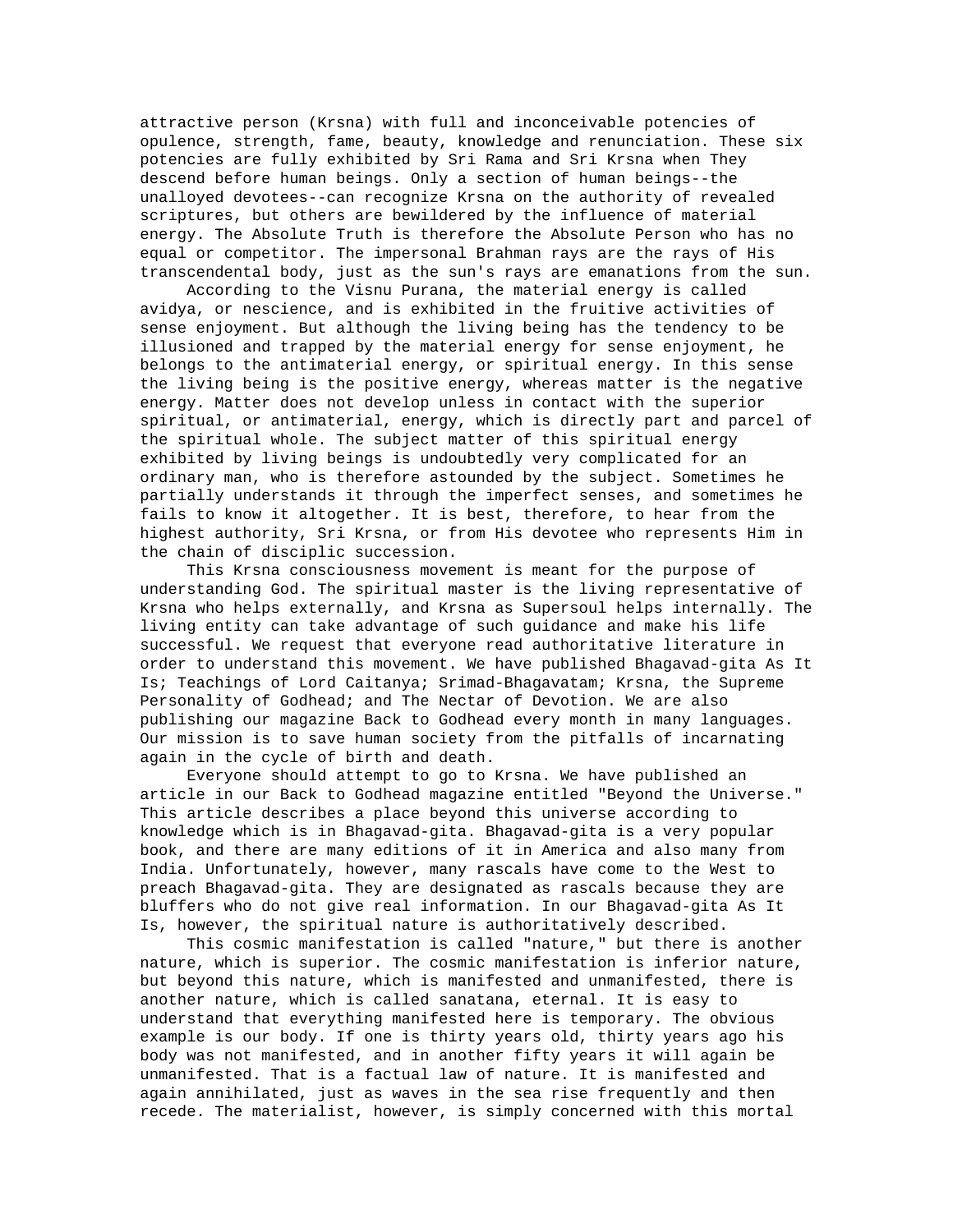life, which can be finished at any moment. Furthermore, as this body will die, so the entire universe, this gigantic material body, will be annihilated, and whether we are fortunate or unfortunate, on this planet or another planet, everything will be finished. Why then are we wasting our time trying to go to a planet where everything will be finished? We should try to go to Krsnaloka. This is spiritual science; we must try to understand it, and, after understanding it ourselves, we should preach this message to the whole world. Everyone is in darkness. Although people have no knowledge, they are very proud. But it is not advancement of knowledge to go to the moon after ten years of effort and take a rock and come back. The space travelers are very proud: "Oh, I have touched it." But what have they gained? Even if we were able to live there, it would not be for long. It will all be destroyed in the end.

 Try to find that planet from which one will never return, where there is eternal life, and where one can dance with Krsna. This is the meaning of Krsna consciousness. Take this movement seriously, for Krsna consciousness gives one a chance to reach Krsna and to dance with Him eternally. From Vedic literature we understand that this material world is a manifestation of only one fourth of the complete creation of God. The three-fourths portion of God's creation is the spiritual world. That we find in Bhagavad-gita. Krsna says, "This material world is but a fractional part of the whole." If we look as far as we can see--up to the sky--our vision is still confined within only one universe, and there are unlimited universes clustered together within what is called the material world. But beyond those clusters of unlimited numbers of universes is the spiritual sky, which is also mentioned in Bhagavadgita, where the Lord says that beyond the material world is another nature, which is eternal; there is no history of its beginning, and it has no end. "Eternal" refers to that which has no end and no beginning. The Vedic religion is therefore called eternal because no one can trace back when it began. The Christian religion has a history of two thousand years, and the Muhammadan religion also has a history, but if one were to trace back Vedic religion, he would not find its historical beginning. Therefore it is called eternal religion.

 We may rightly say that God created this material world, and this indicates that God existed before the creation. This very word "created" suggests that before the creation of the cosmic manifestation, the Lord was existing. Therefore God is not under the creation. If God were under the creation, how could He have created? He would instead have been one of the objects of this material creation. But God is not under the creation; He is the creator, and therefore He is eternal.

 There is a spiritual sky, where there are innumerable spiritual planets and innumerable spiritual living entities, but those who are not fit to live in that spiritual world are sent to this material world. Voluntarily we have accepted this material body, but actually we are spirit souls who should not have accepted it. When and how we accepted it cannot be traced. No one can trace the history of when the conditioned soul first accepted the material body. There are 8,400,000 forms of living entities--water, 2,000,000 species of life are among the plants and vegetables. Unfortunately, this Vedic knowledge is not instructed by any university. But these are facts. Let the botanist and anthropologist research into the Vedic conclusion. Darwin's theory of the evolution of organic matter is, of course, very prominent in the institutions of learning. But the Bhagavata Purana and other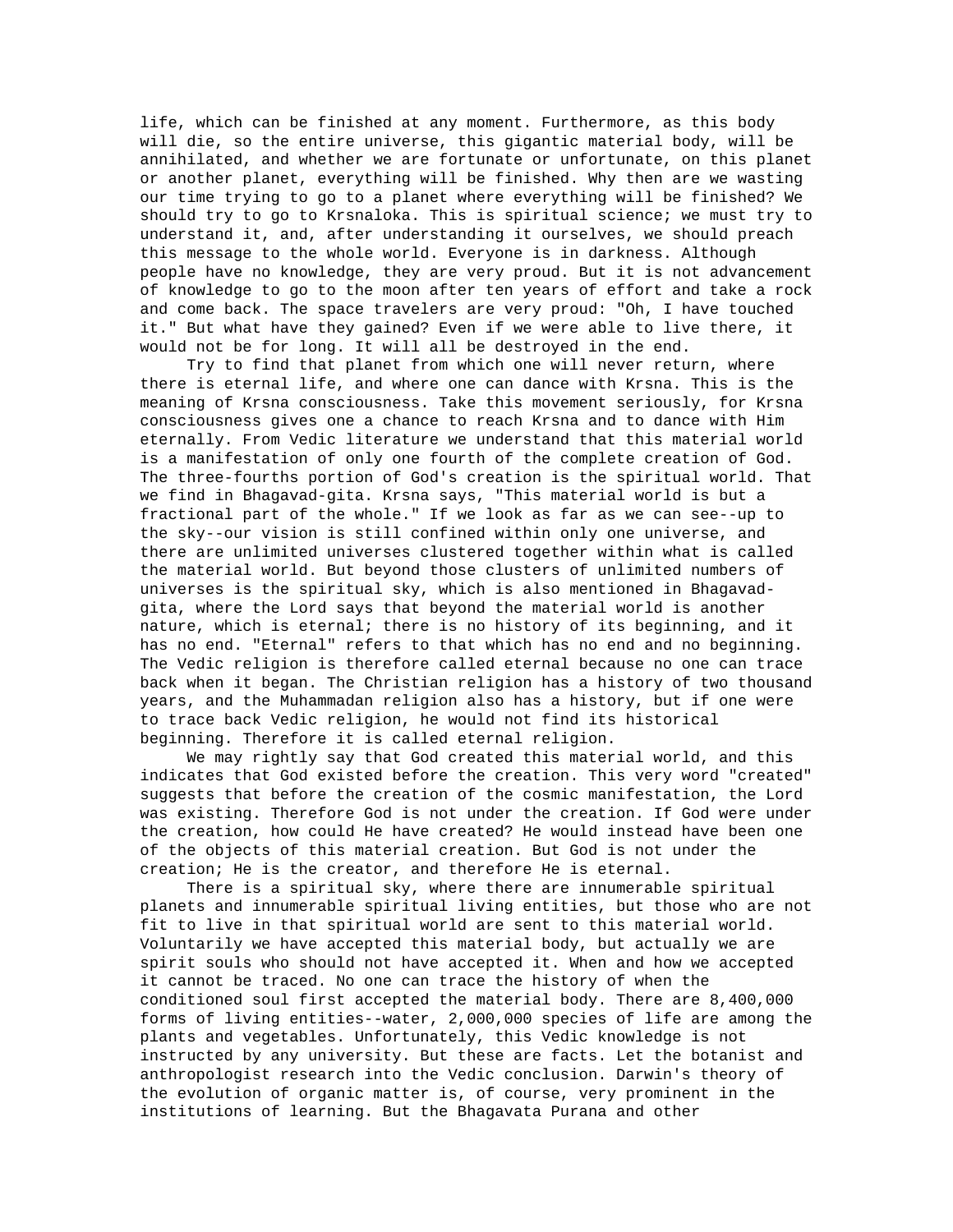authoritative scriptures of scientific magnitude describe how the living entities in different forms of body evolve one after another. It is not a new idea, but educators are giving stress only to Darwin's theory, although in Vedic literature we have immense information of the living conditions in this material world.

 We are only a fractional portion of all the living entities in the many universes of the material world. Those who are in the material world and material body are condemned. For example, the population in prison is condemned by the government, but their number is only a fraction of the whole population. It is not that the whole population goes to prison; some, who are disobedient, are confined in prison. Similarly, the conditioned souls within this material world are only a fraction of all the living entities in the creation of God, and because they have disobeyed God--because they did not abide by the order of Krsna--they have been put into this material world. If one is sensible and inquisitive, he should try to understand: "Why have I been put into this conditional life? I do not wish to suffer."

 There are three kinds of suffering, including miseries pertaining to the body and mind. In Hawaii, in front of my house, a man was keeping some animals and birds for the purpose of taking them to be slaughtered. I gave this example to my students: "These animals are standing here, and if you tell them, `Oh, my dear animals, why are you standing here? Go away! You are meant for the slaughterhouse,' they cannot go. They have no intelligence."

 Suffering without knowledge, without remedy, is animal life. One who cannot understand that he is suffering and who thinks that he is very well off is in animal consciousness, not human consciousness. The human being should be cognizant of suffering the threefold miseries of this planet. One should know that he is suffering in birth, suffering in death, suffering in old age and suffering in disease, and one should be inquisitive as to how he may avoid the suffering. That is real research work.

 We have suffered from the beginning of our birth. As a baby, the human being is tightly placed in the abdomen of the mother in an airtight bag for nine months. He cannot even move, there are insects biting him, and he cannot protest. After the child comes out, the suffering continues. The mother undoubtedly takes much care, but still the child cries because he is suffering. There are bugs biting or there are pains in his stomach; the child is crying, and the mother does not know how to pacify him. His suffering begins in the womb of his mother. Then, after his birth, as he grows up, there is more suffering. He does not want to go to school, but he is forced to. He does not want to study, but the teacher gives him tasks. If we analyze our life, we will find that it is full of suffering. Why then are we coming here? The conditioned souls are not very bright. We should inquire, "Why am I suffering?" If there is a remedy, we must take advantage of it.

 We are eternally connected with the Supreme Lord, but somehow or other we are now in material contamination. Therefore, we must take up a process by which to go back again to the spiritual world. That linking process is called yoga. The actual translation of the word yoga is "plus." At the present moment we are minus God, or minus the Supreme. But when we make ourselves plus--connected--then our human form of life is perfect. During our lifetime we have to practice approaching that point of perfection, and at the time of death, when we give up this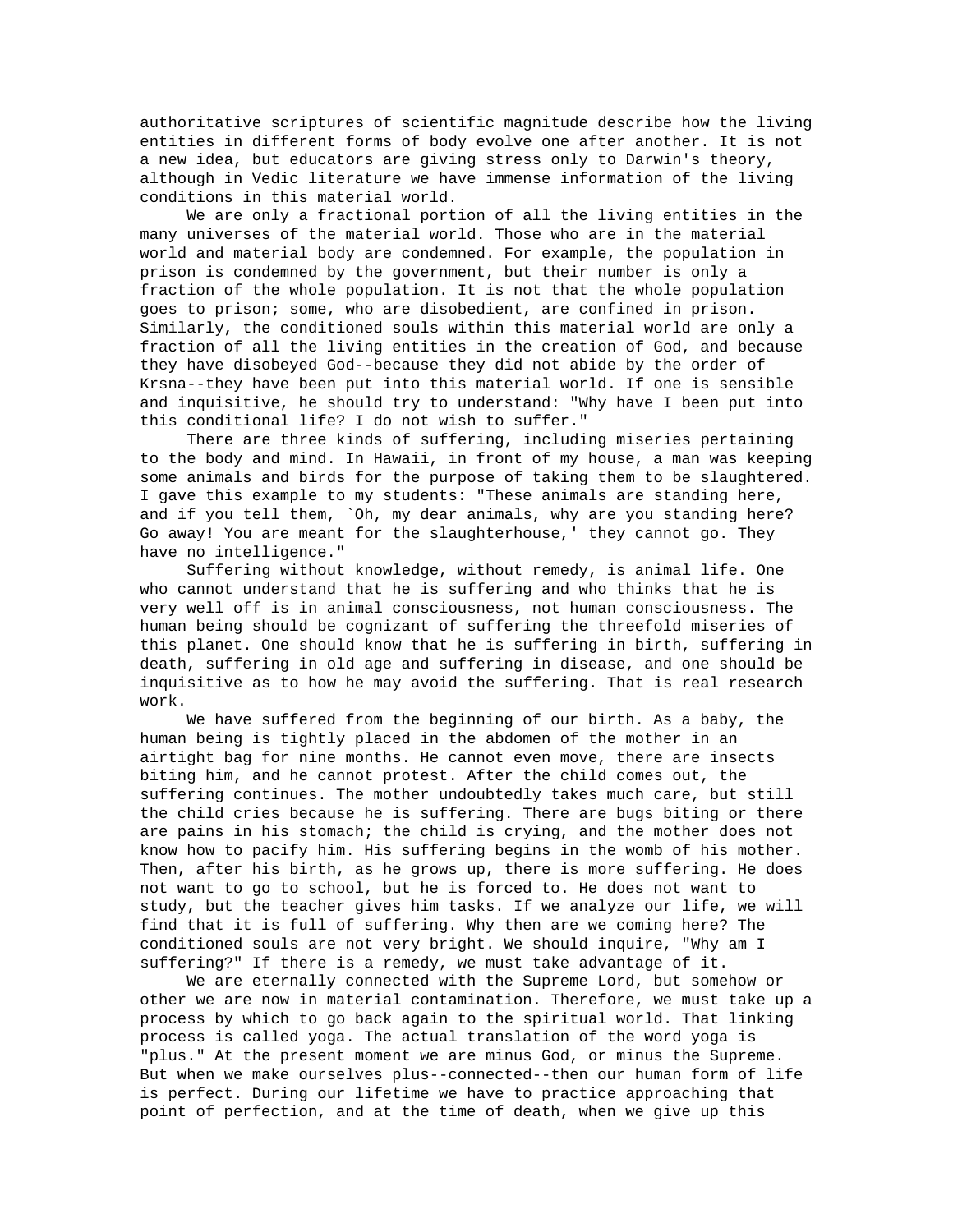material body, that perfection has to be realized. At the time of death, one must be prepared. Students, for instance, prepare for two to five years in college, and the final test of their education is the examination. If they pass the examination, they get a degree. Similarly, in the subject of life, if we prepare for the examination at the time of death and pass it, then we are transferred to the spiritual world. Everything is examined at the time of death.

 There is a very common Bengali proverb that says that whatever one does for perfection will be tested at the time of his death. Bhagavadgita describes what we should do at the point of our death, when we are giving up this present body. For the dhyana-yogi (meditator) Sri Krsna speaks the following verses:

> yad aksaram veda-vido vadanti visanti yad yatayo vita-ragah yad icchanto brahmacaryam caranti tat te padam sangrahena pravaksye sarva-dvarani samyamya mano hrdi nirudhya ca murdhny adhayatmanah pranam asthito yoga-dharanam

 "Persons learned in the Vedas, who utter omkara and who are great sages in the renounced order, enter into Brahman. Desiring such perfection, one practices celibacy. I shall now explain to you this process by which one may attain salvation. The yogic situation is that of detachment from all sensual engagements. Closing all the doors of the senses and fixing the mind on the heart and the life air at the top of the head, one establishes himself in yoga." (Bg. 8.11-12) In the yoga system this process is called pratyahara, which means, in technical language, "the opposite." Now the eyes are engaged in seeing worldly beauty, so one has to withdraw them from enjoying that beauty and concentrate on seeing beauty inside. That is called pratyahara. Similarly, one has to hear the omkara sound from within.

> om ity ekaksaram brahma vyaharan mam anusmaran yah prayati tyajan deham sa yati paramam gatim

 "After being situated in this yoga practice and vibrating the sacred syllable om, the supreme combination of letters, if one thinks of the Supreme Personality of Godhead and quits his body, he will certainly reach the spiritual planets." (Bg. 8.13) In this way all the senses have to be stopped in their external activities, and the mind must be concentrated on visnu-murti, the form of Lord Visnu. That is the perfection of yoga. The mind is very turbulent, so it has to be fixed upon the heart. When the mind is fixed within the heart and the life air is transferred to the top of the head, one can attain the perfection of yoga.

 The perfect yogi then determines where he is to go. There are innumerable material planets, and beyond these planets there is the spiritual world. Yogis have this information from Vedic scriptures. For example, before I came to the United States I read descriptions of it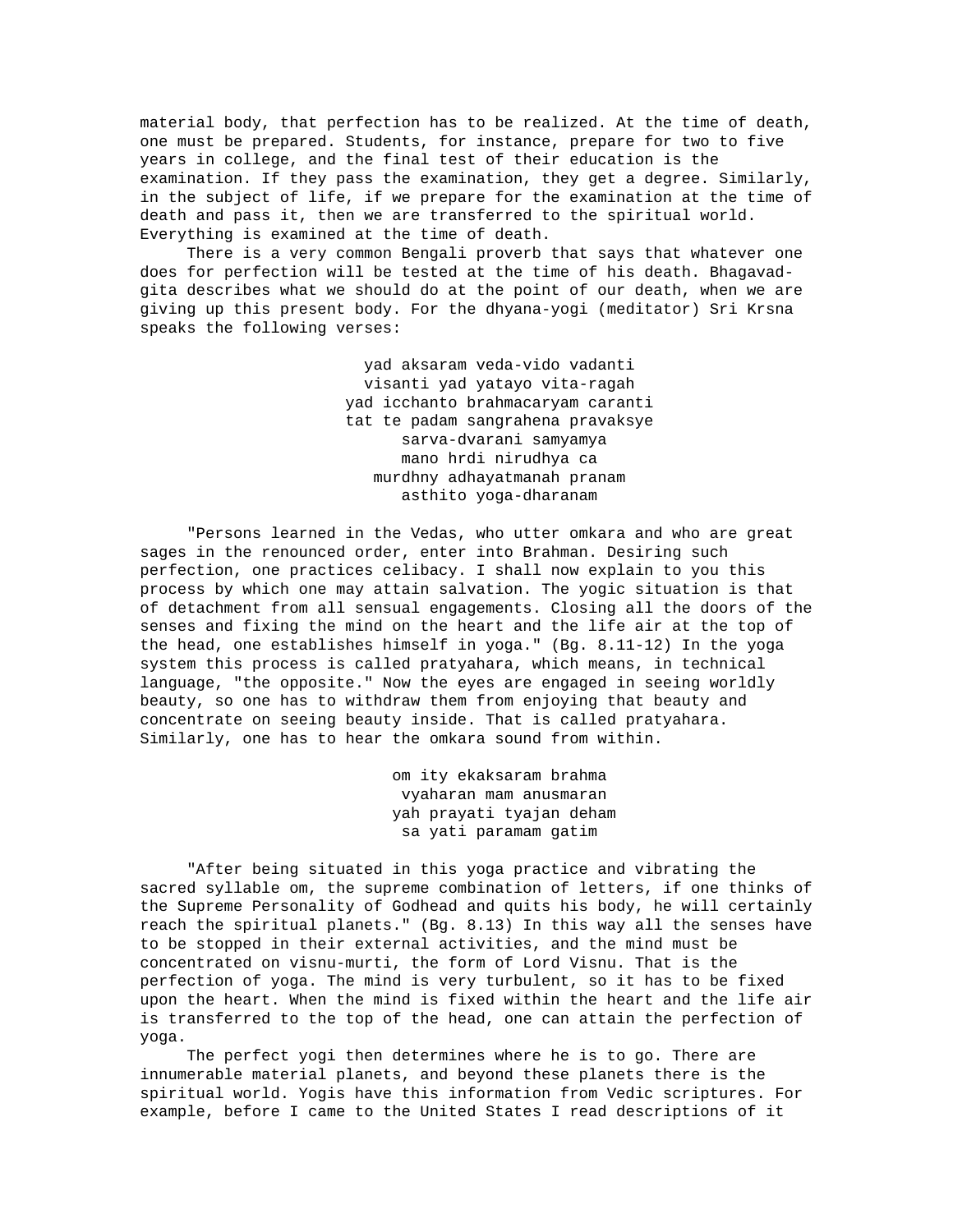from books. Similarly, a description of the higher planets and the spiritual world can be found in the Vedic scriptures. The yogi knows everything; he can transfer himself to any planet he likes. He does not need the help of spacecraft.

 Material scientists have been trying for many years, and they will go on trying for one hundred or one thousand years more, but they will never reach any planet. Maybe by a scientific process one or two men can reach some planet, but that is not the general process. The generally accepted process for transferral to other planets is the practice of the yoga system or the jnana system. The bhakti system, however, is not meant for transferral to any material planet. Those who engage in the devotional service of Krsna, or the Supreme Lord, are not interested in any of the planets of this material world because they know that no matter to which planet one elevates himself, he will still find the four principles of material existence there nonetheless. On some planets the duration of life is much longer than on this earth, but death is there. Those who are Krsna conscious, however, transcend this material life of birth, death, disease and old age.

 Spiritual life means release from this botheration and misery. Those who are intelligent, therefore, do not try to elevate themselves to any planet of this material world. Men are trying to reach the moon, and although it is very difficult to gain entrance to that planet, if we do gain entrance the period of our lives will be enhanced. Of course, that does not apply to life in this body. If we were to enter the moon with this body, instant death would be certain.

 When one enters into a planetary system, he must have a suitable body for that planet. Every planet is inhabited by living entities with bodies suitable for that planet. For instance, we can enter the water in this body, but we cannot live there. We may stay there fifteen or sixteen hours, or maybe twenty-four hours, but that's all. Aquatic animals, however, have particular bodies suitable for living their whole lives in water. Similarly, if one takes a fish out of water and puts it on the land, it will die instantly. As we understand that even on this planet there are different kinds of bodies for living in particular places, so, similarly, if we want to enter another planet, we have to prepare ourselves to get a suitable body.

 If one transfers himself and his soul transmigrates to the moon by this yogic process, he gets a long duration of life. On the higher planets, six of our months equal one day. Thus the beings there live for ten thousand years. That is the description in the Vedic literature. So undoubtedly one can get a very long duration of life, but still there is death. After ten thousand or twenty thousand years, or even after millions of years (it does not matter), death comes.

 Actually, we are not subject to death. That is affirmed in the beginning of Bhagavad-gita (2.20): na hanyate hanyamane sarire. We are spirit soul, and therefore we are eternal. Why then should we subject ourselves to death and birth? It is intelligent to think in this way. Those who are Krsna conscious are very intelligent because they are not interested in getting promotion to any planet where there is death, despite a long duration of life there. Rather, they want to get a body like God's. Isvarah paramah krsnah sac-cid-ananda-vigrahah. (Brahmasamhita 5.1) God's body is sac-cid-ananda. Sat means "eternal," and cit means "full of knowledge." Ananda means "full of pleasure."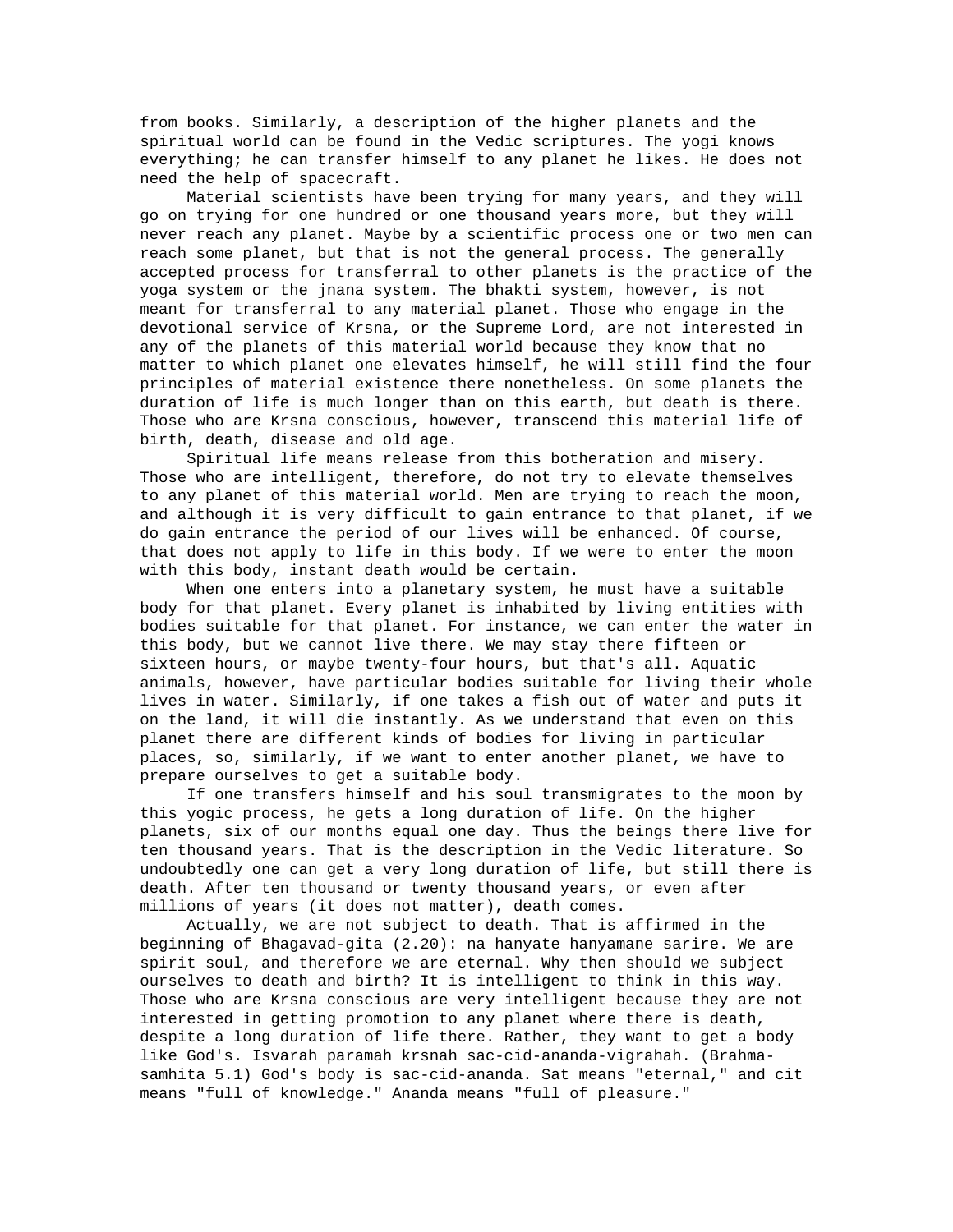As stated in our pamphlet Krsna, the Reservoir of Pleasure, if we transfer ourselves to the spiritual world, to Krsna's planet or to any other spiritual planet, then we will get a body similar to God's: saccid-ananda--eternal, full of knowledge and full of bliss. So those who try to be Krsna conscious have a different aim of life than those who are trying to promote themselves to the better planets in this material world. Lord Krsna says, murdhny adhayat-manah pranam asthito yogadharanam: "The perfection of yoga is to transfer oneself to the spiritual world." (Bg. 5.12)

 The spirit soul is a minute particle within the body. We cannot see it. One practices the yoga system to raise the soul to the topmost part of the head. This practice goes on while one is living, and the perfection is reached when one can place himself on the top of the head and then break through. Then he can transfer himself to whatever higher planets he likes. That is the perfection of the yogi.

 If the yogi is inquisitive to see the moon, he can say, "Ah, let me see what the moon is like. Then I shall transfer myself to higher planets," just like travelers who go to Europe, California, Canada, or other countries on earth. One can transfer oneself to many planets by this yoga system, but anywhere he goes he will find visa systems and customs systems. To go to other planets, one must be qualified.

 Krsna conscious persons are not interested in any temporary planet, even if it offers a long duration of life. If the yogi, at the time of death, can pronounce om, the concise form of transcendental vibration, and at the same time mam anusmaran, remember Krsna, Visnu, he will attain perfection. The purpose of the entire yoga system is to concentrate the mind on Visnu. Impersonalists imagine that they see the form of Visnu, or the Lord, but those who are personalists do not imagine this--they actually see the form of the Supreme Lord. Either way, if one concentrates his mind through imagination or if one actually sees, one has to concentrate his mind on the Visnu form. Mam means "unto the Supreme Lord, Visnu." Anyone who leaves this body and concentrates his mind on Visnu enters into the spiritual kingdom after quitting his body. Those who are actually yogis do not desire to enter any other planet because they know that life is temporary on the temporary planets, and thus they are not interested. That is intelligence.

 Those who are satisfied with temporary happiness, temporary life and temporary facilities are not intelligent according to Bhagavad-gita (7.23). Antavat tu phalam tesam tad bhavaty alpa-medhasam: "One whose brain substance is very meager is interested in temporary things." That is the version of Srimad Bhagavad-gita. I am eternal, so why should I be interested in nonpermanent things? Who wants nonpermanent existence? No one wants it. If we are living in an apartment and the landlord asks us to vacate, we are sorry, but we are not sorry if we move to a better apartment. This then is our inclination. We do not wish to die, because we are eternal.

 The material atmosphere is robbing us of our eternality. The Srimad-Bhagavatam says, "Our duration of life is being diminished by the sun, beginning from its rising until the time it sets." Daily we are losing the duration of our lives. If the sun rises at 5:30 in the morning, at 5:30 in the evening twelve hours have been taken away from the duration of our lives. We will never get this time back. If we ask any scientist, "I will give you twelve million dollars--please give me back these twelve hours," he will reply, "No, it is not possible." The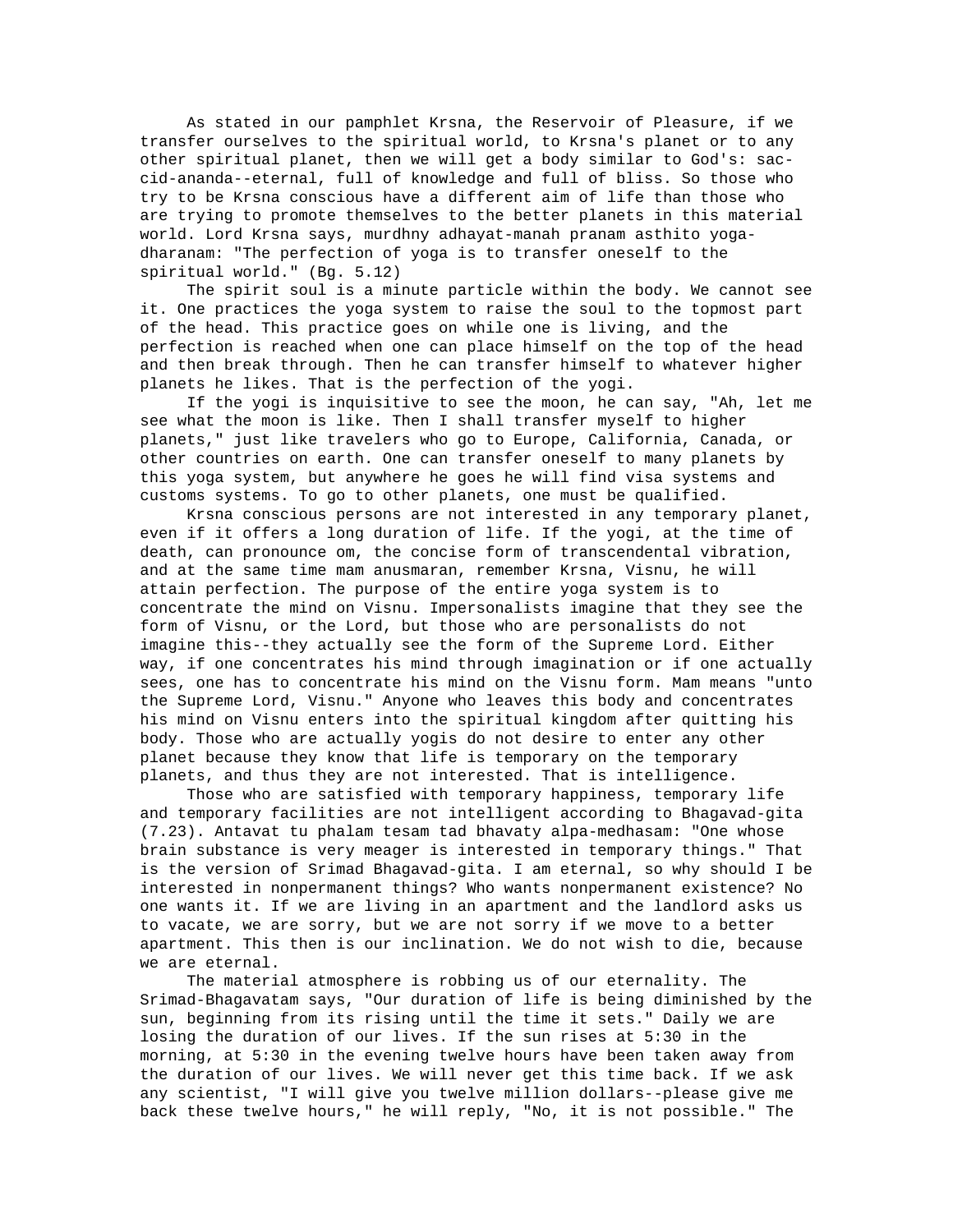scientist cannot do it. Therefore the Bhagavatam says that from sunrise to sunset the duration of our lives is being diminished.

 Time is called kala--past, present and future. What is now present, tomorrow will be past, and what is now future, tomorrow will be present. But this past, present and future are the past, present and future of the body. We do not belong to the category of the past, present and future. We belong to the category of eternity. Therefore one should be concerned with how to attain or how to be elevated to the platform of eternity. The developed consciousness of the human being should be utilized not in the animal propensities of eating, sleeping, mating and defending but in searching out the valuable path which will help him get that life of eternity. It is said that the sun is taking away our duration of life--every minute, every hour, every day--but if we engage ourselves in the topics of Uttama-sloka, the topics of the Lord, that time cannot be taken away. The time one devotes in a Krsna consciousness temple cannot be taken away. It is an asset--a plus, not a minus. The duration of life, so far as the body is concerned, may be taken; however one tries to keep it intact, no one can do it. But the spiritual education we receive in Krsna consciousness cannot be taken away by the sun. It becomes a solid asset.

 Chanting Hare Krsna, Hare Krsna, Krsna Krsna, Hare Hare/ Hare Rama, Hare Rama, Rama Rama, Hare Hare is a very easy thing to do. Time spent chanting cannot be taken away like time pertaining to the body. Fifty years ago I was a young man, but that time has been taken and cannot be returned. The spiritual knowledge I received from my spiritual master, however, cannot be taken away, but will go with me. Even after I quit this body, it will go with me; and if it is perfect in this life, then it will take me to the eternal abode.

 Both the material and spiritual worlds belong to Krsna. We are not proprietors of anything. It is all the property of the Supreme Lord, just as everything in the state belongs to the government, either in the prison house or outside the prison house. Conditioned life is just like life in a prison house in this material world. A prisoner cannot freely change from one cell to another. In free life one can go from one home to another home, but in prison life one cannot do that but must stay in his cell. All these planets are like cells. We are trying to go to the moon, but it is not practical by mechanical means. Whether we are American, Indian, Chinese or Russian, we have been given this planet to live on. We cannot leave--although there are millions and billions of planets and although we have machines by which we can--because we are conditioned by the laws of nature, God's laws. A man who is put into a certain cell cannot change at will without superior authority. Krsna says in the Bhagavad-gita that one should not try to change from one cell to another. That will not make anyone happy. If a prisoner thinks, "I am in this cell--let me request the warden to change my cell, and I will be happy," that is a mistaken idea. One cannot be happy so long as he is within the prison walls. We are trying to be happy by changing cells--from capitalism to communism. The aim should be to become free from this "ism" and that "ism." One has to change completely from this "ism" of materialism; then he can become happy. That is the program of Krsna consciousness.

 We are taking advice from the Supreme Person. He says, "My dear Arjuna, you may be elevated to the highest planetary system, which is called Brahmaloka and is desirable because life there is very long." We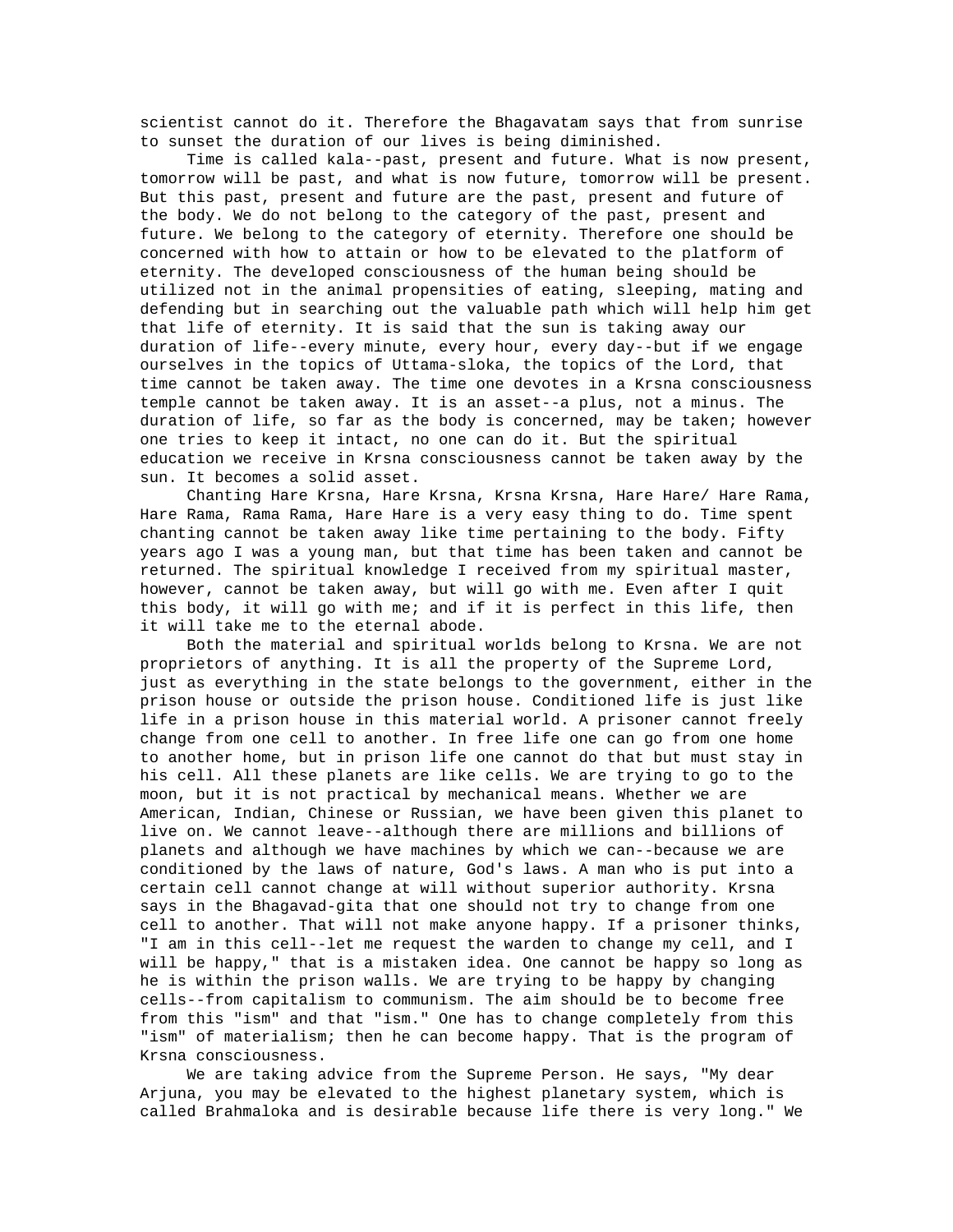cannot calculate even a half-day there. It is beyond our mathematical calculations. But even in Brahmaloka there is death. Therefore Krsna says, "Do not waste your time trying to elevate yourself or transfer yourself from this planet to that planet."

 The people I have seen in America are very restless. They go from one apartment to another apartment or from one country to another country. That restlessness is there because we are searching after our real home. To go from this place to that place will not give eternal life. Eternal life is with Krsna. Therefore Krsna says, "Everything belongs to Me, and I have the superexcellent abode, which is called Goloka Vrndavana." If one wants to go there, he must simply become Krsna conscious and try to understand how Krsna appears and disappears, what His constitutional position is, what our constitutional position is, what our relationship with Him is, and how to live. Simply try to understand these ideas scientifically. Everything in Krsna consciousness is scientific. It is not bogus, whimsical, sentimental, fanatical or imaginary. It is truth, fact, reality. One must understand Krsna in truth.

 We have to give up this body, willingly or unwillingly. The day will come when we will have to submit to the laws of nature and give up this body. Even President Kennedy in his procession had to submit to nature's law and change his body for another body. He could not say, "Oh, I am the President; I am Mr. Kennedy. I cannot do that." He was forced to do it. That is the way nature works.

 The purpose of our developed human consciousness is to understand how nature works. Aside from human consciousness, there is consciousness in dogs, cats, worms, trees, birds, beasts and all other species. But we are not meant to live in that consciousness. The Srimad-Bhagavatam says that after many, many births we have attained the human form of body. Now we should not misuse it. Please utilize this human life to develop Krsna consciousness and be happy.

"**Easy Journey to Other Planets**" by His Divine Grace A.C. Bhaktivedanta Swami Prabhupada.

COPYRIGHT NOTICE: This is an evaluation copy of the printed version of this book, and is NOT FOR RESALE. This evaluation copy is intended for personal non-commercial use only, under the "fair use" guidelines established by international copyright laws. You may use this electronic file to evaluate the printed version of this book, for your own private use, or for short excerpts used in academic works, research, student papers, presentations, and the like. You can distribute this evaluation copy to others over the Internet, so long as you keep this copyright information intact. You may not reproduce more than ten percent (10%) of this book in any media without the express written permission from the copyright holders. Reference any excerpts in the following way: "Excerpted from "Easy Journey to Other Planets" by A.C. Bhaktivedanta Swami Prabhupada, courtesy of the Bhaktivedanta Book Trust International, www.Krishna.com."

This book and electronic file is Copyright 1970-2003 Bhaktivedanta Book Trust International, 3764 Watseka Avenue, Los Angeles, CA 90034, USA.